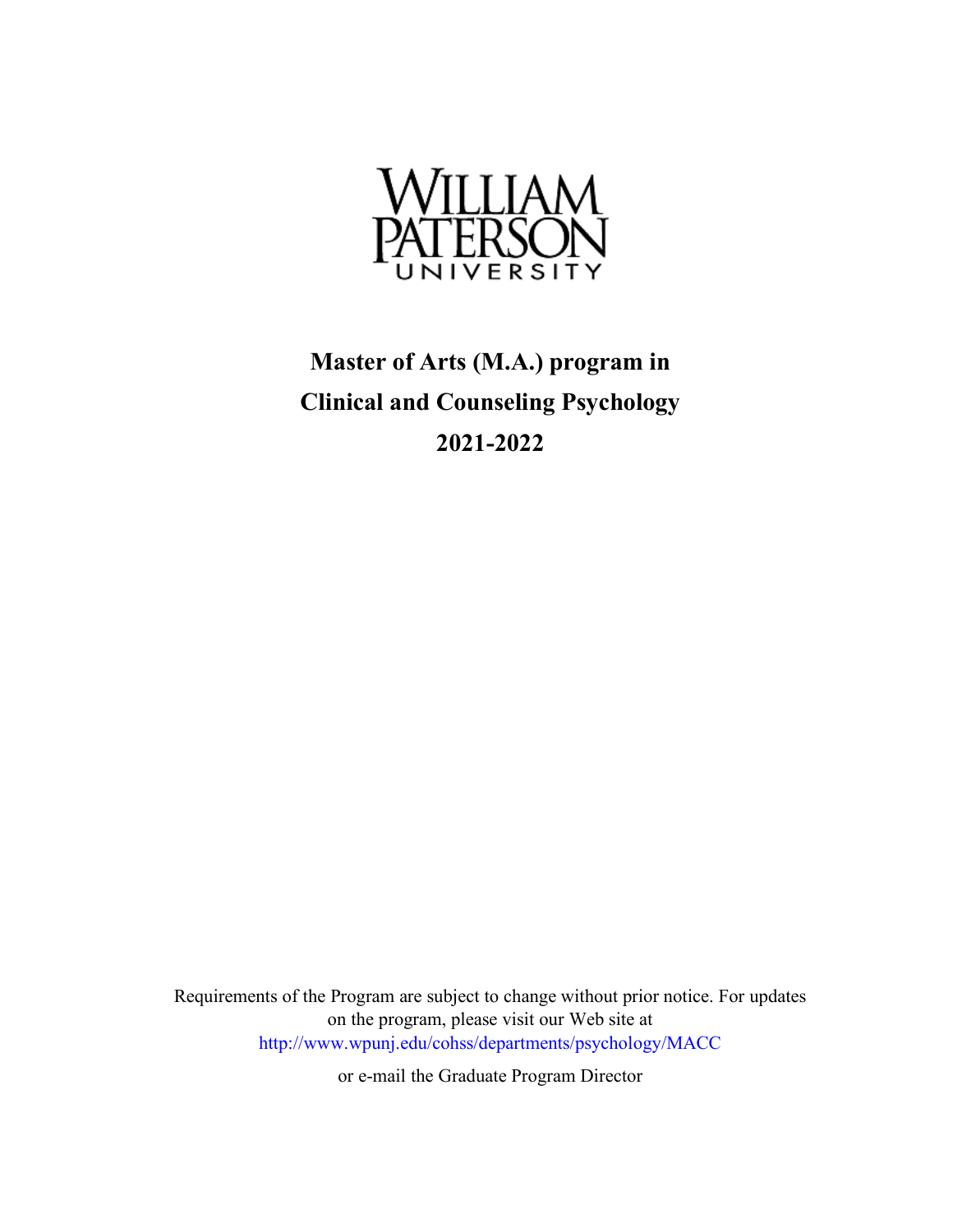# Table of Contents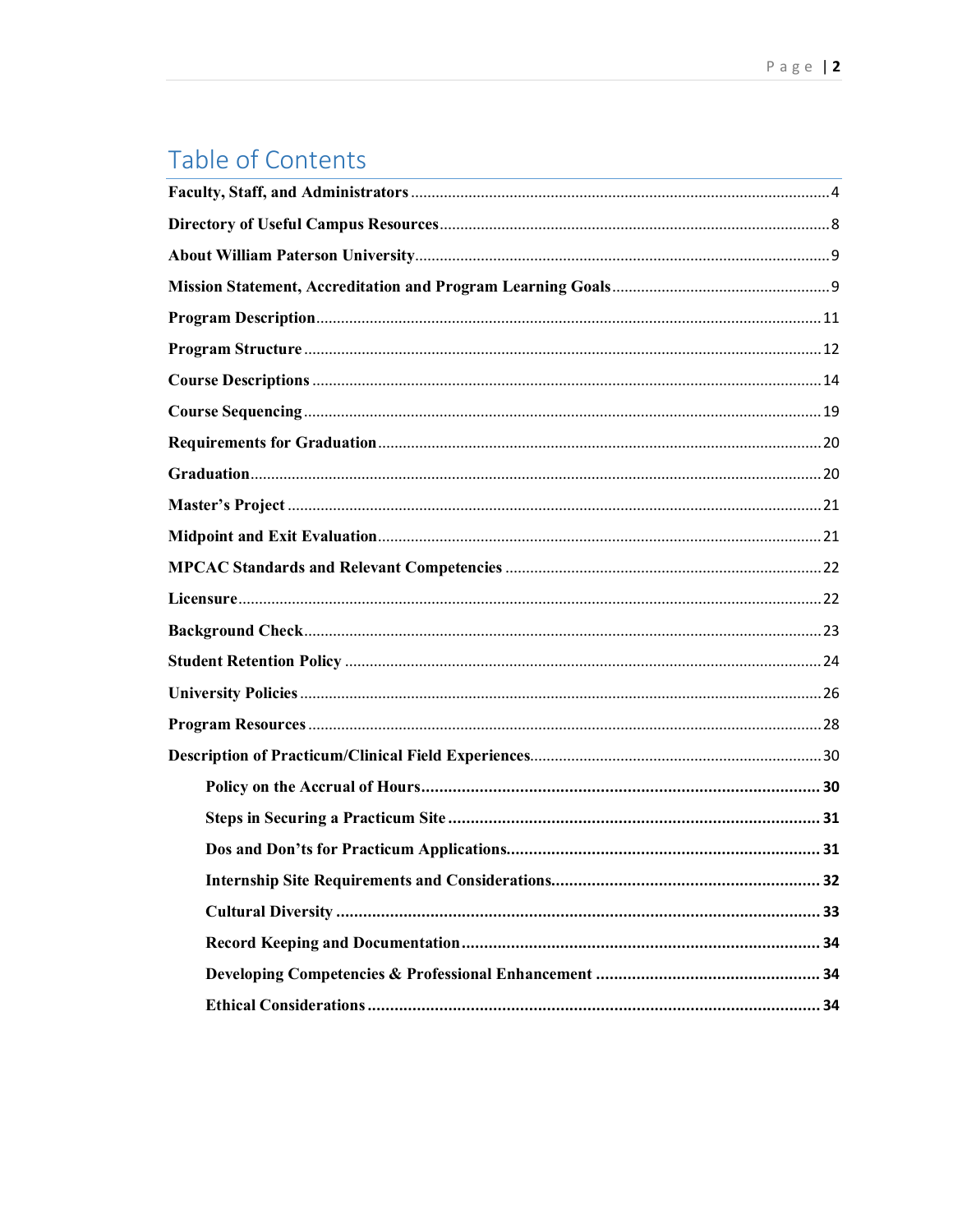| Responsibilities of Site Administrators, Supervisors, Students and Program 35 |  |
|-------------------------------------------------------------------------------|--|
|                                                                               |  |
|                                                                               |  |
|                                                                               |  |
|                                                                               |  |
|                                                                               |  |
| <b>Student Contract</b>                                                       |  |
| <b>Survey for Incoming Students</b>                                           |  |

Recording Instructions

Internship Forms Checklist and Due Dates

Internship Agreement

Intern Site Information

Clinical Internship Performance

Record of Supervised Hours

Clinical Practicum Rating Form (CPR-F)

Internship Evaluation Form

Incident Report Form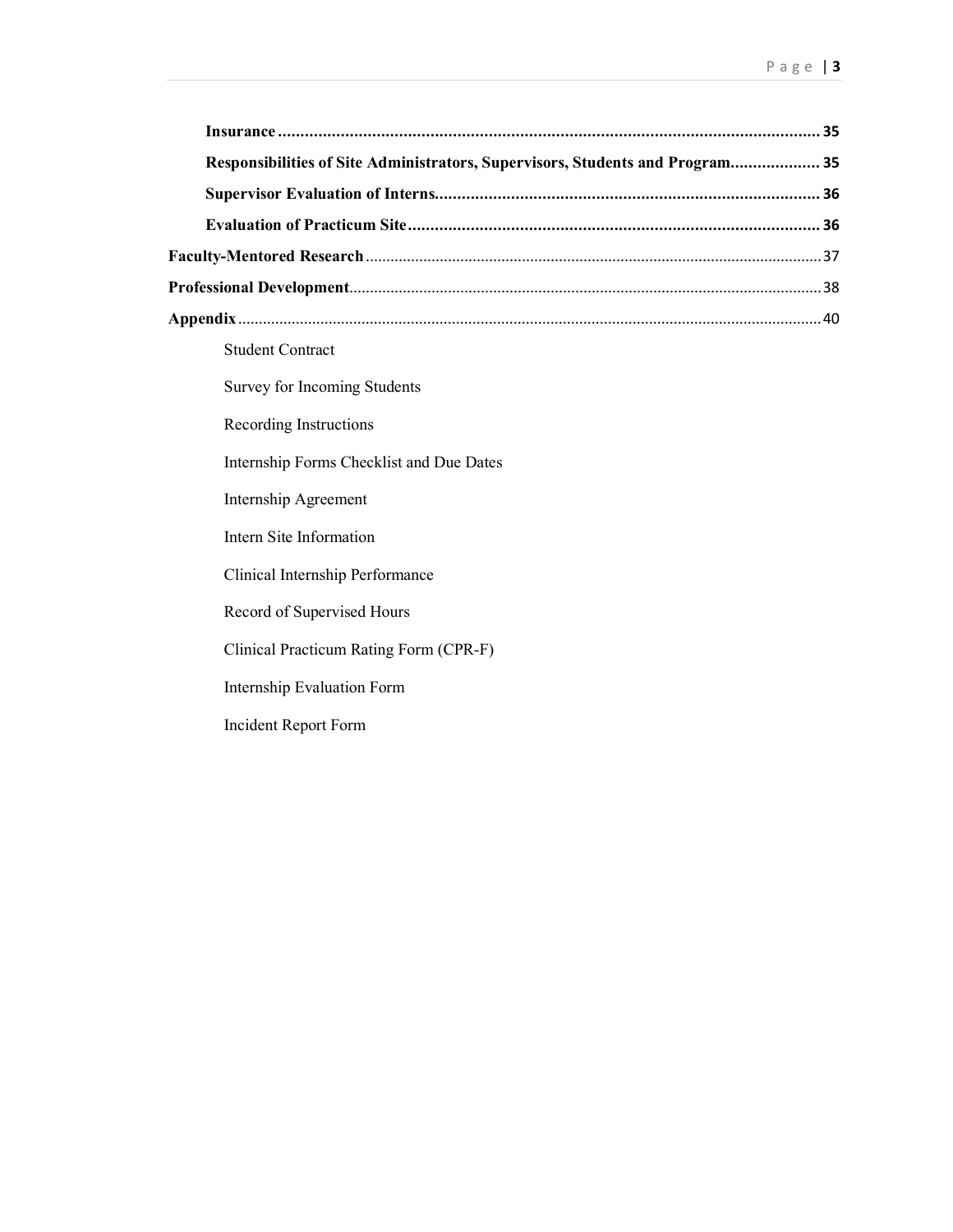## <span id="page-3-0"></span>**Faculty, Staff, and Administrators**

**Director of Program:** Pei-Wen Winnie Ma, Ph.D. map@wpunj.edu **Graduate Student Services Coordinator and Practicum Coordinator:**

Uzma Ali, Ph.D.; [aliu1@wpunj.edu](mailto:aliu1@wpunj.edu)

**Departmental Secretary:** Dolores Oertel; [oerteld@wpunj.edu](mailto:oerteld@wpunj.edu) (973) 720-2148

**Graduate Programs Assistant:** Kathryn Leslie; lesliek1@student.wpunj.edu

**Chair of the Department of Psychology:** Corinne Datchi, Ph.D. [datchic@wpunj.edu](mailto:datchic@wpunj.edu)

**Dean of the College of Arts, Humanities and Social Sciences:** Wartyna L. Davis, Ph.D. **Provost and Senior Vice President for Academic Affairs:** Joshua Powers, Ph.D.

**President:** Richard Helldobler, Ph.D.

## **Program Core Faculty**

#### **Jane Austin, Ph.D.**

*B.A. Plymouth State College, Plymouth, NH M.Ed. Harvard University, Cambridge, MA Ph.D. New York University, NY, NY*

Licensed Psychologist (NY) Licensed Professional Counselor (LPC-NJ)

As a practicing clinician, Dr. Austin specializes in health psychology, trauma, women, and relational issues. Her research focuses on the development of psychological interventions for cancer patients, stress and coping, women's sense of self in relationships, attachment, and resilience. She has published research in peer-reviewed journals and has presented at national conferences.

E-mail: [austinj@wpunj.edu](mailto:austinj@wpunj.edu) Office: Science Hall, Room 2033 Phone: (973) 720-2472

**Gihane Jérémie-Brink, Ph.D.** *B.A., Calvin College, Grand Rapids, MI M.A., Loyola University Chicago, Chicago, IL*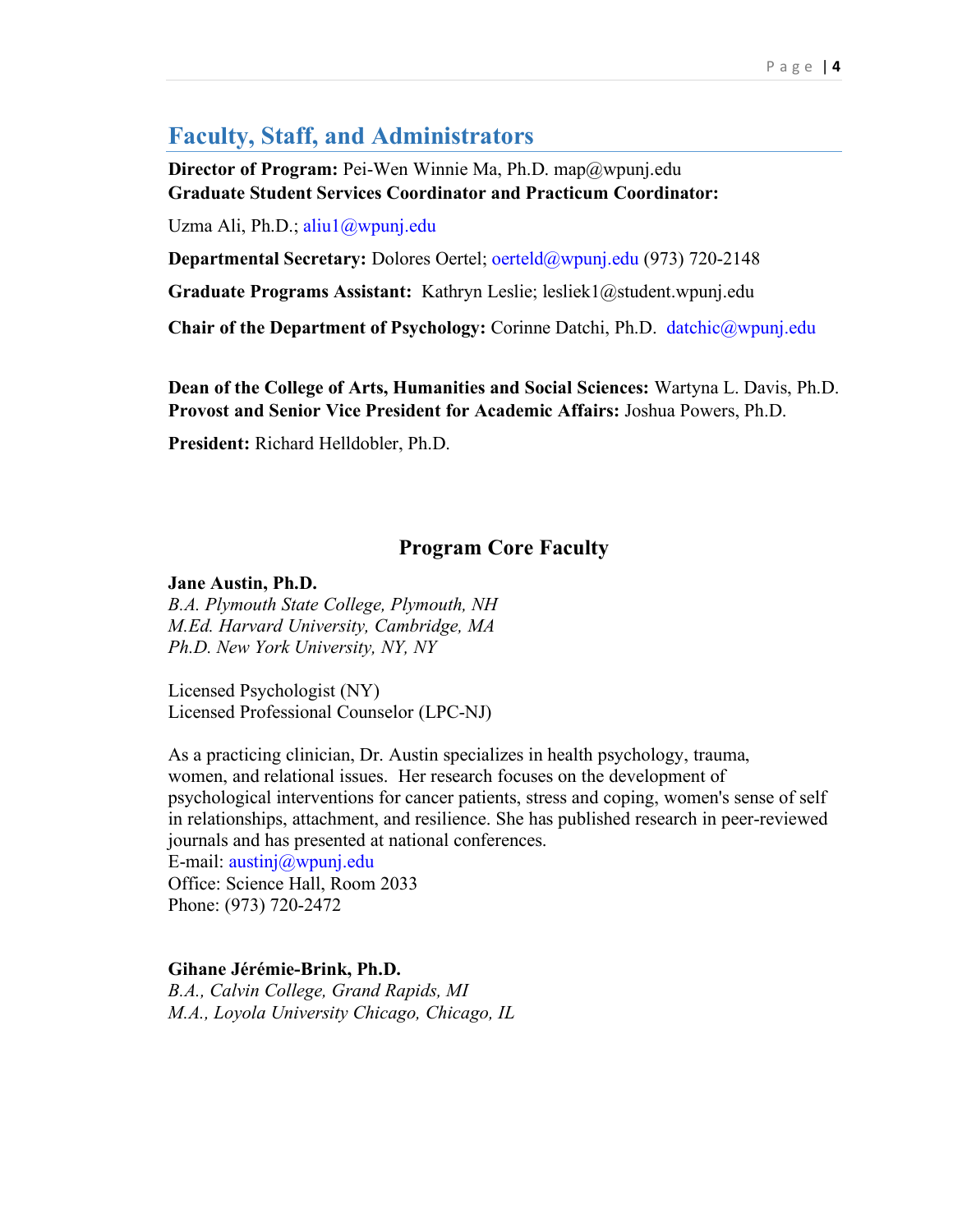#### *Ph. D., Loyola University Chicago, Chicago, IL*

Dr. Jérémie-Brink research focuses on cultural issues pertaining to couples, racial and ethnic socialization processes, and the ways in which the family environment impact adolescent psychological well-being and identity development. She has published several articles and presented at numerous international and national conferences in the areas of multicultural competence, family functioning, socialization messages, Black family dynamics, racial and gender stereotypes, and psychological well-being of ethnic minority adolescents and emerging adults. Dr. Jérémie-Brink was recently awarded the Jeffery S. Tanaka Memorial Dissertation Award in Psychology. In addition, during her graduate studies, she was a predoctoral American Psychological Association Minority Fellow, and through this fellowship, she was selected to serve as an APA Minority Fellow Health Policy Intern at SAMHSA (Substance Abuse Mental Health Services Administration). E-mail: [jeremiebrinkg@wpunj.edu](mailto:jeremiebrinkg@wpunj.edu)

Office: Science Hall, Room 2052 Phone: (973) 720-2614

#### **Pei-Wen Winnie Ma, Ph.D.**

*B.A. University of Washington, Seattle, WA M.A. University of Maryland, College Park, MD Ph.D Teachers College, Columbia University, New York, NY*

Licensed Psychologist (NY)

Dr. Ma uses qualitative and quantitative methods to study parent-child relationship, career development, and mental health concerns within a multicultural framework. Her current research focus on develolping a culturally responsive intervention services for ethnic minority and immigrant children, youth, and families in the United States. As a practicing clinician, she works closely with the Chinese immigrant community in New York City and serve as a supervising Psychologist at Hamilton-Madison House, an APAaccredited internship site. She has a number of peer-revised publications and has presented at numerous national conferences with graduate students. E-mail: [map@wpunj.edu](mailto:map@wpunj.edu) Office: Science Hall, Room 2058 Phone: (973)720-3403

#### **Sumithra (Sumi) Raghavan, Ph.D.**

*B.A., New York University, NY, NY Ph. D., Fordham University, Bronx, NY*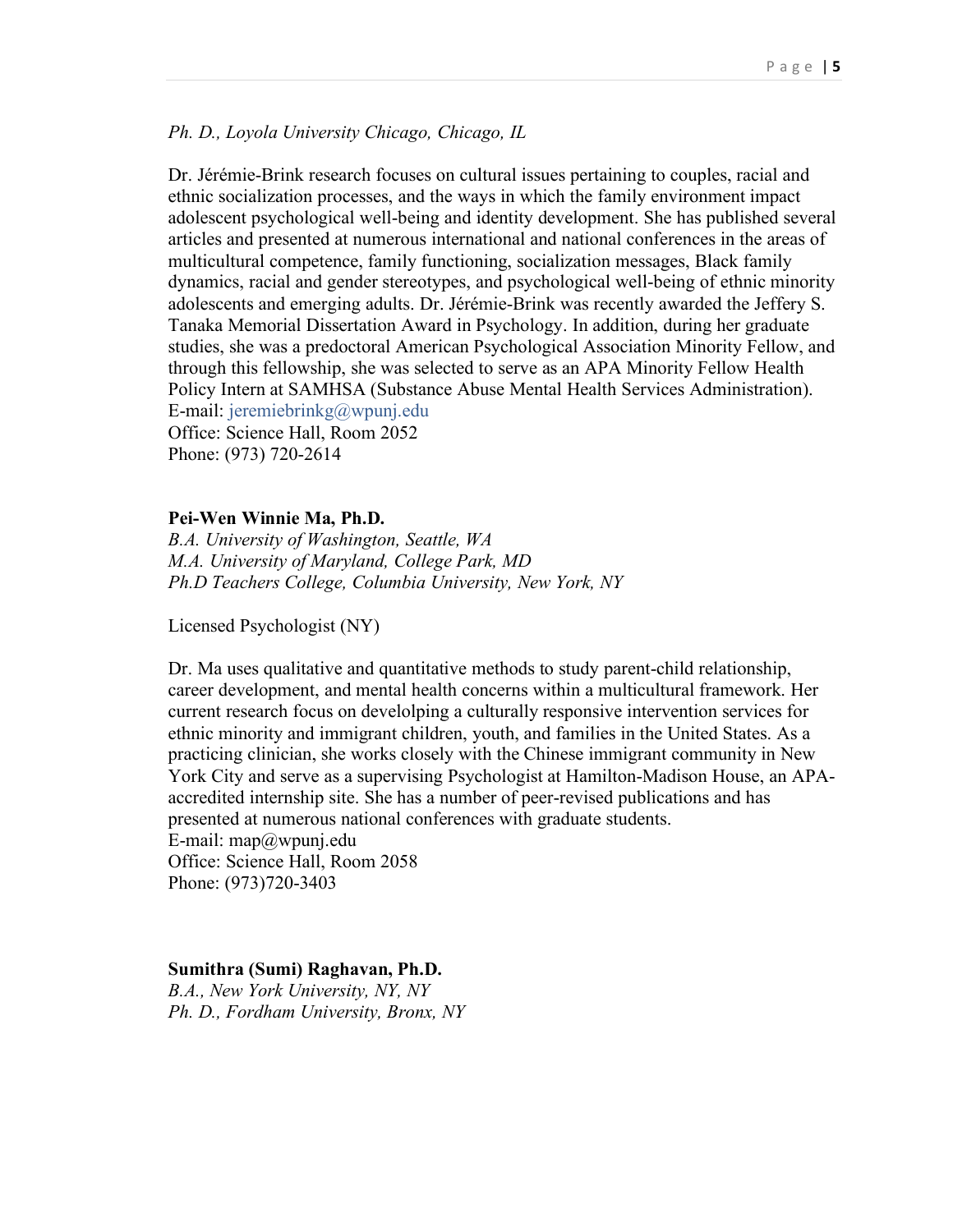Licensed Psychologist (NY)

Dr. Raghavan specializes in clinical psychology with an expertise in trauma and multicultural issues. Her research focuses on understanding cross-cultural differences in psychopathology. Dr. Raghavan has published several manuscripts on this topic and has presented at national conferences. She also maintains a private psychotherapy practice working with adults and adolescents.

Email: [raghavans@wpunj.edu](mailto:raghavans@wpunj.edu) Office: Science Hall, Room 2050 Phone: (973)720-3317

#### **Kathleen Torsney, Ph.D.**

*B.A. Georgetown University, Washington, DC M. Ed. Teachers College, Columbia University, NY, NY Ph.D. Teachers College, Columbia University, NY, NY*

Licensed Psychologist (NJ, NY) Licensed Professional Counselor (LPC-NJ)

Dr. Torsney specializes in gerontology, addictions, serious and persistent psychiatric disorders, and neuropsychology. A practicing clinician, she has also published and presented at national and international conferences. Her research focuses on issues in health and rehabilitation psychology and topics such as coping with acquired brain injuries, providing effective assessment and rehabilitation techniques to persons with neurological disorders, attitudes toward infertility and adoption, and stress, coping, and compassion fatigue in academic and occupational settings. E-mail: [tornseyk@wpunj.edu](mailto:tornseyk@wpunj.edu) Office: Science Hall, Room 2032

Phone: (973) 720-3395

#### **Affiliated Faculty Teaching for the M.A. program**

#### **Amy Learmonth, PhD**

Dr. Learmonth earned a Ph.D. from Temple university in developmental psychology. She has studied children from eight weeks old to twelve years looking at how children think and how their abilities change over time. Most of her current research focuses on preschool age children examining memory, spatial ability and imitation in both typically developing and ASD populations.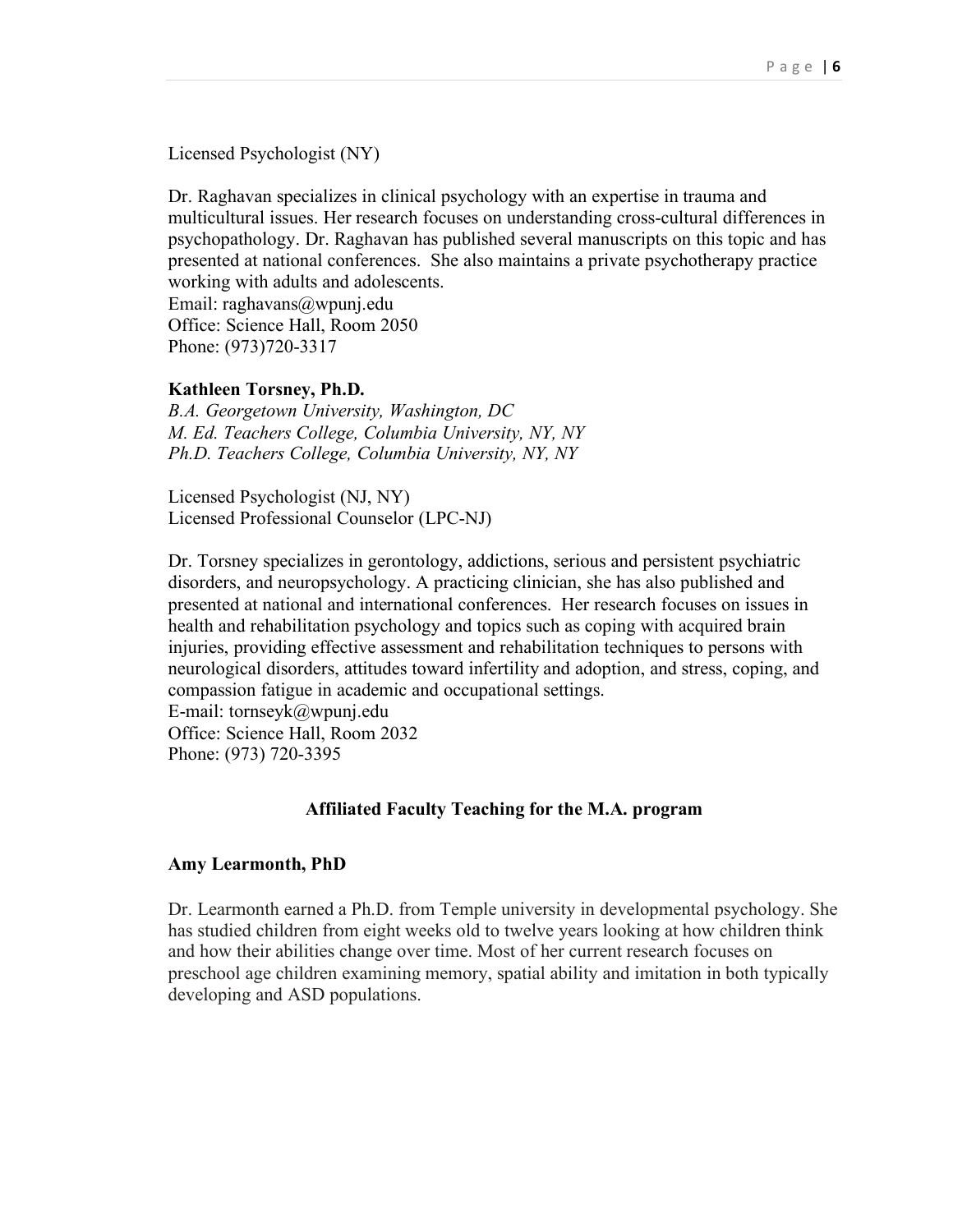Email: [learmontha@wpunj.edu](mailto:learmontha@wpunj.edu) Office: Science Hall, Room 2530

#### **Robin Nemeroff, Ph.D.**

*B.A. Amherst College, Amherst, MA Ph.D. Teachers College, Columbia University, NY, NY*

Licensed Psychologist (NY)

Dr. Nemeroff specializes in community interventions, as well as complementary, alternative and integrative approaches to psychological treatments, such as yoga, mindfulness, and other mind-body approaches to well-being. A practicing clinician, she has published a number of articles and chapters and presented at national conferences.

E-mail: [nemeroffr@wpunj.edu](mailto:nemeroffr@wpunj.edu) Office: Science Hall, Room 2530 Phone: (973)720-2249

#### **Aileen Torres, PhD**

*B.A. Boston University, Boston, MA M.A. Teachers College, Columbia University, New York, NY Ph.D Carlos Albizu University, San Juan, Puerto Rico (PR)*

Licensed Psychologist (NJ and PR) NJ Endorsed Infant Mental Health Clinical Mentor, Level IV

Dr. Torres is a licensed clinical psychologist in NJ and Puerto Rico with clinical experiences focused on trauma responses, family therapy, parenting, and cultural adaptation. She is a Past-President of the Latino Psychological Association of NJ (LPANJ). Dr. Torres is currently a mentor for the American Psychological Association's, Minority Fellowship Program, Training Advisory Committee (APA MFP TAC). She was the Associate Director of Clinical Services/Internship Director at the YCS Institute for Infant and Preschool Mental Health from 2011-2017 and is endorsed as a Level IV Clinical Mentor by the NJ Association for Infant Mental Health. She was formerly the Director of the Bilingual Integrative Trauma Treatment program at the RDTC at Newark Beth Israel Medical Center. In 2011 she served on the Advisory Group on Child Abuse and Neglect Mental Health Evaluation for the NJ Department of Children and Families. Her private practice work has focused on immigration-related forensic evaluations.

Email: [torresa72@wpunj.edu](mailto:torresa72@wpunj.edu)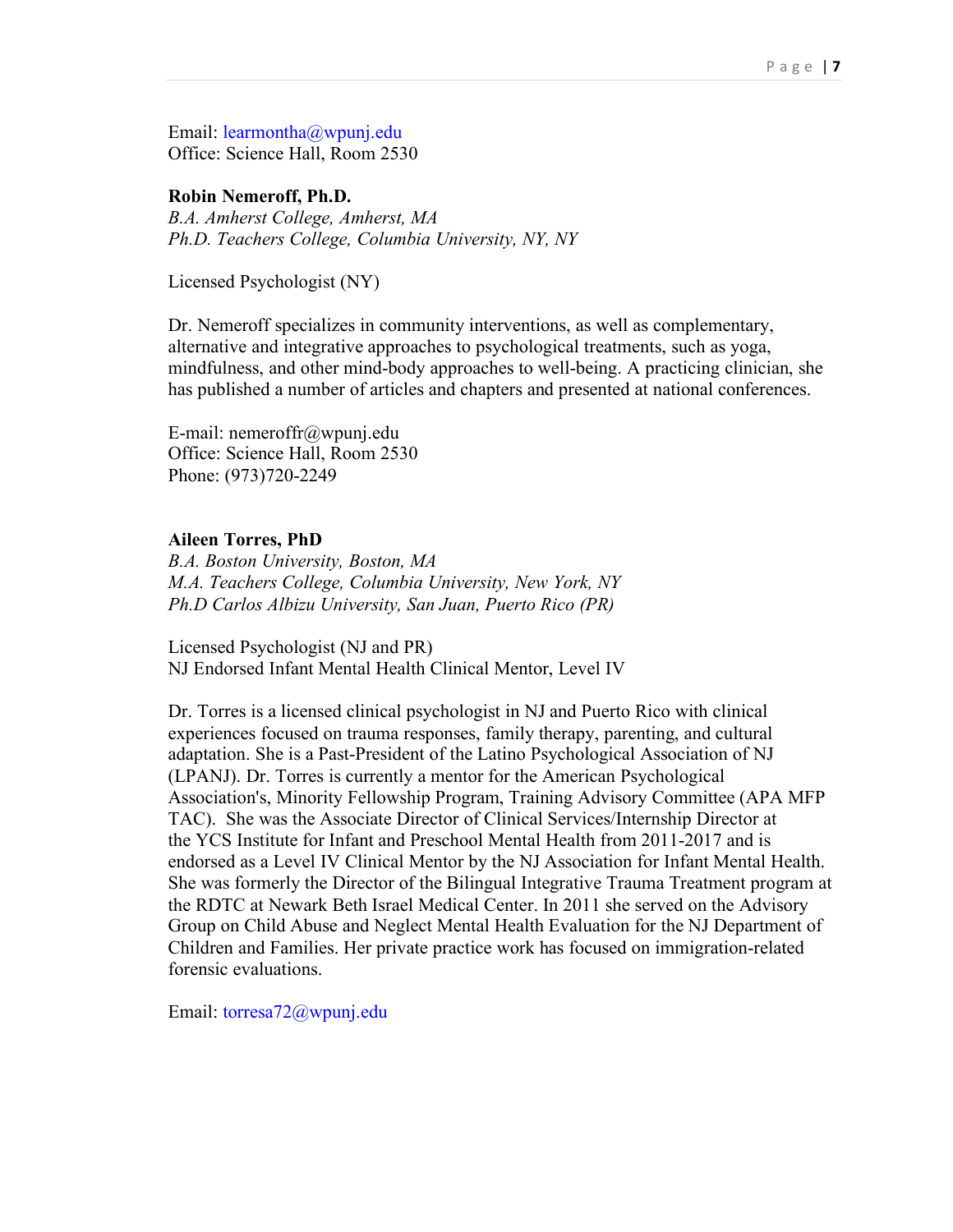Office: Science East 2034 Phone: 973-720-3391

#### **Lori Catania, PhD**

Dr. Lori Catania is a licensed pediatric neuropsychologist who has been practicing clinically since receiving her Ph.D. from Drexel University in 2001. She completed her internship at the Kennedy Krieger Institute/ Johns Hopkins Medical School, followed by a postdoctoral fellowship at Children's Hospital Boston/Harvard Medical School. Clinically, she has extensive experience working with a variety of pediatric populations, including, but not limited to, children and adolescents with traumatic brain injury, other medical conditions, learning issues, and behavioral concerns. In addition to her clinical and training responsibilities, Dr. Catania has also been involved in teaching at the college level, most recently as a Visiting Assistant Professor at William Paterson University. Her current research interests include assessing concussion activity in young athletes.

Email: catanial@wpunj.edu

### **Clinical Psychology PsyD Program Faculty**

#### **See Clinical Psychology PsyD program website:**

<https://www.wpunj.edu/cohss/departments/psychology/psyd/faculty.html>

**For a complete list of the faculty at the Department of Psychology, see:** <https://www.wpunj.edu/cohss/departments/psychology/faculty.html>

## <span id="page-7-0"></span>**Directory of Useful Campus Resources**

#### **Operator**

973-720-2000

#### **Campus Police**

<https://www.wpunj.edu/police/>973-720-2200

#### **Bookstore**

https://www.bkstr.com/williampatersonstore 973-720-3232

#### **Office of Student Accounts (Bursar)**

https://www.wpunj.edu/studentaccounts/ 973-720-2235

**Counseling, Health, and Wellness Center**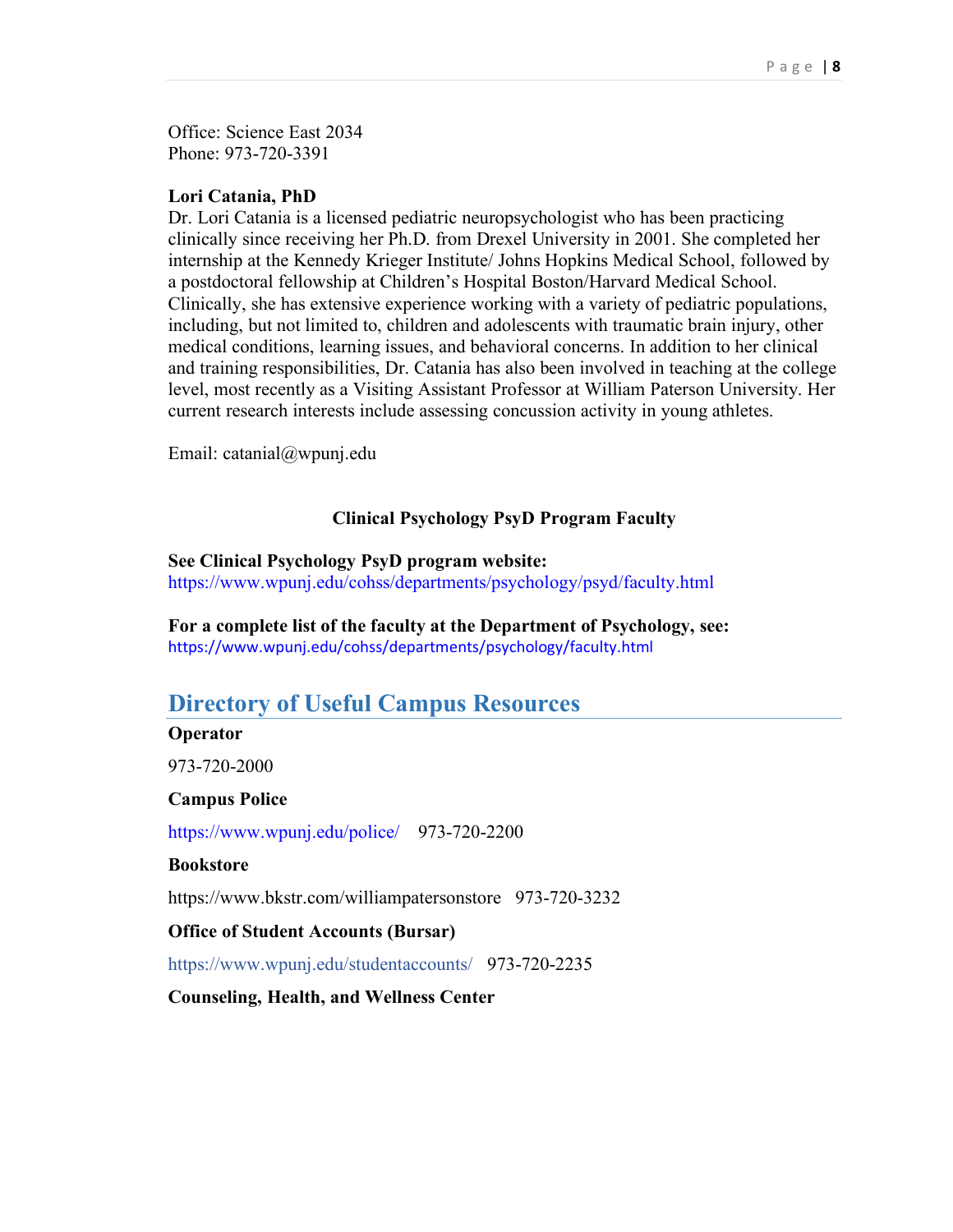https://www.wpunj.edu/health-wellness/ 973-720-3200

**Library**  https://www.wpunj.edu/library/ 973-720-2542 **Office of the Registrar**  https://www.wpunj.edu/registrar/ 973-720-2199 **Writing Center**  <https://www.wpunj.edu/cohss/departments/english/writing-center/>973-720-2633

## <span id="page-8-0"></span>**About William Paterson University**

Since its founding as Paterson City Normal School in 1855, William Paterson University has provided educational programs and resources throughout northern New Jersey. Located 20 miles west of New York City, William Paterson reflects the diversity of its constituents. Having developed from an institution dedicated historically and solely to the professional preparation of teachers, William Paterson has become a comprehensive public university. Today it offers courses in 77 graduate programs as well as a number of programs leading to endorsement for teacher certification and other professional qualifications. The M.A. in Clinical & Counseling Psychology program began in September of 1999 and is housed in the School of Humanities and Social Sciences.

As a public institution, the University is partially funded by the state of New Jersey. The University is governed by a Board of Trustees. It is accredited by the Middle States Association of Colleges and Secondary Schools, which periodically reviews and reaffirms the accreditation status of William Paterson to ensure continuous improvement and purposeful change. The University looks forward to the challenges of the future as it builds on the foundations of the past.

## <span id="page-8-1"></span>**Mission Statement, Accreditation and Program Learning Goals**

#### **Mission Statement**

The Master's program in Clinical and Counseling Psychology prepares students for the professional practice of counseling, assessment, and/or mental health research. The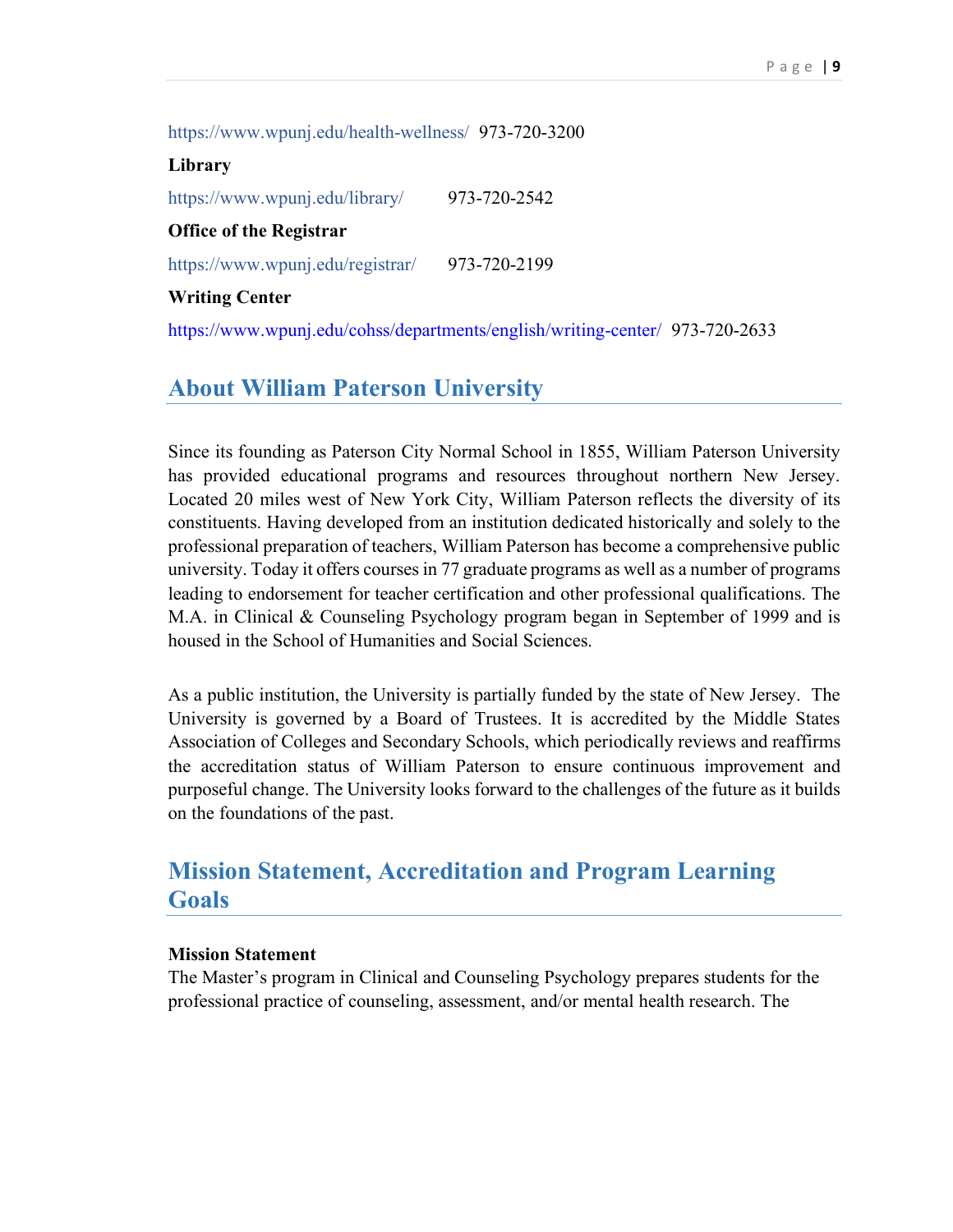curriculum provides a solid grounding in both theories and interventions that can be applied to a wide variety of mental health, academic, and research settings. We emphasize professional competency, ethical responsibility, cultural competency, selfawareness, and current body of knowledge in the scientific, methodological, and theoretical foundations of practice. Our program expects students to become compassionate and caring scientist-practitioners with motivation to continue learning and furthering their development throughout their professional careers. We are committed to social justice work and multiculturalism to better serve disadvantaged or marginalized groups in our society.

#### **Accreditation**

The M.A. in Clinical and Counseling Psychology program is accredited by the Masters in Psychology and Counseling Accreditation Council (MPCAC) under the psychology academic standards for the period of July 2015 through July 2025.

#### **Program Learning Goals**

- 1. Students will demonstrate knowledge and skills to conduct clinical interviews
- 2. Student will apply skills to build rapport and form therapeutic alliances
- 3. Student will apply appropriate therapeutic interventions
- 4. Students will demonstrate knowledge in theories of psychotherapy
- 5. Student will demonstrate knowledge in adult psychopathology and diagnostic classification systems
- 6. Student will demonstrate knowledge in child and adolescent psychopathology and diagnostic classification systems
- 7. Students will demonstrate knowledge in evidence-based and effective treatment modalities
- 8. Student will demonstrate knowledge and skills in psychological testing and measurement
- 9. Student will demonstrate knowledge in theories of career development
- 10. Student will demonstrate knowledge in vocational assessments
- 11. Student will demonstrate knowledge and skills in group interventions
- 12. Students will demonstrate knowledge of scientific methods commonly used in psychology
- 13. Students will demonstrate ability to utilized and synthesize the current body of research literature to inform clinical practice
- 14. Student will develop greater awareness of self as a cultural being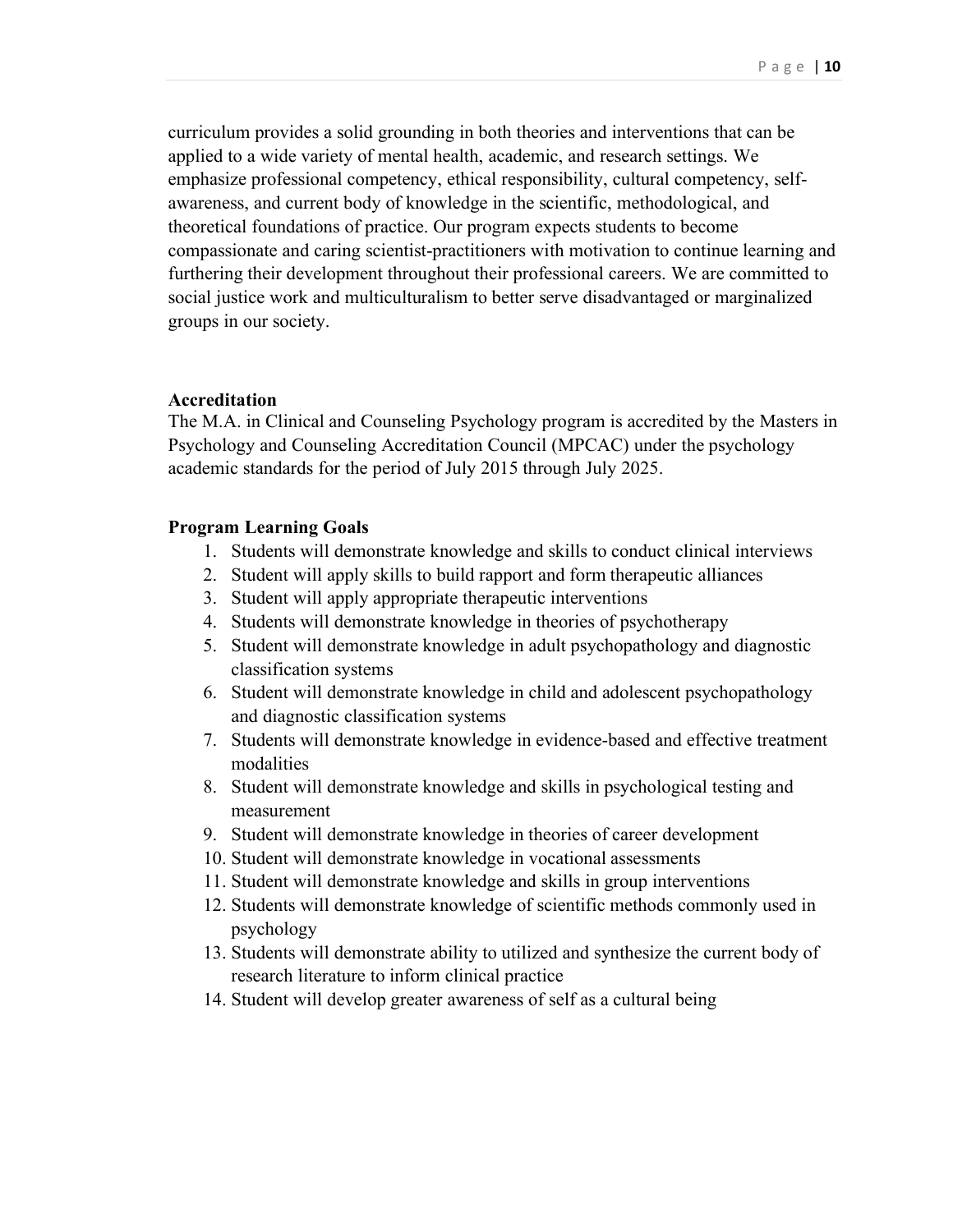15. Student will demonstrate knowledge and skills in working with culturally diverse populations.

16. Student will demonstrate knowledge in ethical, legal and professional codes of conduct.

## <span id="page-10-0"></span>**Program Description**

The Master's Program in Clinical & Counseling Psychology prepares our students for careers as Master's level mental health clinicians, researchers, or to work in various human services settings. In addition, the program will offer a unique foundation for candidates pursuing doctoral-level studies.

Graduates complete core curriculum plus supervised fieldwork (practicum). The curriculum, which emphasizes both a solid grounding in theory and intervention, consists of required and elective courses in the theoretical, empirical, and ethical foundations of clinical and counseling psychology. Supervised fieldwork in clinical settings enables students to apply the theories and empirical findings discussed in the classroom in order to develop the competency needed for practice with clients.

## **Program Demands**

Classes are small and afford a close working relationship with faculty and fellow students. In addition, this program is rigorous and places heavy demands on the students' time. **Students should very carefully plan their various personal and professional responsibilities so that they can make the most of their training without undue pressure**.

• The program's flexibility allows students to pursue a graduate education while they balance other roles in their lives. As much as possible, courses will be offered in consecutive time slots 2 to 3 days per week.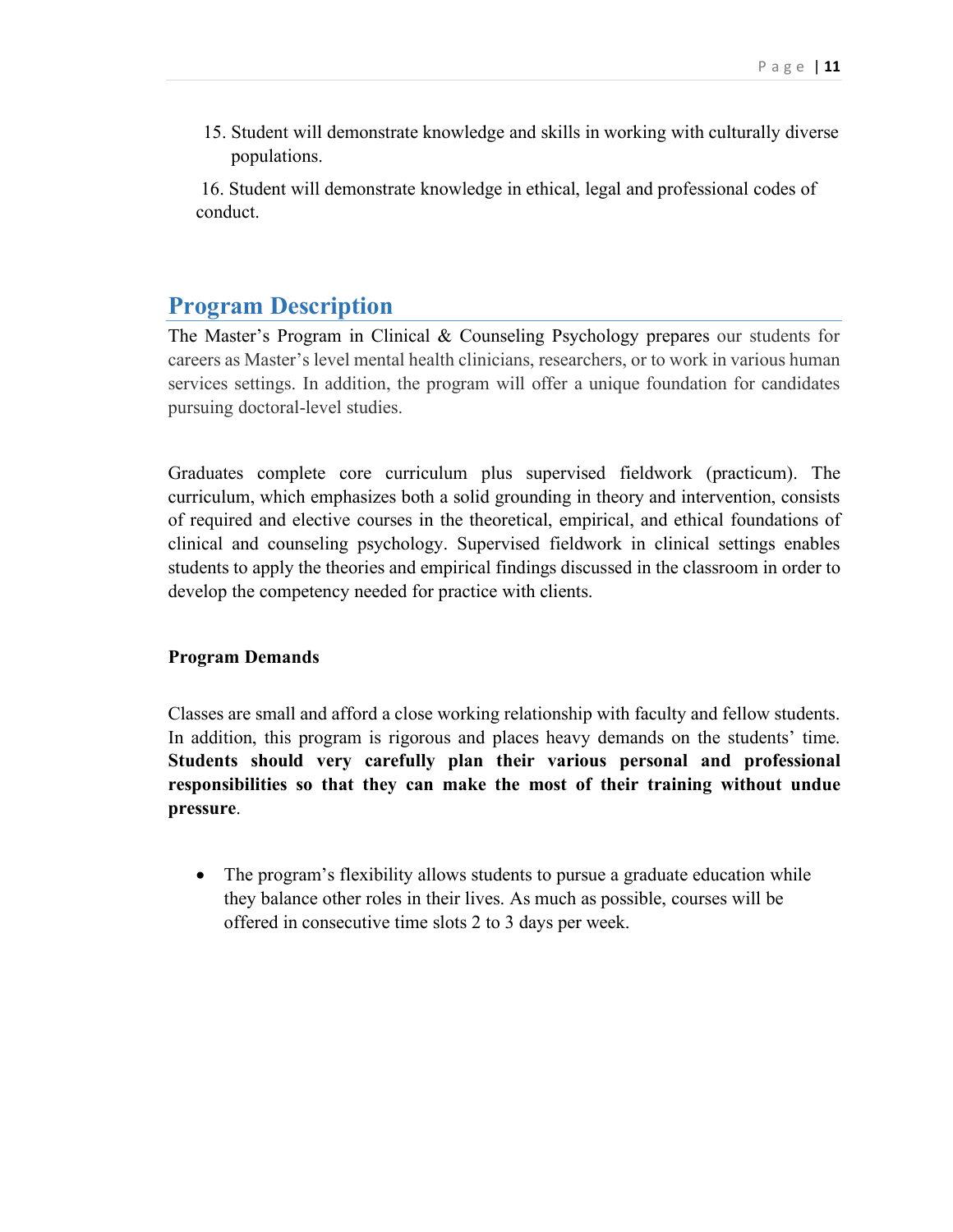- Clinical practicum, which takes place during the second year, are arranged individually. Students typically spends 15-20 hours a week (minimum 600 hours total during the academic year) at their practicum site.
- Students may opt to complete this program on either a full-time (two years) or part-time basis (three to five years). Full-time students take four classes each semester, including summer. Part-time students take 1-3 classes per semester. Students may change from a full-time to a part-time status or vice versus, depending upon their needs. However, if they do so, they should be aware that each course is offered only during a particular term, and that therefore not all courses are available at all times. Please consult with the program director to ensure timely progress through the program.
- **It is strongly recommended that full-time students not work for more than 20 hours/week.**

## <span id="page-11-0"></span>**Program Structure**

Effective Fall 2020, the program will officially offer two tracks:

- A) M.A. Clinical & Counseling Psychology: Non-Licensure track (48 credits).
- B) M.A. Clinical & Counseling Psychology: Licensure track (60 credits).
- Incoming students are automatically enrolled into the Licensure track, 60-credit program. Those who wish to be changed into the 48-credit track can do so before the summer of their first year or later on in the program. Students who are enrolled in the 48-credit program will take classes in the Fall and Spring and do not need to take summer courses.

## **Core Required Courses**

**Foundation Courses (First Year):**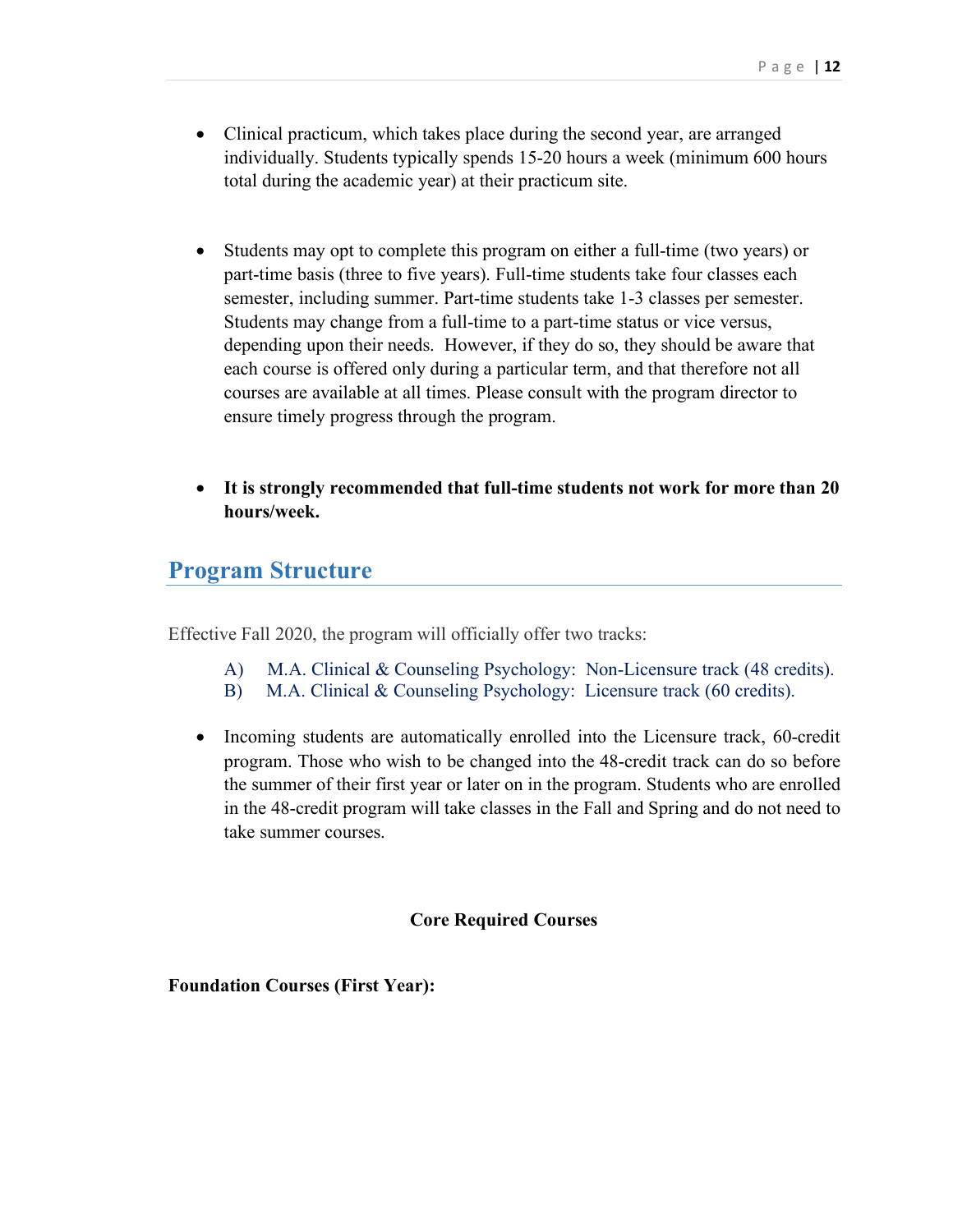- PSY 6040 Research Methods and Evaluation
- PSY 6400 Psychopathology
- PSY 6410 Cultural and Social Issues in Counseling Practice
- PSY 6700 Introduction to Clinical Practice I
- PSY 6710 Introduction to Clinical Practice II
- PSY 6720 Ethics and Professional Orientation
- PSY 7850 Theories of Psychotherapy and Personality
- PSY 6810 Brief and Time Effective Interventions

## **Advanced Courses (Second Year):**

- PSY 6500 Psychological Assessment I
- PSY 6420 Group Interventions
- PSY 6090 Developmental Psychopathology
- PSY 6900 Clinical Practicum I
- PSY 6910 Clinical Practicum II
- PSY 5900 Disability and Maladaptive Behaviors in Organic Brain Disorders, or PSY 5950 Biological Bases of Human Behavior, or PSY 6840 Clinical Psychopharmacology
- PSY 6730 Foundations of Career Development
- Elective

## **Possible Elective Courses (typically offered in the Summer)**

PSY 6100 Human Development I (3)

PSY 6190 Psychodynamic Theories (3)

PSY 6450 Health Psychology (3)

PSY 6800 Family Therapy: Theories and Practice (3)

PSY 6820 Psychology of Aging (3)

- PSY 6830 Substance Abuse Interventions (3)
- PSY 7000 Independent Study (2-3)
- PSY 5990 Special Topics (2-3 credits)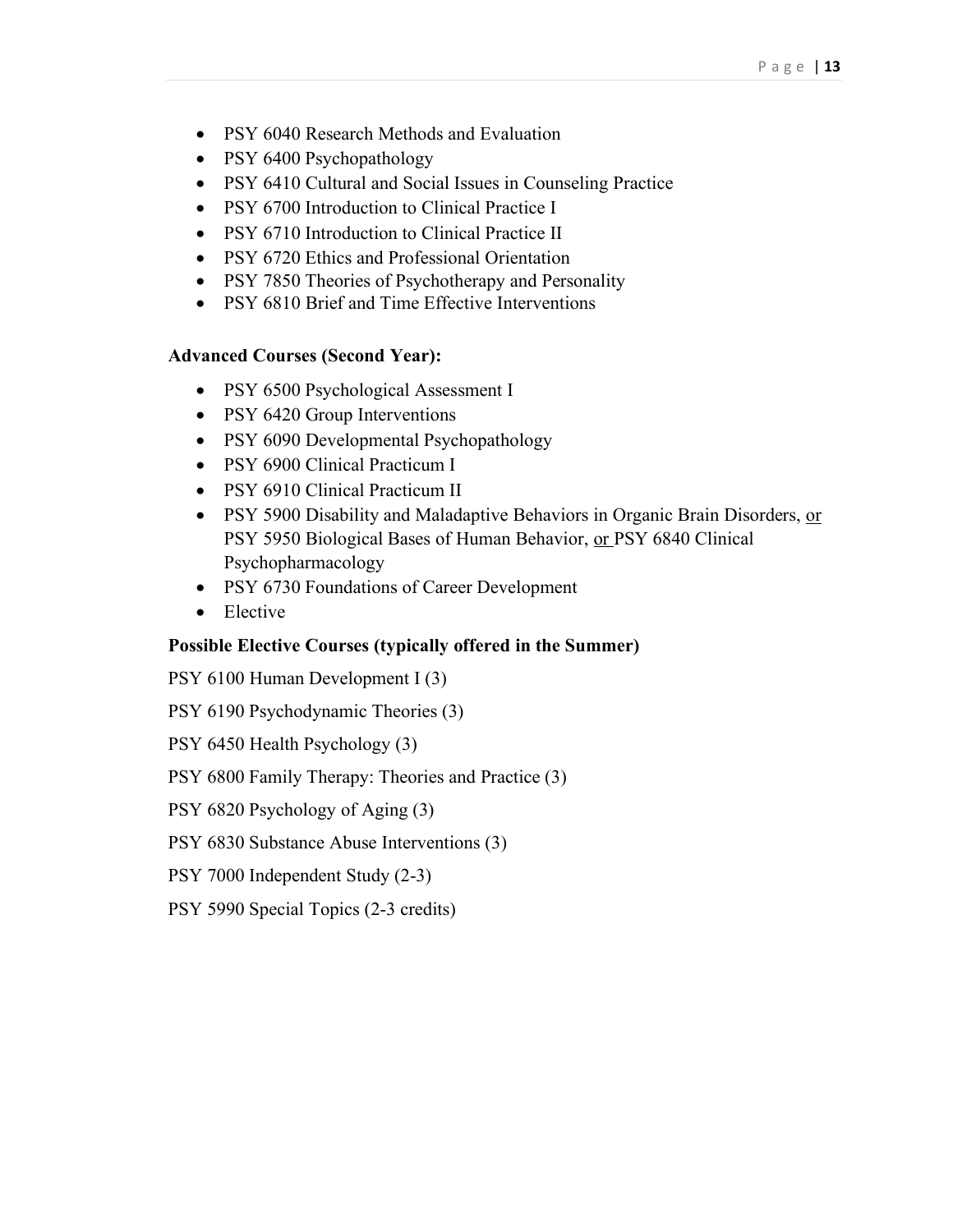## <span id="page-13-0"></span>**Course Descriptions**

## **PSY 5900 Disability and Maladaptive Behaviors in Organic Brain Disorders (3 credits)**

This course provides counselors with an introduction to the study of disabilities and maladaptive behaviors across the life-span that are associated with organic brain disorders. This course helps counselors work more effectively with clients and helps foster a greater awareness and sensitivity to their special needs. Concepts will be discussed using case studies that help illustrate how counselors can optimize counseling efficacy by selecting appropriate interventions and techniques. Ethical/legal considerations will also be discussed.

## **PSY 5950 Biological Basis of Human Behavior (3 credits)**

This course examines the biological basis of human behavior and the contemporary research methods and techniques used to investigate brain-behavior relationships. Human behavior and functioning will be examined at various levels of analysis including the molecular, cellular and systems level. Communication within and between areas in the central and peripheral nervous systems will be explored. Both normal and pathological functioning will be examined. Opportunities for hands-on lab and/or computer-based lab simulations will be provided. Both a theoretical and applied perspective will be emphasized with coverage of multi-cultural and ethical issues.

## **PSY 6040 Research Methods and Evaluation (3 credits)**

With the goal of gaining facility in critical evaluation of published research and preparation for master's level research positions, this course will provide training in the basic use of descriptive statistics, experimental and quasi-experimental research designs, and parametric and nonparametric statistical methods.

## **PSY 6090 Developmental Psychopathology (3 credits)**

This course examines difficulties in child development and adjustment. Disturbed behavior in children is studied in relation to physiological, environmental and social influences. The etiology of childhood disturbances, treatment modalities and methods for prevention are explored within the framework of the major personality theories. Clinical examples, case studies and current research are emphasized.

## **PSY 6100 Human Development I (3 credits)**

This course aims to provide a foundation for understanding human behavior across the lifespan. It covers the biological and environmental bases of human development, theories and research on the development of personality, cognition, social relations and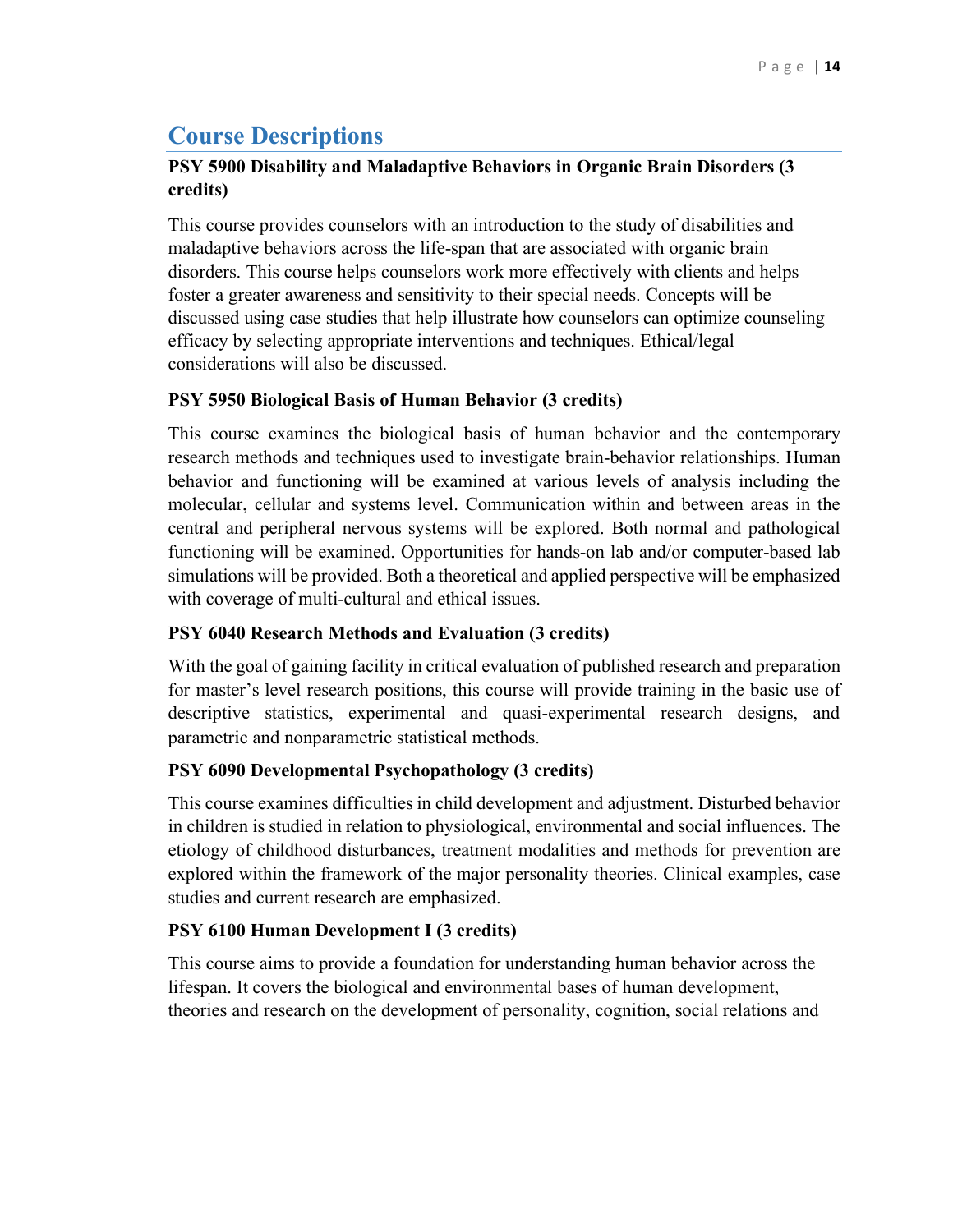the cultural and systems contexts of adaptive and maladaptive behavior. The course provides a theoretical and research base for how counselors can change human behavior (e.g., psychotherapeutic and psychopharmacologic interventions).

### **PSY 6190 Psychodynamic Theories (3 credits)**

The course is designed to provide graduate students with the framework necessary for the engagement, assessment and treatment of patients from a psychodynamic perspective. The contribution of psychodynamic psychology to our understanding of normal development and developmental psychopathology will be reviewed, as well as key psychodynamic theories and the application of these theories to the practice of psychotherapy. Traditional and contemporary psychodynamic models will be compared and contrasted with discussions that focus on how the various theories address specific issues associated with treatment.

### **PSY 6400 Psychopathology (3 credits)**

This course explores the biological, behavioral, cognitive, humanistic, and psychodynamic and socio-cultural explanations of abnormal behavior and teaches students how to assess Axis I and Axis II disorders. The purposes and use of the DSM-V will be discussed. The importance of research in this area will be emphasized.

## **PSY 6410 Cultural and Social Issues in Counseling Practice (3 credits)**

This course seeks to broaden students' understanding of the cultural differences between the diverse populations that make up our society, the social problems faced by minorities and women, and how stereotypes, biases, role and performance expectations related to particular cultural or social groups are part of the common socialization patterns. The overall aim of the course is to improve the self-awareness, knowledge base, and sensitivity of students in cultural and social areas so that they can be more effective clinicians. Toward this end, the course is designed to explore the many forms of prejudice and discrimination in our society and to identify cultural differences in our society that affect clinical practice, such as diverse beliefs concerning illness, healing, and authority.

#### **PSY 6420 Group Interventions (3 credits)**

This course provides an introduction to the understanding of group process and the skill and processes involved in bringing about growth and change in individuals through group intervention. It seeks to expand students' conceptual framework of the helping process by providing models of group dynamics and the intervention skills that facilitate goal achievement in each of the phases of group work. Common elements in work with individuals, families and groups will be emphasized. Both the commonalities of diverse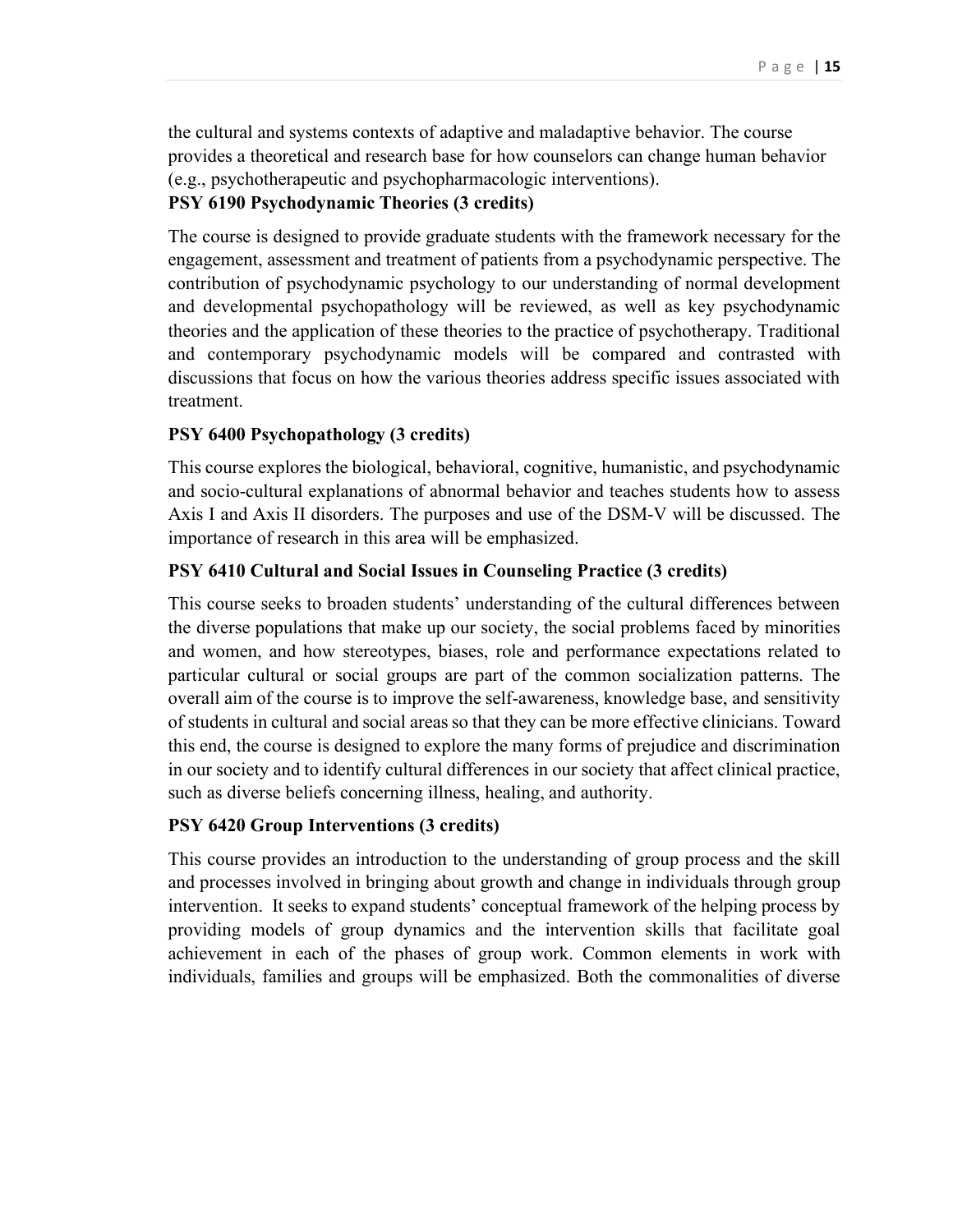types of groups and the unique aspects related to setting and purpose of the intervention are also considered.

## **PSY 6450 Health Psychology (3 credits)**

This course is designed to provide a broad overview of the related fields of health psychology and behavioral medicine. Various theoretical perspectives are used to develop an understanding regarding the ways in which biological, psychological, and social factors interact with and affect: 1) people's efforts to achieve good health and prevent illness, 2) factors underlying health habits and lifestyles, 3) stress and coping and their role in illness, 4) factors related to seeking and receiving treatment for medical problems, 5) pain and its treatment, and 6) the recovery, rehabilitation, and psychosocial adjustment of people with serious health problems and chronic illnesses such as cancer and heart disease. This course also addresses the role of research in clinical psychological interventions and the various ways in which these interventions can both improve health behaviors and patients' quality of life. Prerequisite: admission to the graduate program in Clinical Health Psychology

## **PSY 6500 Assessment I (3 credits)**

This course introduces the student to basic concepts of standardized and non-standardized testing of mental status at the individual and group level. Fundamentals of assessment and evaluation such as test construction and issues of validity, reliability, measures of central tendency and variability are discussed, in addition to how social/cultural factors relate to the assessment and evaluation processes within the context of the counseling environment. Opportunities for administration of tests are provided. Ethical/legal considerations will also be examined.

## **PSY 6510 Assessment II (3 credits)**

This course considers the rationale, administration, scoring techniques and relevant research issues of selected tests of personality and emotional status. The course fosters an understanding of general principles and methods of case conceptualization, assessment and diagnosis as well as implications for the selection and implementation of counseling techniques. Ethical/legal considerations will also be examined.

#### **PSY 6700 & 6710 Introduction to Clinical Practice I & II (6 credits)**

This year long course sequence is designed to educate students in the basic procedures of ethical and culturally responsive counseling and clinical practice including the individual and systems perspectives. The courses will include ethical issues in clinical practice, intake interviewing, initial assessment, engaging the client, formulating a treatment plan,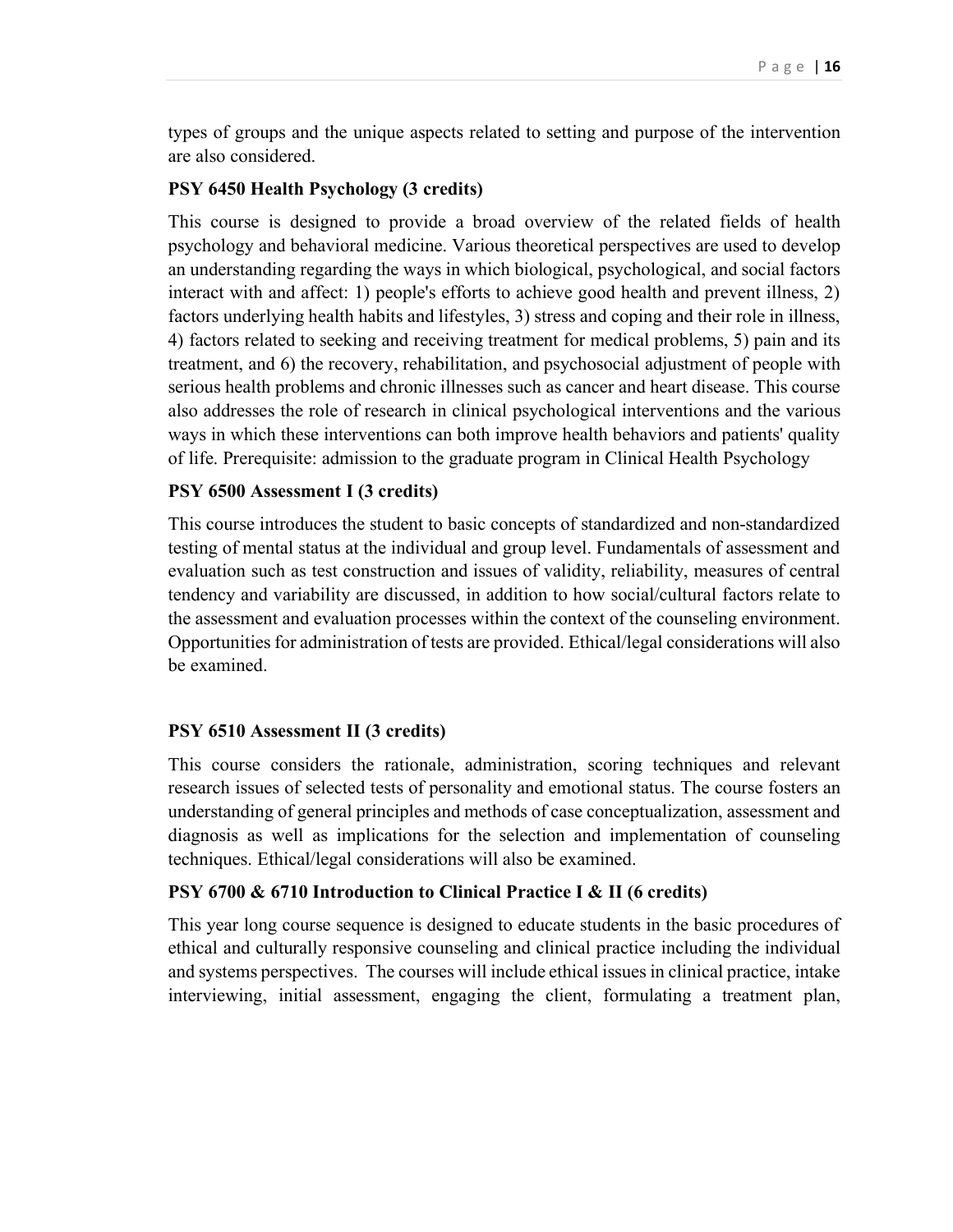implementing treatment, assessing progress and terminating treatment. These courses will also explore the characteristics and behaviors of the counselor and the client that influence the therapeutic process.

## **PSY 6720 Ethics and Professional Orientation (3 credits)**

This course will provide an understanding of all aspects of professional functioning including history, roles, organizational structures, ethics, standards, credentialing, and public policy issues. Particular emphasis will be placed on ethical and legal issues and their applications to various professional activities.

## **PSY 6730 Foundations of Career Development (3 credits)**

This course is an overview of theories, processes, and determinants of career development and occupational choice. The history and current trends of career development theories and vocational counseling will be discussed. Consideration will be given to both developmental and contextual factors that influence career and vocational decisionmaking. Special emphasis is devoted to techniques of appraisal for career counseling, including the use of interviews, assessments, and work simulations.

## **PSY 6800 Family Therapy: Theories and Practice (3 credits)**

This course introduces students to the various theoretical models of family function and dysfunction and specific therapy skills related to the models for helping the family better understand its needs and dynamics and to develop the kind of strategies for change that will enable it to move forward in more functional ways. Techniques for family counseling and clinical practice will be discussed.

## **PSY 6810 Brief and Time Effective Interventions (3 credits)**

The aim of this course is to introduce students to the methods of brief therapy by providing them with a theoretical knowledge base about different models of brief therapy and the basic skills for beginning to implement these therapies. Budman's time-effective approach, and behavioral, cognitive, solution-oriented, strategic, narrative, interpersonal and crisis intervention therapies will be explored.

## **PSY 6820 Psychology of Aging (3 credit**s)

This course provides an in-depth overview of the psychology of aging, with an additional focus on specific topics relating to physical and mental health in mid-to-later stages of life. With the older population growing at an accelerated pace, it is essential for mental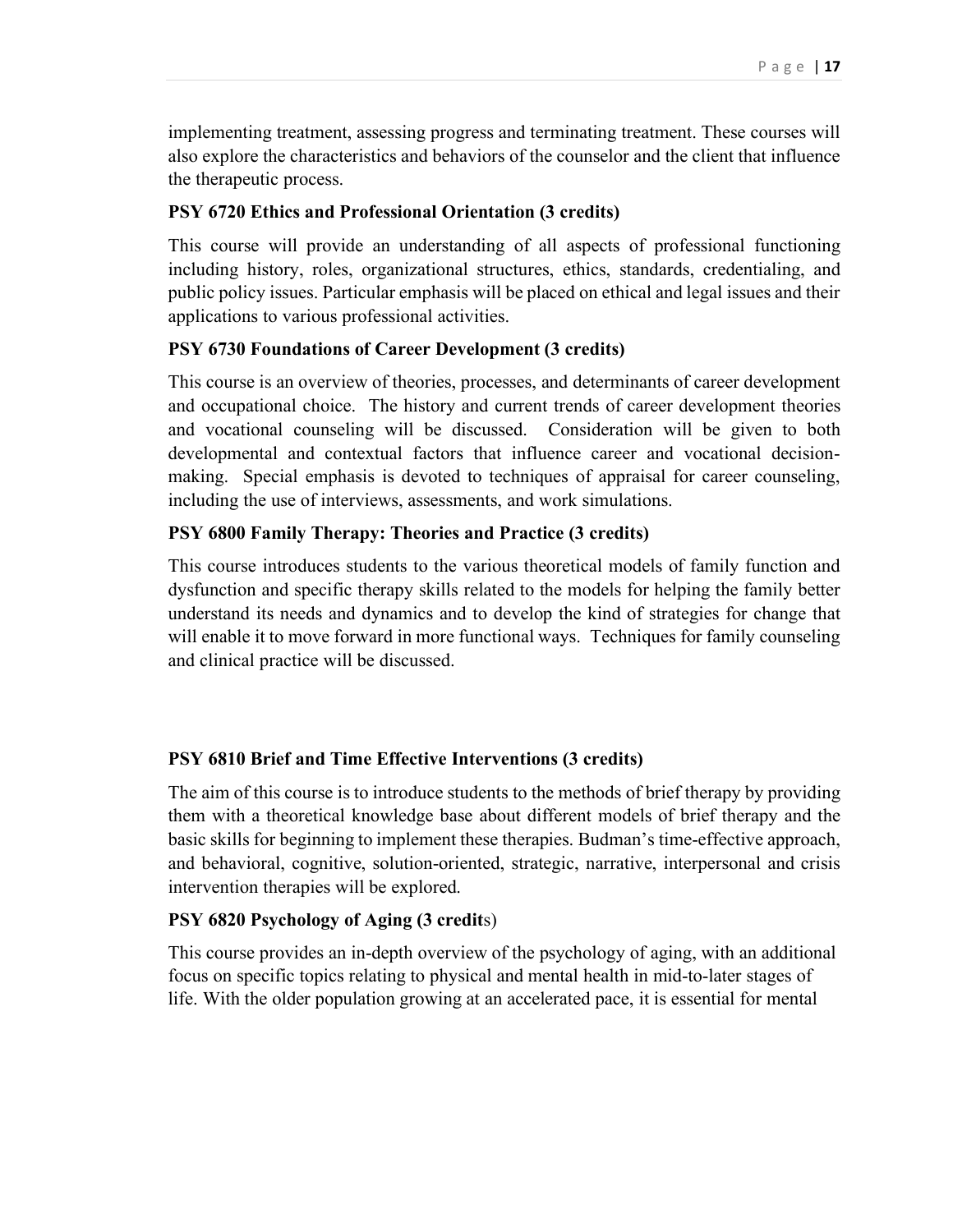health professionals to develop expertise in health and well-being in the later stages of life. We will discuss basic topics as well as ongoing debates in the field, including readings from biological, cognitive, affective, social, health, and clinical domains of psychology.

## **PSY 6830 Substance Abuse Interventions (3 credits)**

The aim of this course is to provide students with basic knowledge about pharmacology and toxicities of drugs of abuse and about substance abuse disorders. This course also introduces students to the therapeutic approaches and community resources that are most useful in intervening in these disorders. Areas covered include alcohol, marijuana, heroin, amphetamines and abused derivatives of amphetamines, cocaine and barbiturates.

## **PSY 6840 Clinical Psychopharmacology (3 credits)**

The integral groundwork for this course in clinical psychopharmacology is provided by a behaviorally oriented overview of nervous system functioning and a review of key aspects of psychopathology. The central focus includes basic pharmacological principles, clinical research methods including ethical issues in drug research, and the physiological, behavioral, and psychotherapeutic effects of the major classes of drugs in psychiatric use. Emphasis is placed on differentiating the appropriate uses, mechanisms, therapeutic and side effects, toxicities and main drug interaction of these agents. Developmental issues in drug use (in childhood, adolescence, and aging) are discussed.

## **PSY 6900 & 6910 Clinical Practicum I & II (6 credits)**

The goal of these capstone courses is to provide a framework in which students can integrate theory, research and practice. As such, these weekly seminars provide an essential forum for discussion and integration of concepts, techniques and professional issues studied in the foundation courses, which help shape, guide and inform supervised clinical field experiences.

## **PSY 7000 Independent Study (1-3 credits)**

The goal of this course is to allow the student to pursue an area of interest in depth, and beyond what is offered in the curriculum. To be arranged with instructor and approved by Director, Chair & Dean. Only one Independent Study may be taken during the course of the training.

## **PSY 7850 Theories of Psychotherapy and Personality (3 credits)**

This course provides an overview of the major theories of counseling (e.g., pyschodynamic, behavioral, cognitive, existential, rational-emotive), and personality (e.g., biological, state-trait, behavioral, psychodynamic). Students will read classic and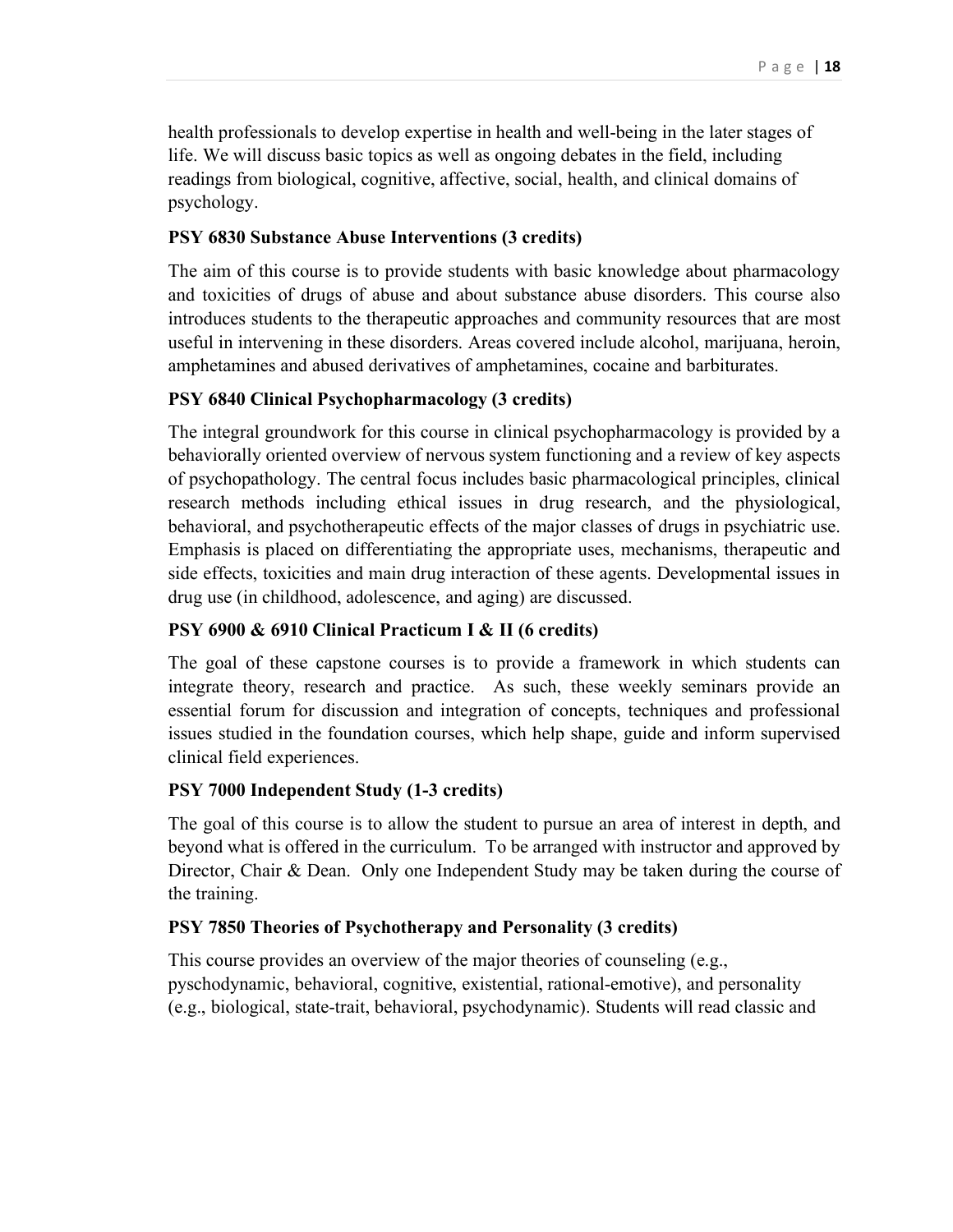contemporary theoretical papers and engage in in-depth discussions and critiques of their strengths, limitations and applications. The course will also evaluate how these theories apply to our understanding of human personality and the clinical history of personality disorders.

# <span id="page-18-0"></span>**Course Sequencing**

**Course Sequencing for Two-Year Plan (For students starting in Fall 2021)**

| Academic Year Course Sequence for both Non-Licensure and Licensure Tracks - 48 credits |                                                         |  |  |  |
|----------------------------------------------------------------------------------------|---------------------------------------------------------|--|--|--|
| <b>YEAR 1 FALL (12 credits)</b>                                                        | <b>YEAR 1 SPRING (12 credits)</b>                       |  |  |  |
| PSY 6720 Ethics and Professional                                                       | PSY 6710 Introduction to Clinical Practice<br>$\bullet$ |  |  |  |
| Orientation (3)                                                                        | II $(3)$                                                |  |  |  |
| PSY 6700 Introduction to Clinical                                                      | PSY 6400 Psychopathology (3)<br>$\bullet$               |  |  |  |
| Practice I $(3)$                                                                       | PSY 6410 Cultural and Social Issues in                  |  |  |  |
| PSY 7850 Theories of Psychotherapy and<br>$\bullet$                                    | Clinical Practice (3)                                   |  |  |  |
| Personality (3)                                                                        | PSY 6810 Brief and Time Effective<br>$\bullet$          |  |  |  |
| PSY 6040 Research Methods &                                                            | Interventions (3)                                       |  |  |  |
| Evaluation (3)                                                                         |                                                         |  |  |  |
| Summer Courses for Licensure Track - (May - August) - SUMMER 1 & II (12 credits)       |                                                         |  |  |  |
| Human Development (3)<br>Elective $(3)$<br>Elective $(3)$<br>Elective $(3)$            |                                                         |  |  |  |
| YEAR 2 FALL (12 credits)                                                               | YEAR 2 S (12 credits)                                   |  |  |  |
| PSY 6900 Clinical Practicum I (3)<br>$\bullet$                                         | PSY 6910 Clinical Practicum II (3)<br>$\bullet$         |  |  |  |
| PSY 6420 Group Interventions (3)                                                       | PSY 6730 Foundations of Career<br>$\bullet$             |  |  |  |
| PSY 6090 Developmental                                                                 | Development (3)                                         |  |  |  |
| Psychopathology (3)                                                                    | Psy 5900 Disability and Maladaptive<br>$\bullet$        |  |  |  |
| PSY 6500 Psychological Assessment I (3)                                                | Behaviors in Organic Brain Disorders, or,               |  |  |  |
|                                                                                        | Psy 5950 Biological Bases of Human                      |  |  |  |
|                                                                                        | Behavior, or Psy 6840 Clinical                          |  |  |  |
|                                                                                        | Psychopharmacology                                      |  |  |  |
|                                                                                        | Elective                                                |  |  |  |

**Sample Course Sequencing for Three-Year Plan**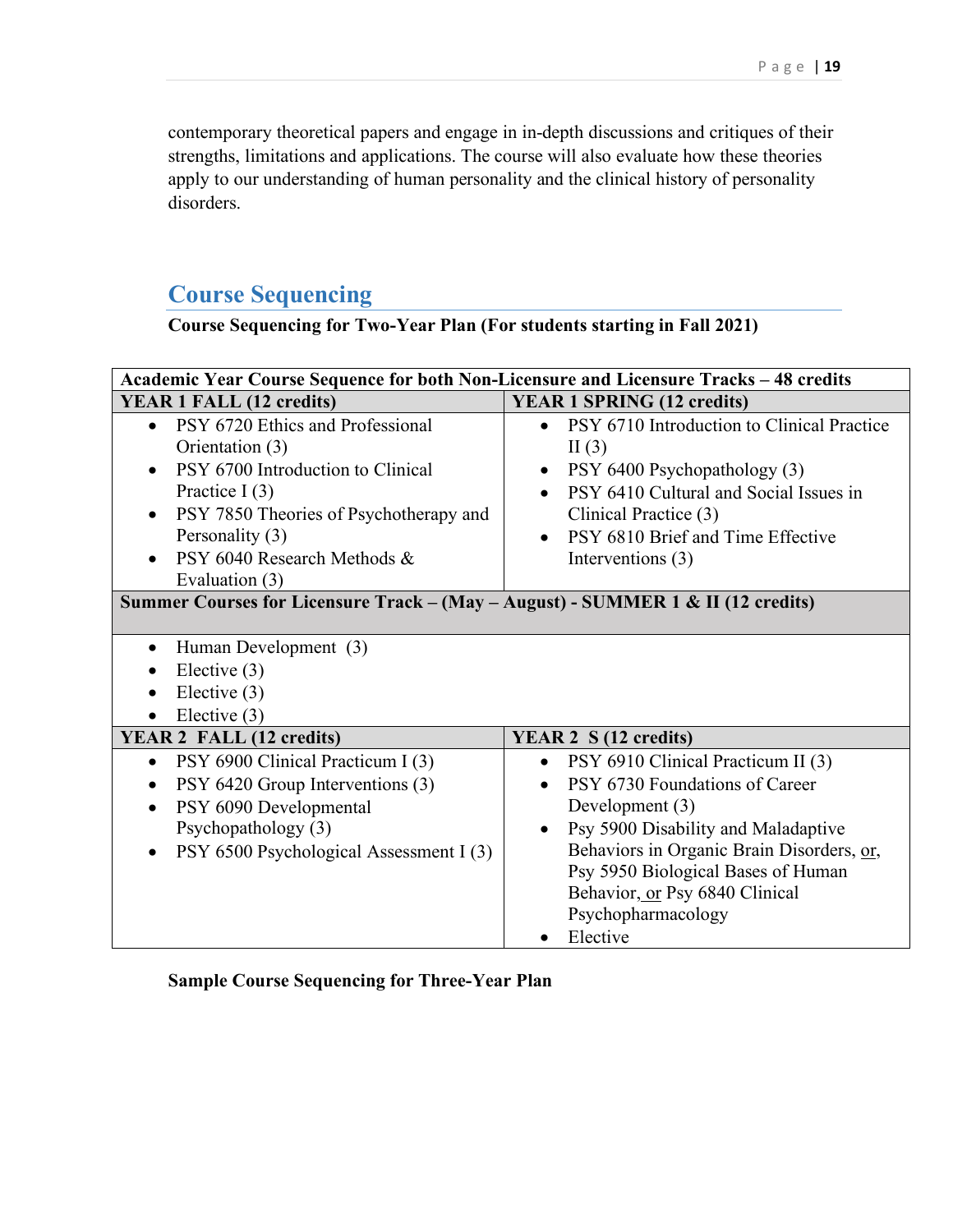| <b>Year 1 FALL</b>                                                                                                                                                                                  | <b>Spring of Year 1</b>                                                                                                                                                                                                                                            | <b>Summer of Year 1</b>                                                            |
|-----------------------------------------------------------------------------------------------------------------------------------------------------------------------------------------------------|--------------------------------------------------------------------------------------------------------------------------------------------------------------------------------------------------------------------------------------------------------------------|------------------------------------------------------------------------------------|
| PSY 6720 Ethics and Professional<br>Orientation (3)<br>PSY 6700 Introduction to Clinical<br>$\bullet$<br>Practice I $(3)$<br>PSY 7850 Theories of<br>$\bullet$<br>Psychotherapy and Personality (3) | PSY 6710 Introduction to<br>$\bullet$<br>Clinical Practice II (3)<br>PSY 6400 Psychopathology<br>$\bullet$<br>(3)<br>PSY 6410 Cultural and Social<br>$\bullet$<br>Issues in Clinical Practice (3)                                                                  | Two elective courses<br>for those who would<br>like to graduate with<br>60 credits |
| <b>Fall of Year 2</b>                                                                                                                                                                               | <b>Spring of Year 2</b>                                                                                                                                                                                                                                            | <b>Summer of Year 2</b>                                                            |
| PSY 6040 Research Methods &<br>Evaluation (3)<br>PSY 6420 Group Interventions (3)<br>$\bullet$<br>PSY 6500 Psychological<br>$\bullet$<br>Assessment $I(3)$                                          | PSY 6810 Brief and Time<br>$\bullet$<br>Effective Interventions (3)<br>PSY 6730 Foundations of<br>$\bullet$<br>Career Development (3)<br>Elective<br>$\bullet$                                                                                                     | Two elective courses<br>for those who would<br>like to graduate with<br>60 credits |
| <b>Fall of Year 3</b><br>PSY 6900 Clinical Practicum I (3)<br>$\bullet$<br>PSY 6090 Developmental<br>$\bullet$<br>Psychopathology (3)                                                               | <b>Spring of Year 3</b><br>Psy 5900 Disability and Maladaptive Behaviors in Organic<br>$\bullet$<br>Brain Disorders, or Psy 5950 Biological Bases of Human<br>Behavior, or Psy 6840 Clinical Psychopharmacology<br>PSY 6910 Clinical Practicum II (3)<br>$\bullet$ |                                                                                    |

## <span id="page-19-0"></span>**Requirements for Graduation**

Students must complete 48 credits or 60 credits and 600 hours of internship; you must have a cumulative GPA of 3.0 or above and no more than 6 semester hours of C work, and you must complete the Master's Project in a satisfactory manner fulfilling all requirement in the Practicum Course(s). You must act ethically and professionally, at all times, at your internship site, in the classroom, and in the community. You must respect and protect the confidentiality and integrity of information in print, digital, or in any other format.

## <span id="page-19-1"></span>**Graduation**

Graduate students nearing completion of their degree program must apply for graduation. Students can apply for graduation by logging on to WPConnect -> Student tab -> Graduation header -> Apply for May Graduate Graduation.

M.A. diplomas are awarded only after the Director sends a Clearance Form to the Dean and then to the Registrar certifying that all degree requirements have been fulfilled.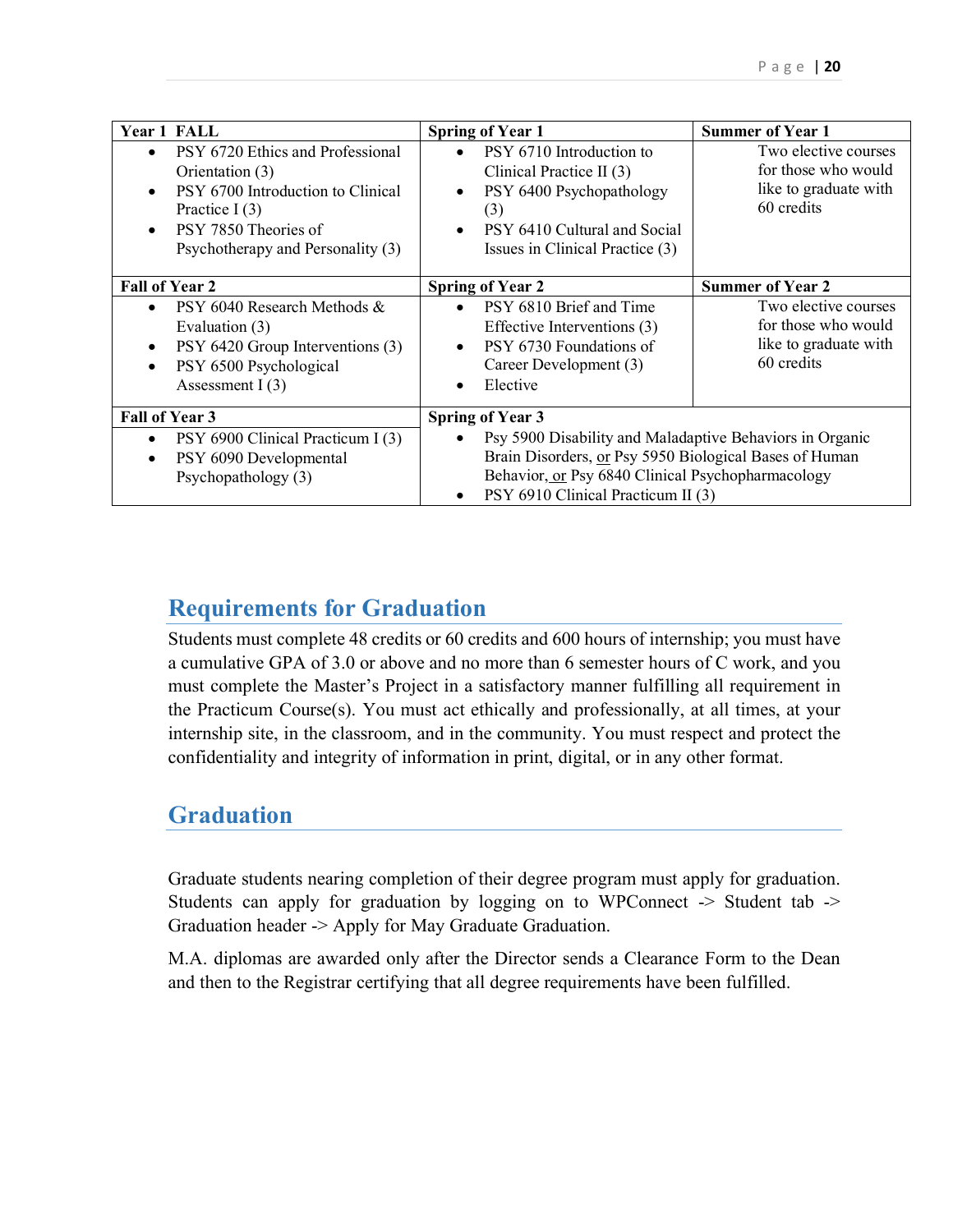### **Deadlines:**

September 1 for **January** Graduation

December 1 for **May** Graduation

June 1 for **August** Graduation\*

\*Students completing their degree during Summer must apply for the August

graduation period.

*For the most up to date information, please visit http://www.wpunj.edu/registrar* 

## <span id="page-20-0"></span>**Master's Project**

Your training will culminate in a Master's Project during Practicum II, in which you present a case in writing and integrate relevant empirical, theoretical, diagnostic, social, ethical, cultural and therapeutic issues in your discussion. A clinical research project can be considered as an alternative. More details will be provided during the Practicum II course.

## <span id="page-20-1"></span>**Midpoint and Exit Evaluation**

The Graduate Committee meets each Spring semester to discuss all students who have completed or who are in the process of completing 24 credits in the program and those who are graduating. Each student will be contacted to schedule an appointment with a faculty member to discuss their progress and areas of improvement. This meeting is an opportunity for faculty to share with the students some of their observations and provide feedback to them. Faculty will address the student's strengths and weaknesses and may include issues related to clinical skills, professional conduct, ethics, academic skills, and areas for personal growth and development. This opportunity can also be used to get feedback from the student concerning ways in which s/he has developed professionally and personally and his/her self-assessment and goals for the future.

The graduate committee also meets monthly to discuss issues related to student performance. Course instructors and the Program Director will provide feedback and recommendation to students mid-semester if a concern arises earlier.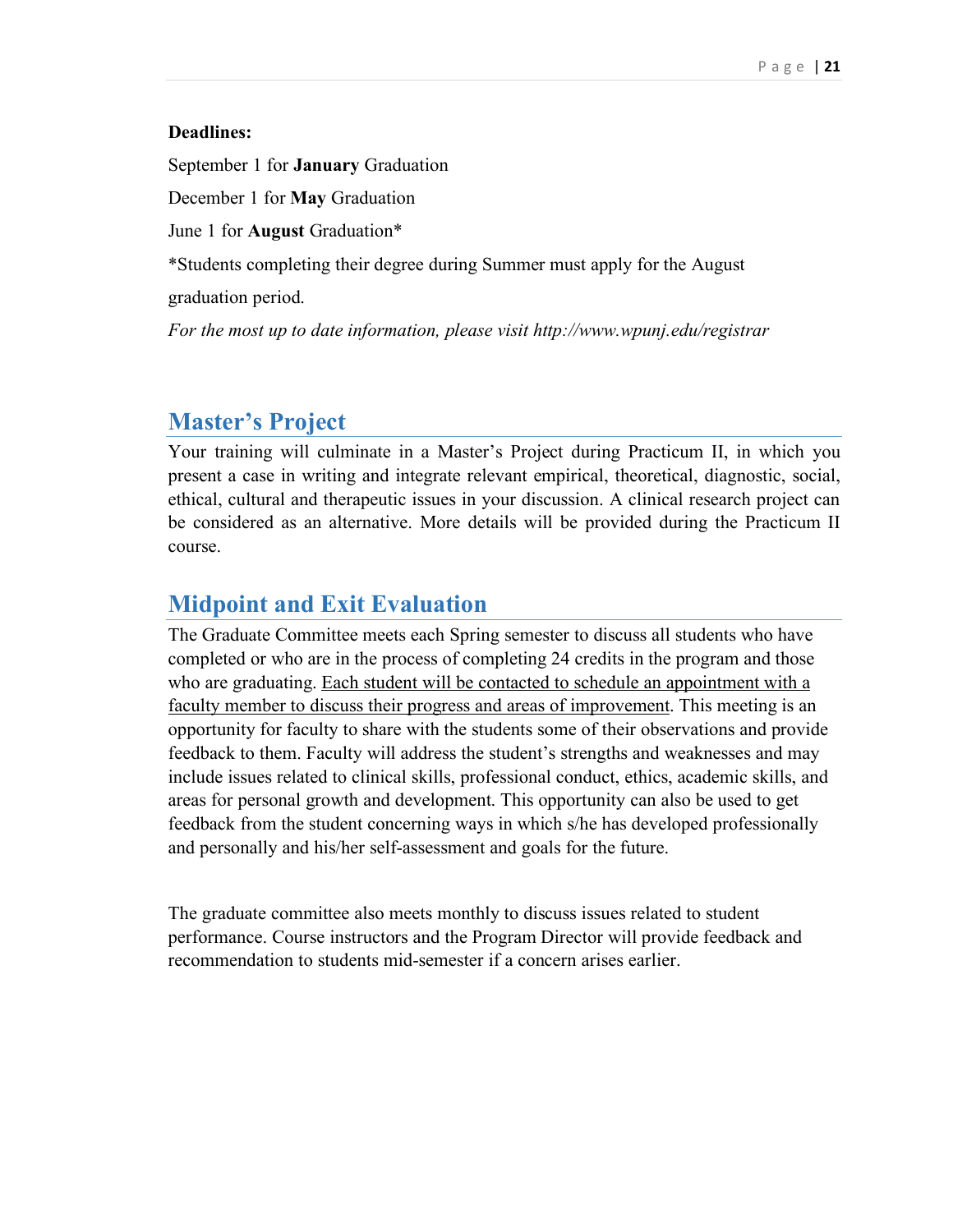## <span id="page-21-0"></span>**MPCAC Standards and Relevant Competencies**

Our program is accredited by the Masters in Psychology and Counseling Accreditation Council [\(MPCAC\)](http://mpcacaccreditation.org/) for the period of July, 2015 through July, 2025. This accreditation provides assurance that the quality of the program has been externally evaluated and has met the rigorous standards set by the profession. For a detail list of standards and relevant competencies, please see here:

[http://mpcacaccreditation.org/wp](https://nam11.safelinks.protection.outlook.com/?url=http%3A%2F%2Fmpcacaccreditation.org%2Fwp-content%2Fuploads%2F2017%2F11%2FCurriculumStandardwithOperationalDefinitions.pdf&data=04%7C01%7CMAP%40wpunj.edu%7Cf09b3dac3a774a74f34608d95c0ecced%7C74540637643546cc87a46d38efb78538%7C0%7C0%7C637642040894562419%7CUnknown%7CTWFpbGZsb3d8eyJWIjoiMC4wLjAwMDAiLCJQIjoiV2luMzIiLCJBTiI6Ik1haWwiLCJXVCI6Mn0%3D%7C1000&sdata=IMZoL5gG%2FN7EYegih3ZaAaO3njuEizZSi6tBbXUzJ%2BU%3D&reserved=0)[content/uploads/2017/11/CurriculumStandardwithOperationalDefinitions.pdf](https://nam11.safelinks.protection.outlook.com/?url=http%3A%2F%2Fmpcacaccreditation.org%2Fwp-content%2Fuploads%2F2017%2F11%2FCurriculumStandardwithOperationalDefinitions.pdf&data=04%7C01%7CMAP%40wpunj.edu%7Cf09b3dac3a774a74f34608d95c0ecced%7C74540637643546cc87a46d38efb78538%7C0%7C0%7C637642040894562419%7CUnknown%7CTWFpbGZsb3d8eyJWIjoiMC4wLjAwMDAiLCJQIjoiV2luMzIiLCJBTiI6Ik1haWwiLCJXVCI6Mn0%3D%7C1000&sdata=IMZoL5gG%2FN7EYegih3ZaAaO3njuEizZSi6tBbXUzJ%2BU%3D&reserved=0)

## <span id="page-21-1"></span>**Licensure**

The master's program in Clinical and Counseling Psychology- 60 credit licensure track at William Paterson University fulfills the **academic requirements** for the Licensed Associate Counselor/Licensed Professional Counselor (LAC/LPC) requirements in the state of New Jersey.

- Upon graduation from our program with 60 credits, students will need to apply for the LAC through the New Jersey [Professional](https://www.njconsumeraffairs.gov/pc/Pages/default.aspx) Counselor Examiners [Committee](https://www.njconsumeraffairs.gov/pc/Pages/default.aspx) (https://www.njconsumeraffairs.gov/pc/)--See "applications and forms". After they approved your application, you can apply to sit for the National Counselor Examination (NCE).
- Students who are seeking master's level mental health counselor licensure outside of New Jersey are recommended to look into each state's licensure requirements.

| <b>NJ-LAC/LPC Required</b>                                                | <b>WPU-MA in Clinical &amp; Counseling Psychology</b> |  |
|---------------------------------------------------------------------------|-------------------------------------------------------|--|
| <b>Domain Content Areas</b>                                               | <b>Courses</b>                                        |  |
| <b>Counseling Theory &amp;</b>                                            | Psy 7850 Theories of Psychotherapy & Personality      |  |
| Practice                                                                  | Psy 6810 Brief & Time Effective Interventions         |  |
| <b>The Helping Relationships</b><br>Psy 6700 Intro to Clinical Practice I |                                                       |  |
|                                                                           | Psy 6710 Intro to Clinical Practice II                |  |
| Human Growth &                                                            | Psy 6100 Human Growth & Development I                 |  |
| Development, and                                                          | Psy 6400 Psychopathology                              |  |
| maladaptive behavior                                                      | Psy 6090 Developmental Psychopathology                |  |

• Our coursework fulfills the following content areas for **NJ-LAC/LPC**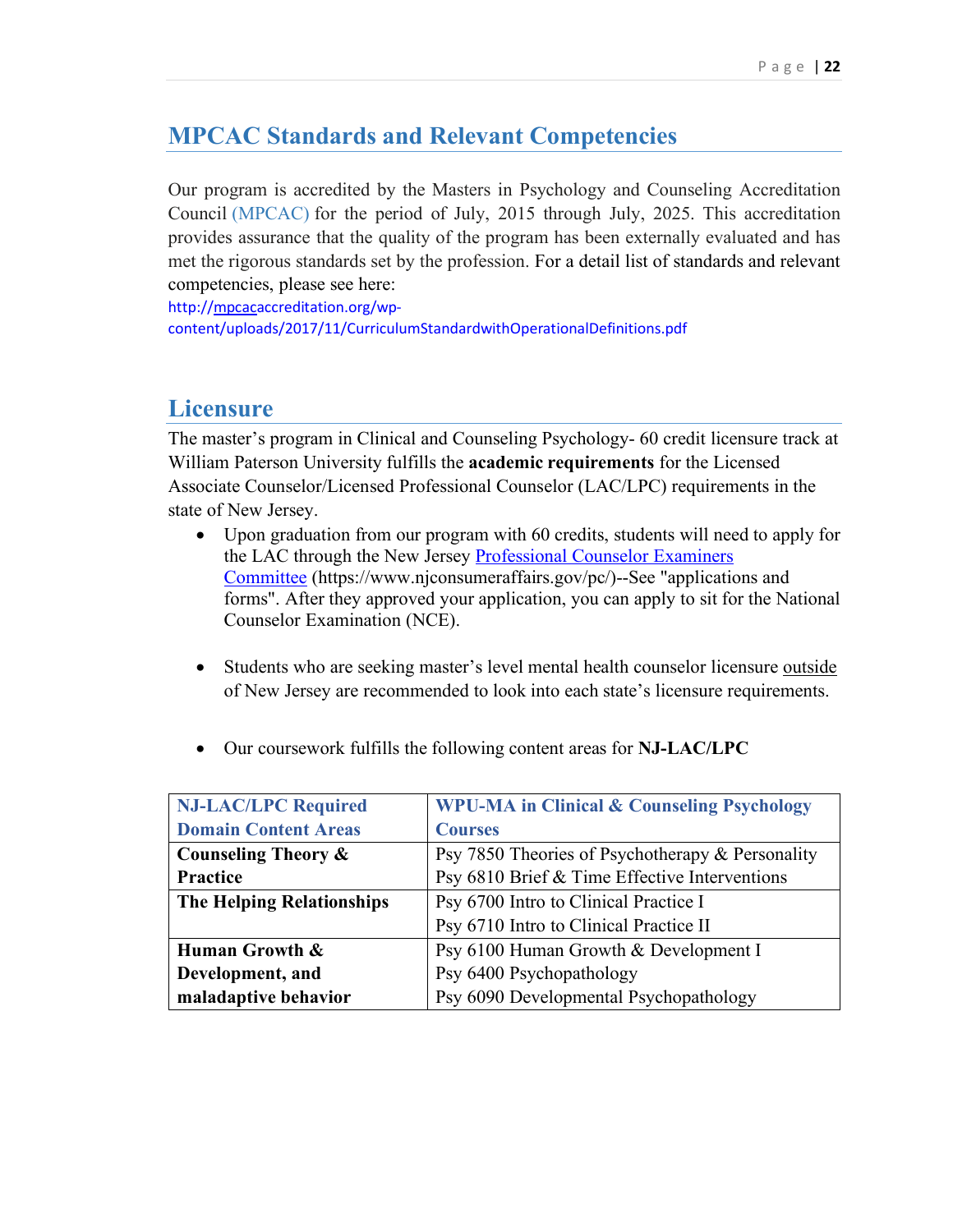| Lifestyle & career               | Psy 6730 Foundations of Career Development      |  |
|----------------------------------|-------------------------------------------------|--|
| development                      |                                                 |  |
| Group dynamics, processing,      | Psy 6420 Group Interventions                    |  |
| counseling and consulting        | Psy 6800 Family Therapy: Theory & practice      |  |
|                                  |                                                 |  |
| <b>Appraisal of individuals</b>  | Psy 6500 Assessment I                           |  |
| Social & cultural foundations    | Psy 6410 Cultural and Social Issues in Clinical |  |
|                                  | Practice                                        |  |
|                                  |                                                 |  |
| <b>Research &amp; evaluation</b> | Psy 6040 Research Methods & Evaluation          |  |
| The counseling profession        | Psy 6720 Ethics and Professional Orientation    |  |

## <span id="page-22-0"></span>**Background Check**

All incoming students are required to complete a criminal background check in order to continue in the program. Students are strongly encouraged to complete the background check prior to matriculation in the M.A. Program in Clinical and Counseling Psychology at William Paterson University. If students have not completed the background check prior to matriculation, they will be required to complete the background check as part of the orientation program for new students. The criminal background check must be ordered from [CastleBranch.com](https://www.castlebranch.com/) (formerly known as CertifiedBackground.com) at the following website:

[https://www.castlebranch.com/online\\_submission/package\\_code.php](https://www.castlebranch.com/online_submission/package_code.php)

At the webpage listed above, click on "place an order" and order package code WB73 (letters "W" & "B" followed by number 73 no spaces). **Results must be submitted to the Graduate Admissions Coordinator, Dr. Uzma Ali (aliu1@wpunj.edu)**. Requests for criminal background checks will incur an additional fee payable by the student.

The M.A. Program in Clinical and Counseling Psychology reserves the right to request subsequent criminal background checks, should an incident occur while a student is enrolled in the Program.

This requirement is based on the following considerations:

a. An increasing number of practicum sites require students to submit the results of criminal background checks.

b. The M.A. Program embraces the ethical code of conduct of the American Psychological Association (APA) and American Counseling Association (ACA), as such,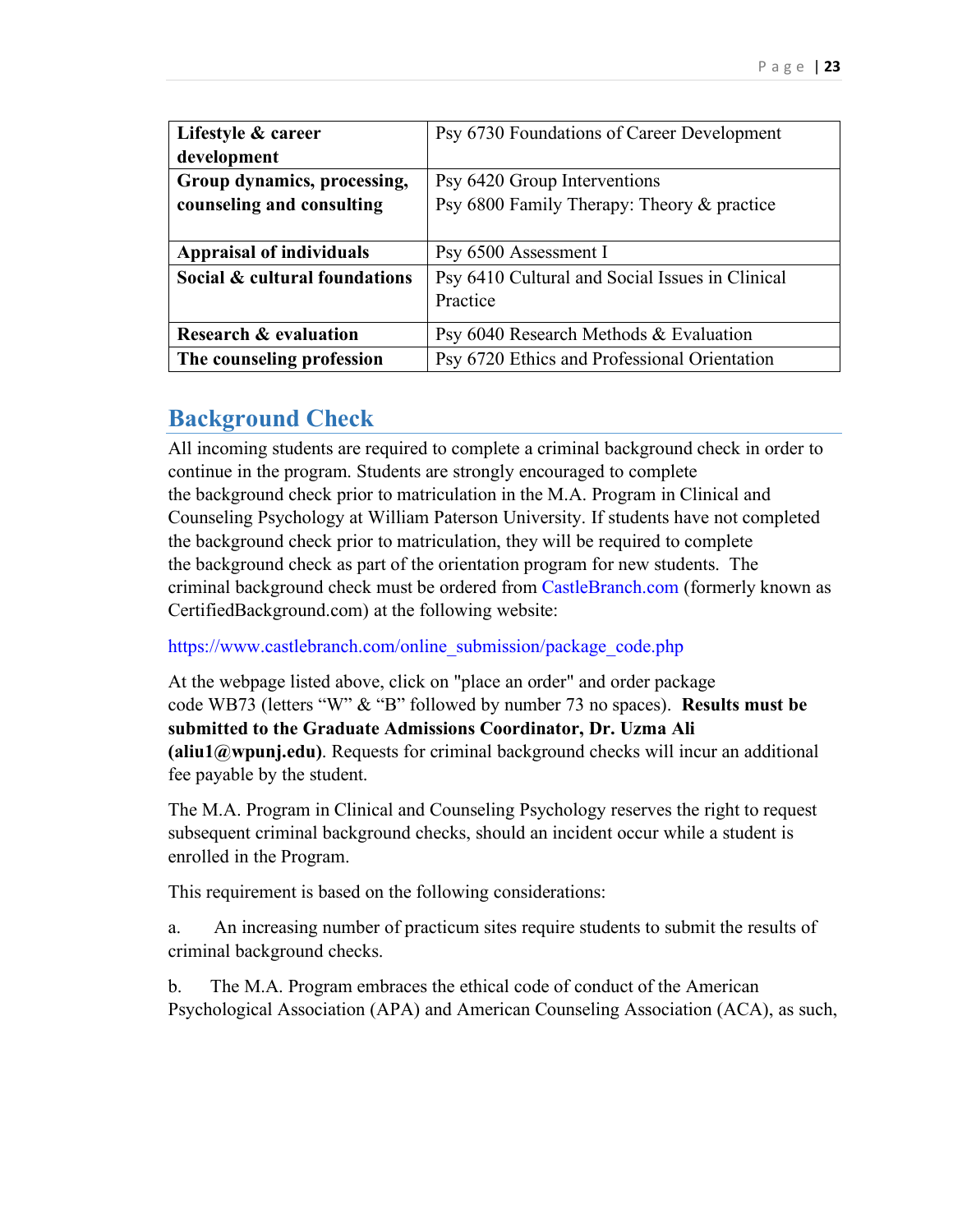the program has a responsibility to the APA, ACA, the Program, the University and the public to train, educate and graduate students who reflect the highest ethical, personal and professional standards including adherence to local, state and federal laws.

c. If issues of concern arise as a result of the criminal background check, the issue(s) need to be resolved to the satisfaction of the Graduate Committee prior to enrollment in the program.

## <span id="page-23-0"></span>**Student Retention Policy**

The Graduate Committee decided that the awarding of a degree will be based on the satisfactory completion of academic requirements, clinical competence appropriate to level of training, and behavior consistent with the code of ethics and standards of practice as set by professional associations such as the American Psychological Association (APA) and the American Counseling Association (ACA). The following sites provide additional information on these organizations:

#### http://www.apa.org/ethics/code/index.aspx

https://www.counseling.org/knowledge-center/ethics

We, therefore, expect our students to conduct themselves in an ethical manner while they are attending classes, working at their internship sites, and interacting with faculty, students, and administrators. We require that students behave in a manner, which is consistent with the ethical guidelines of the APA, the ACA and the University's Code of Conduct. Therefore, the student's behavior must be in accordance with, but is not limited to the following guidelines.

Students must:

-Respect the rights and welfare of others

- -Respect other's rights of privacy, confidentiality and self-determination
- -Respect the boundaries of others
- -Respect diversity
- -Respect University property
- -Seek to resolve conflicts in a reasonable manner
- -Exercise appropriate judgment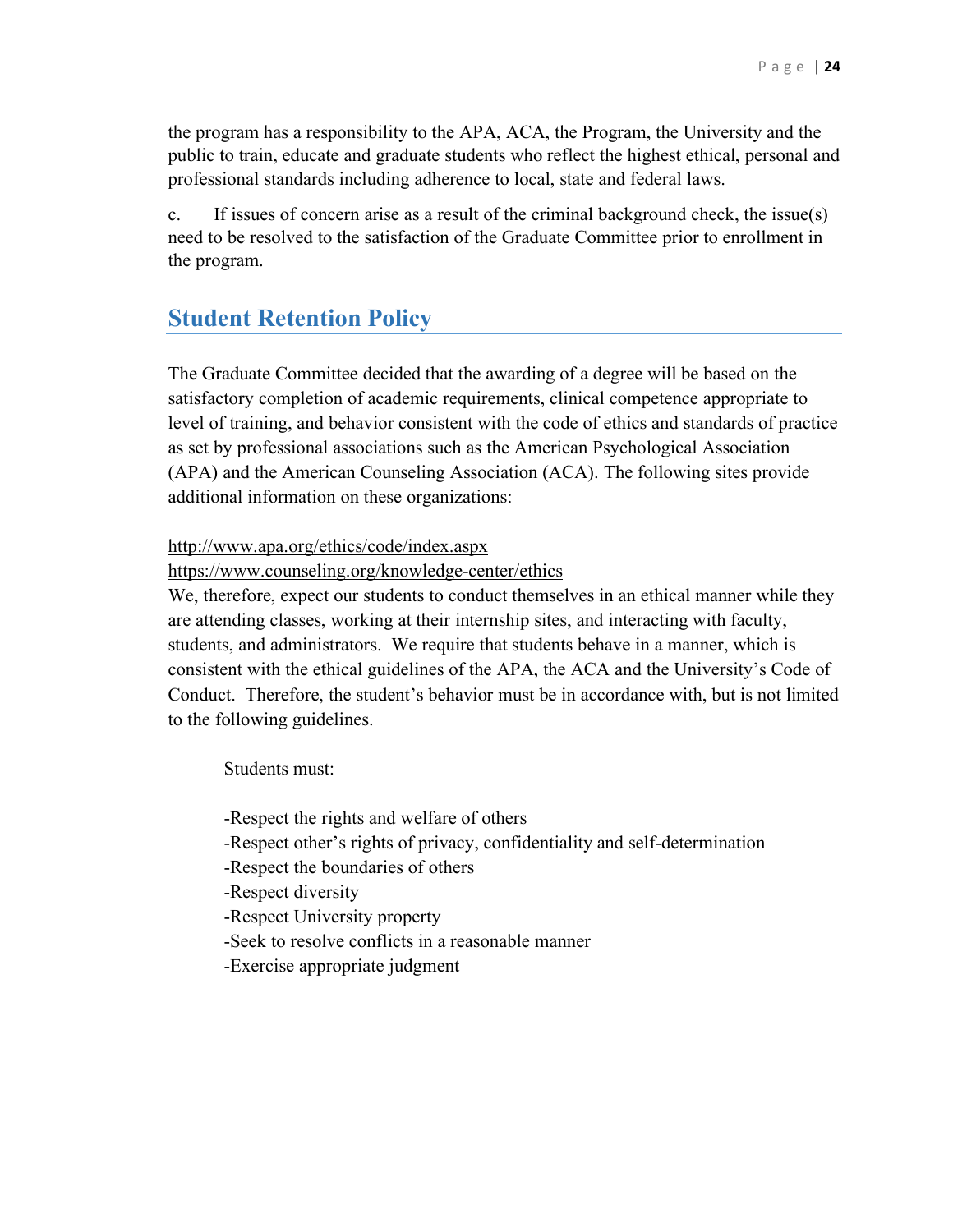Understand the impact that their physical or mental health may have on others and be alert to signs of impairment, seek assistance for problems, and if necessary, limit, suspend or terminate their work with clients. The Graduate Committee may ask that the student limit, suspend or terminate their Practicum work.

Students must:

- Accept responsibility for their behavior
- Behave with honesty and integrity
- Work within the boundaries of their competence
- Refrain from conduct which is harassing, coercive, or demeaning
- -Take reasonable steps to avoid harm in their interactions with their clients as well as with students, supervisors, faculty, and administrators
- -Cooperate with other individuals including professionals and students
- -Avoid dual relationships with clients and supervisors

The Graduate Committee will work with students towards maintaining satisfactory progress in their academic and clinical development. In cases where questions arise regarding the suitability of a student for the clinical and counseling psychology profession based on the above codes and standards, the following procedures will be followed:

A. The faculty member who has become aware of a potential problem asks that the issue be placed on the agenda of the next Graduate Committee meeting. The Graduate Committee will discuss the case and if agreed, will offer the student an opportunity to meet with them for further clarification.

B. After the above meeting, if necessary, the Graduate Committee will make recommendations to the faculty member who has become aware of the problem and the Director. They will meet with the student to offer the Committee's recommendations for possible improvements and a timeline for implementing the recommendations. The student may provide additional explanations and alternative plans for improvement.

C. If necessary, a follow-up letter will summarize the meeting, and incorporate the agreement between the student and the two faculty members (including signatures of all)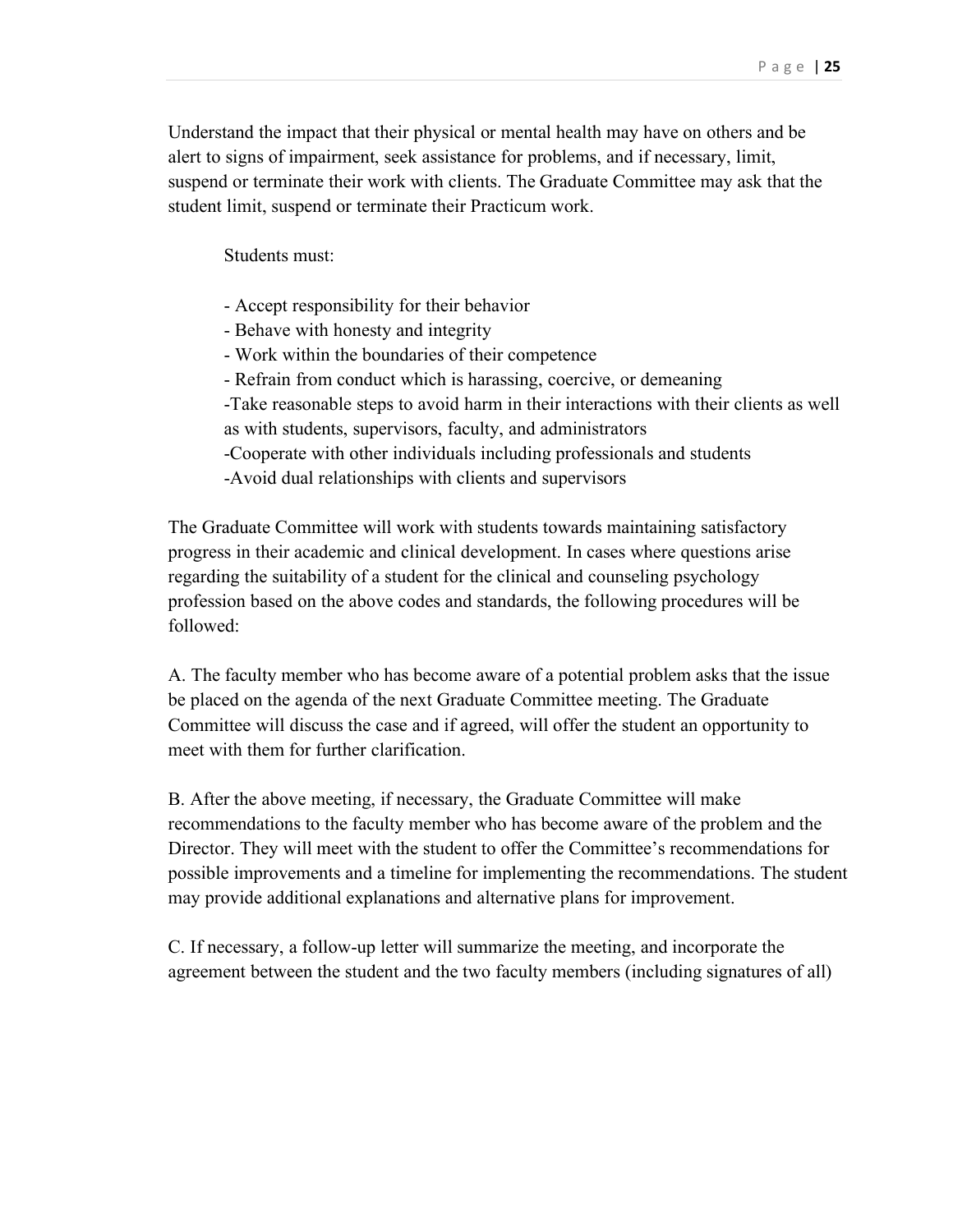and the consequences for non-adherence. This letter will be forwarded to the Director for inclusion in the student's file, with a copy to the student.

D. The program director will monitor the student's progress, using the Graduate Committee for feedback and guidance. If satisfactory and timely progress is not made by the student, the Graduate Committee will meet to discuss consequences up to dismissal from the program. The Director will communicate the Graduate Committee's decision in writing to the student.

F. If the student wishes to appeal the Committee's decision, s/he will write to the Chairperson of the Psychology Dept. within ten days. The Chairperson will meet with the Committee to clarify any issues before making his/her final decision within ten days.

E. If the student wishes to appeal the decision of the Chairperson of the department, s/he will forward her appeal to the Dean of the College within ten days.

## <span id="page-25-0"></span>**University Policies**

It is very important that you familiarize yourself thoroughly with all the university policies, as explained in the most recent Graduate Catalog. <https://www.wpunj.edu/policies/index.html>

**Academic Integrity Policy** (including standards of academic conduct; violations of academic integrity, such as plagiarism, cheating, collusion, lying; faculty responsibilities for upholding this policy; resolution of policy violations. *Please note that using papers previously used for other classes also violates this policy*.

**Academic Probation & Dismissal:** Please be aware that students must maintain a cumulative grade point average (GPA) of 3.0 to remain in good academic standing in the program. Those students whose GPA falls below 3.0 are automatically placed on probation and may not enroll for more than two additional courses. Furthermore, graduate students can have no more than 6 semester hours of C work. Students with an F in any course cannot graduate from the program and will be dismissed from the program.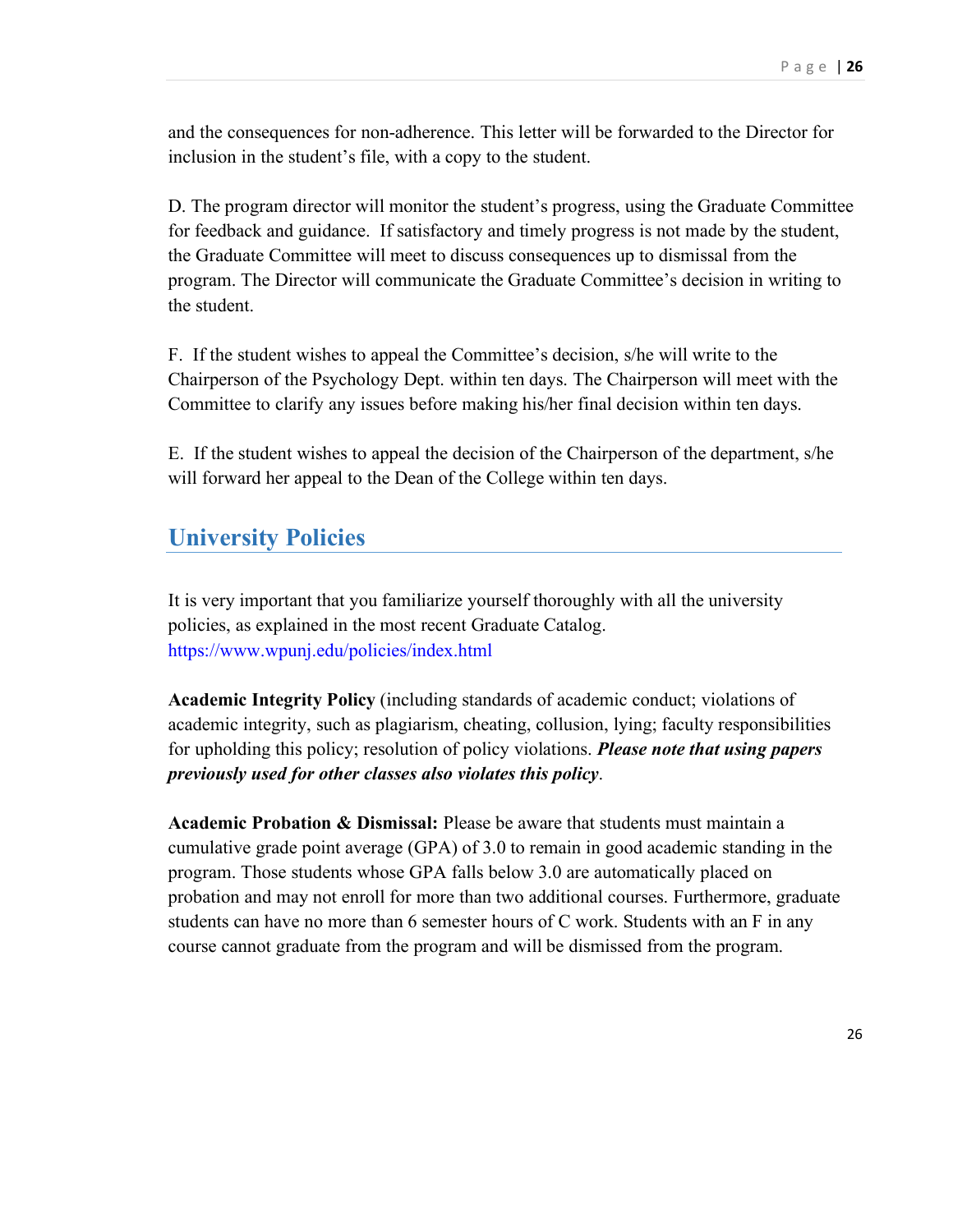**Attendance Policy:** In addition to the University policy, the Graduate Committee has decided that since graduate classes are often in seminar format and class participation is an integral part of classes, attendance is mandatory in all classes. More than two absences, without documentation of a serious condition, can result in the loss of a grade, at the professor's discretion. More than four absences, without proper documentation of a serious condition, will result in failure in the course. At the discretion of the professor, more than four absences, with proper documentation of a serious condition, will result in a recommendation to the Dean that the student withdraws from the course. The Dean will make the final decision concerning the recommendation.

#### **Grading policies:**

[https://www.wpunj.edu/policies/docs/Grading\\_Policy.pdf](https://www.wpunj.edu/policies/docs/Grading_Policy.pdf)

**Grade Change:** A report of the student's grades is entered on the official record and is altered only upon the initiation of the instructor and the approval of the department chairperson and appropriate dean unless under extraordinary circumstances. In some cases, the privilege of re-examination is permitted.

**Incomplete Course Policy:** Work relating to grades of Incomplete (IN) must be completed and grades submitted by the end of the fourth week of classes in the semester subsequent to the semester in which the grade was issued. Grades of Incomplete (IN) may be assigned only when the student has successfully completed most of the work required for a course but due to extraordinary circumstances is unable to submit a portion of course work or completed final project (paper, exam, or other work) by the end of the semester. Under no circumstances should an Incomplete (IN) be assigned when, through negligence or with no acceptable excuse, a student fails to take an examination or to submit required work on time.

**Independent Study Policy:** The Program allows one Independent Study course during the student's training. This course may be used as an elective and must be relevant to your training. See procedures in the Graduate Catalog for applying for an Independent Study.

**Leave of Absence Policy:** See Graduate Catalog

**Registration:** See Graduate Catalog. In addition, see the section on Registration below.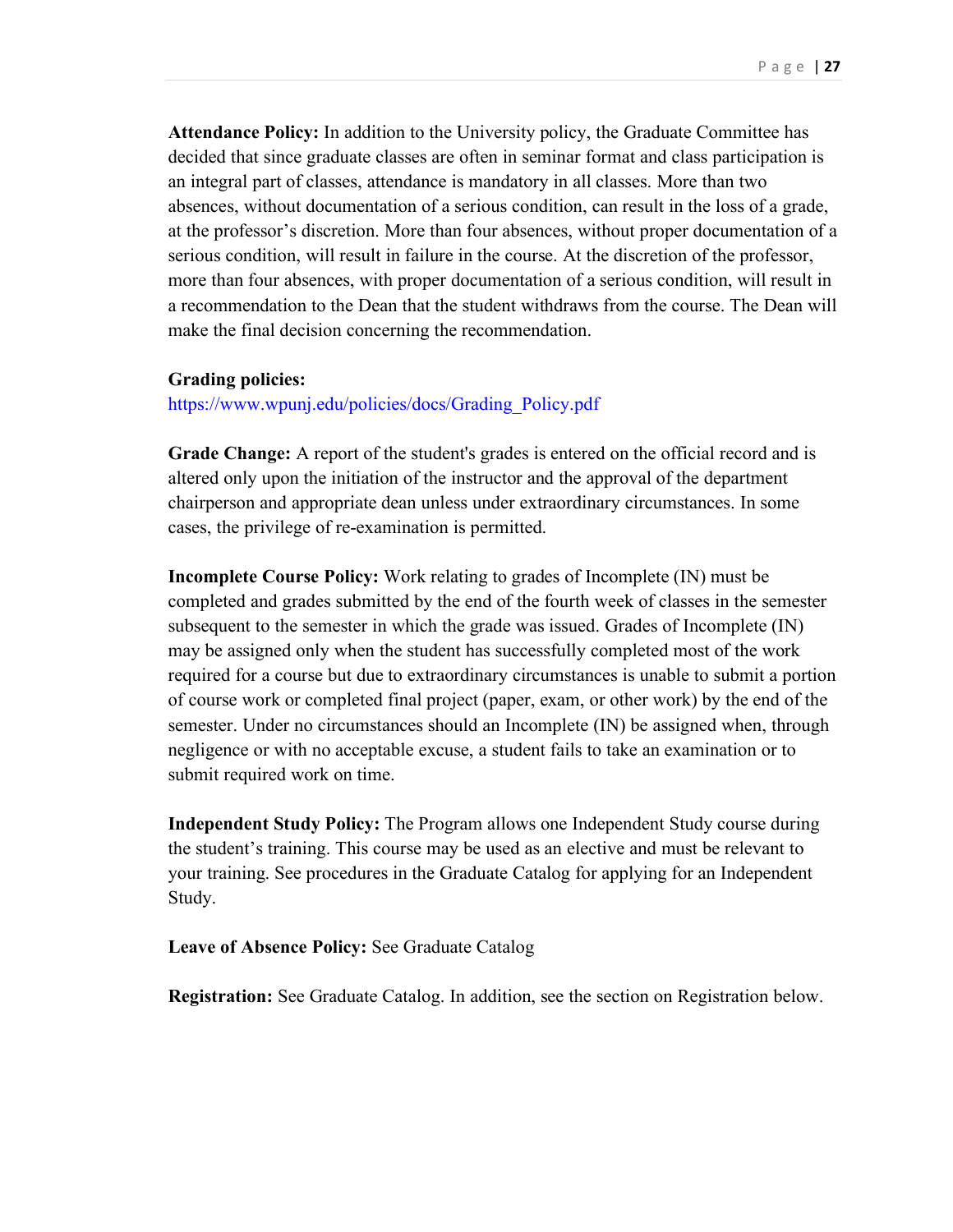### **Sexual Harassment Policy:** See Graduate Catalog

### **Student Disciplinary Code:** See Graduate Catalog

**Time Limit to Completion:** You have 6 years to complete your degree (including Leaves of Absences, course withdrawals, etc.).

**Transfer Credit Policy:** A maximum of 6 credits from other institutions may be credited towards your degree, but they have to meet the criteria listed. Clinical training courses (i.e. 6420, 6700, 6710, 6900, and 6910) may not be transferred.

#### **Withdrawal from a Course and from the Program:** See Graduate Catalog

**Registration:** Courses in the Program are offered only in certain semesters. Therefore, in general, your progress through the training is prearranged. For the majority of you, registration will be problem free and simple. However, particularly for part-time students, an occasional adjustment might be needed. See the Program Director first before register. To access your latest transcript, please log on to WPConnect.

## <span id="page-27-0"></span>**Program Resources**

#### **Advisement and Support**

The Program Director in the Master's program is your formal advisor. Students are encouraged to discuss any questions, concerns or difficulties regarding the program with the Director. Other program faculty are also available for advisement. It is the students' responsibility to be informed and up to date about the state regulations and program rules and to keep in touch with the program. State regulations will supersede all others. Academic support is available from all faculty members as well as at the Academic Support Center and the Writing Center. Free and confidential counseling services are also available for students on campus at the Health, Wellness and Counseling Center. See the telephone directory in this Handbook for the telephone numbers.

#### **Communication**

All students are assigned an e-mail address by the University. Your university e-mail address is your last name and first initial (no space in between) @student.wpunj.edu. There are several computers for your use in the Graduate Study Room 2041. All students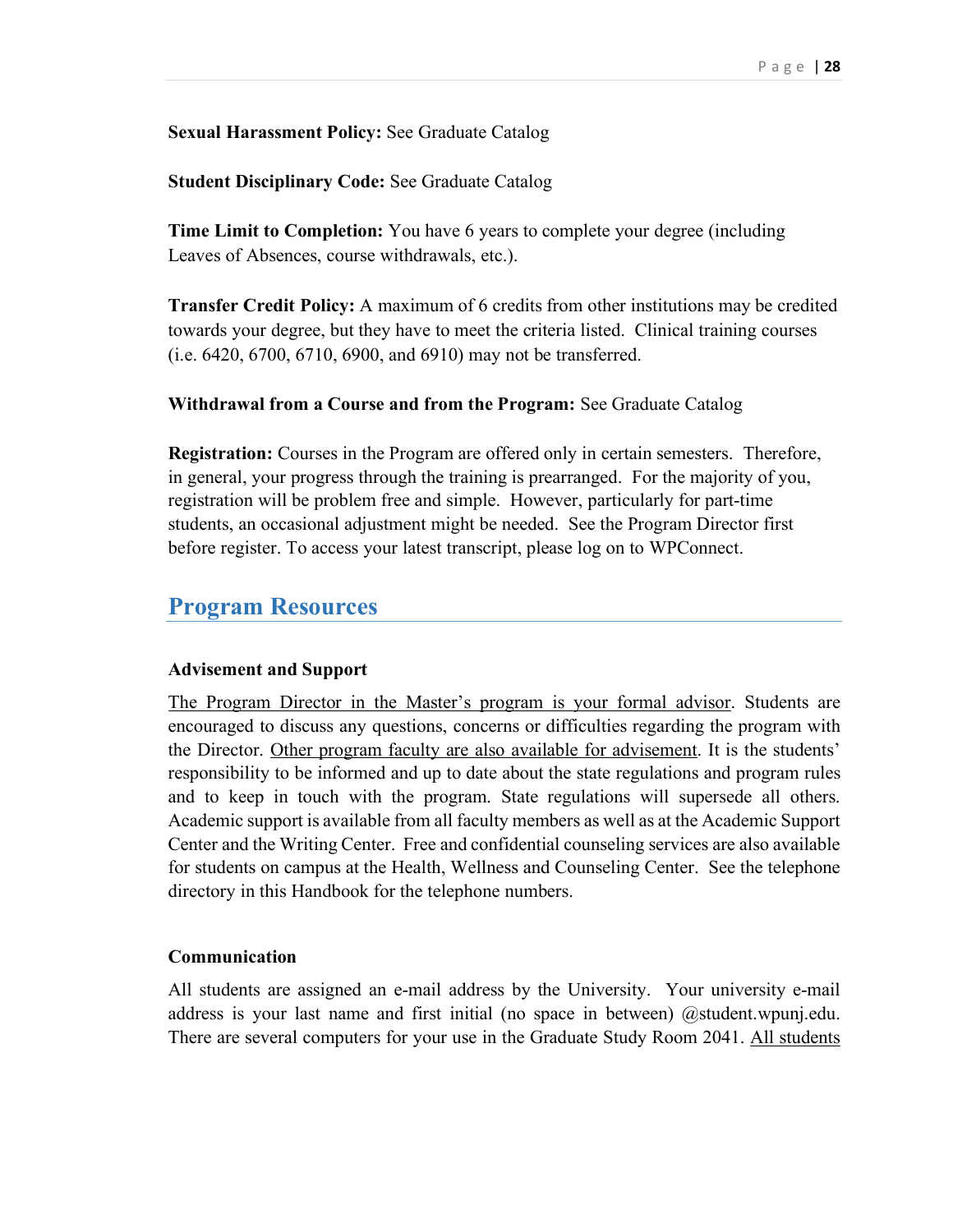are expected to access their university e-mail account frequently. Please delete old messages as the University email space is limited. General notices of employment positions, conferences and other relevant program information will be announced via email or program Facebook page. While the Faculty seeks to maintain confidentiality in communicating with students, university email and voicemail are university property and therefore should not be assumed to be confidential.

#### **Space**

The program has dedicated space allocated for its use in Science Hall East.

- **Clinical Training Suite:** The clinical training suite is a state-of-the-art facility that includes clinical practice rooms for dyads, a client monitoring, and recording control room, two clinical practice rooms and a meeting room. This facility supports clinical training and may serve as a clinical and research resource as well.
- **Graduate Teaching and Testing Room:** This room is dedicated to the graduate program and is a repository for collection of tests, assessments, and media. It provides an ideal setting for test instruction and practice administration.
- **Graduate Study Room:** The graduate study room offers students a place of their own for studying, socializing, and generally developing a supportive graduate community. The room includes technology such as a projection system to provide students with a setting in which to practice their presentations for courses, conferences, and other professional endeavors.

#### **Program and University Print and Digital Resources**

The university library provides appropriate resources for scholarly training. The library holds over 13,000 texts and provides access to over 300 print and electronic journals relevant to the field of Psychology. The library also provides students and faculty with online databases (e.g. PsycINFO, PsycTests, Proquest Dissertation and Theses). The library provides a state-of-theart Interlibrary Loan and Document Delivery service free of charge. Supportive reference librarians are available to assist students and faculty with research in the library and via email.

The library has recently acquired numerous DVD's covering a variety of clinically-related areas. The library has individual and group instruction on the use of its resources. The library also has set aside 20 carrels equipped with electronic and network connections for graduate students. These may be reserved for up to one term through the library.

The graduate program also owns a number of videos relating to counseling and psychotherapy. Program videos and assessment instruments (in the context of an assessment class) must be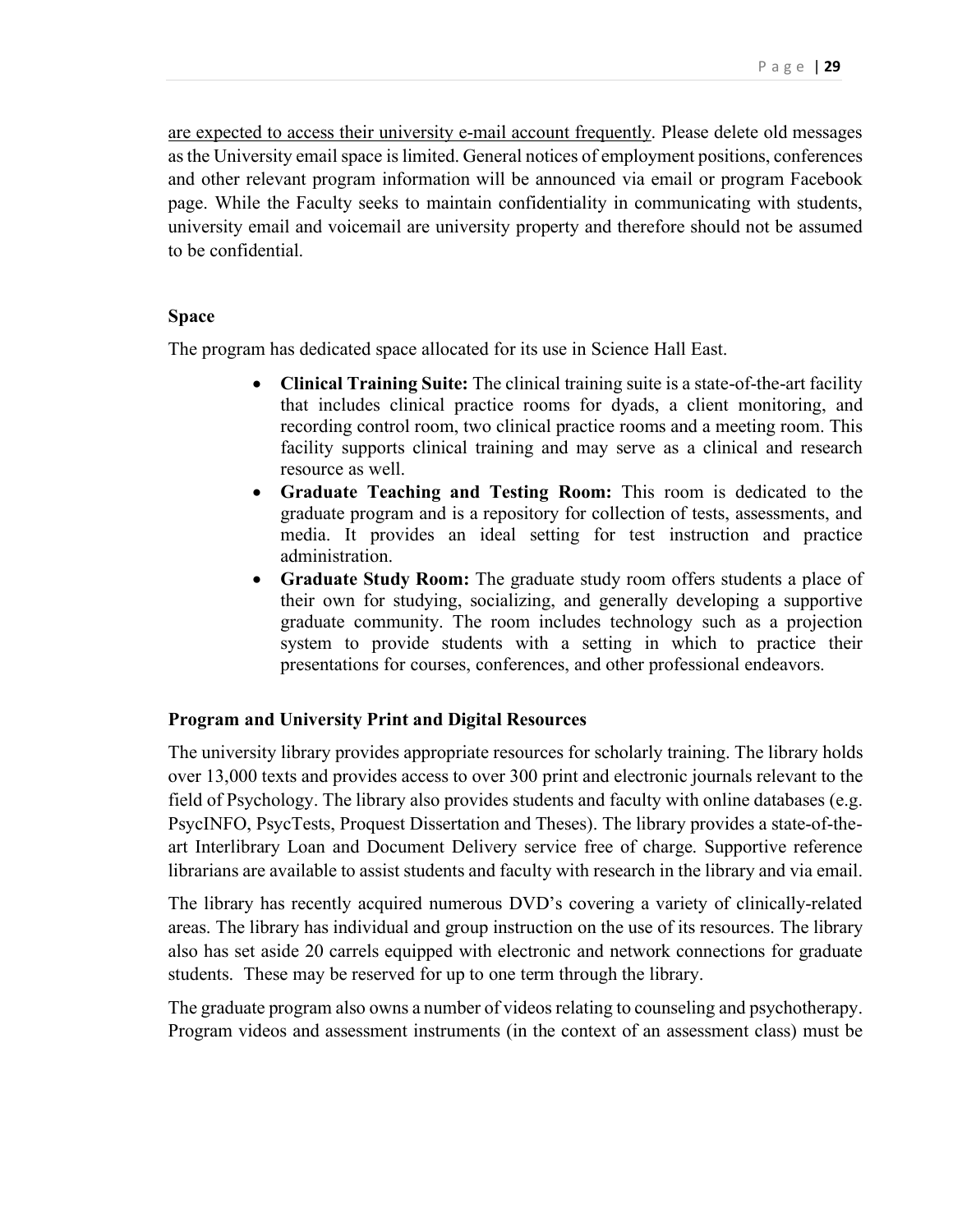signed out through a faculty member. A current inventory of our videos and assessment instruments is available on request.

## <span id="page-29-0"></span>**Description of Practicum/Clinical Field Experiences**

Students are required to complete 2 practica, PSY 6900 & 6910 (Clinical Practicum courses I & II (6 credits). The goal of these capstone courses is to provide a framework in which students can integrate theory and practice. As such, these weekly seminars provide an essential forum for discussion and integration of concepts, techniques and professional issues studied in the foundation courses, which help shape, guide and inform supervised clinical field experiences.

Clinical field experiences provide an opportunity gain practical clinical skills in applying academic training. Students will work as clinicians under supervision in approved clinical settings during two semesters. Each student is assigned to an on-site licensed mental health supervisor who arranges for and supervises the student's clinical experience. The specific clinical work varies somewhat depending on the mission of the agency but may include individual therapy, group therapy, assessment, case conference, documentation and report writing, and individual supervision hours.

<span id="page-29-1"></span>**Policy on the Accrual of Hours**

During the fall and spring terms, a minimum of 300 hours per term of documented clinical work is required (**total 600 hours**).

- Students will provide 10-15 hours of practicum related services per week throughout the entire semester.
- At least **40%** (approximately 240 hours) should be direct client contact hours.
- Students must receive individual supervision in accordance with the Association of State and Provincial Psychology Boards, corresponding to at least 1 hour of face-to-face individual and/or group supervision for every 5 hours of face-to-face client contact.
- Students **are not** allowed to terminate service provision upon completion of hours prior to end of the semester.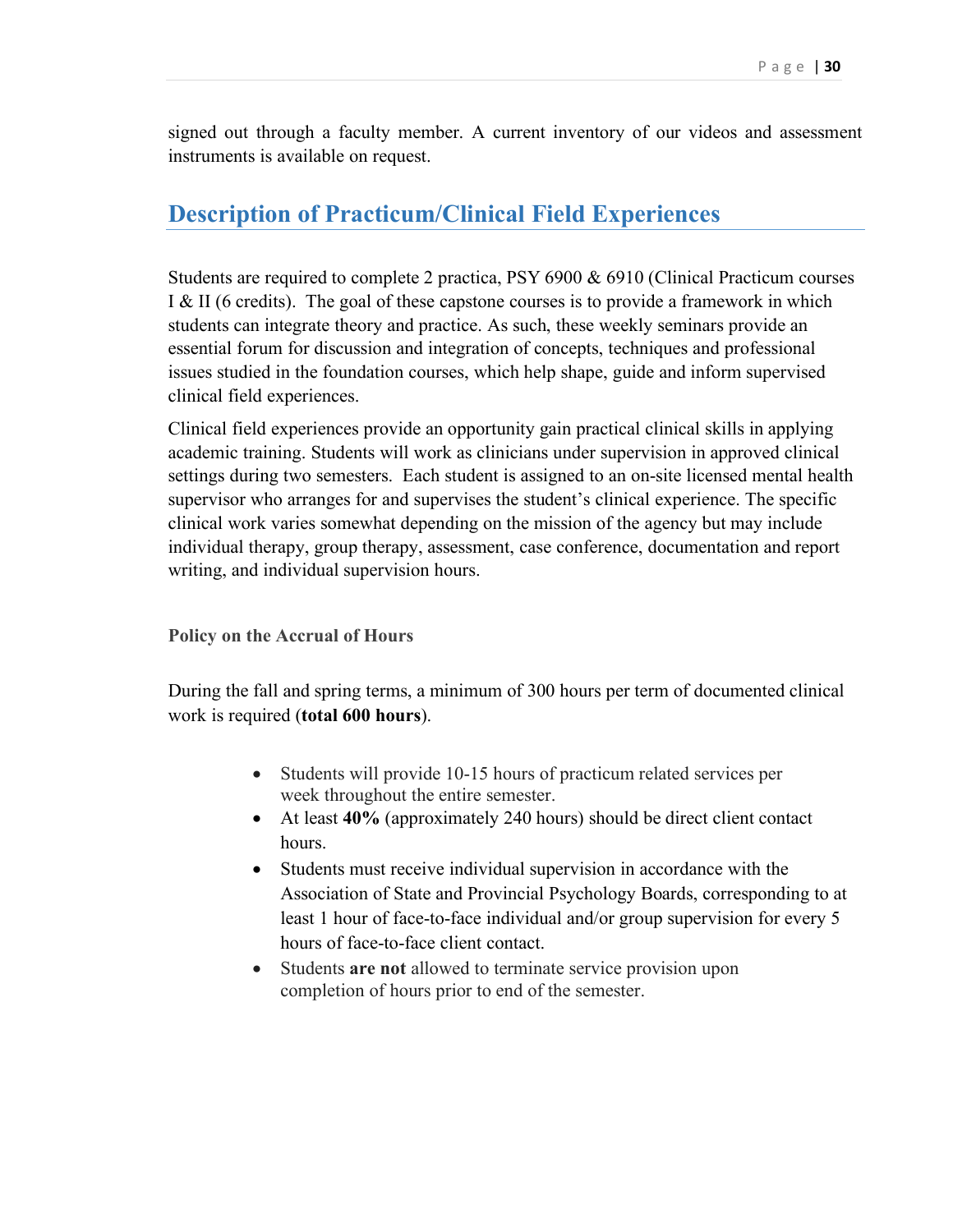## <span id="page-30-0"></span>**Steps in Securing a Practicum Site**

- You should make an appointment with the Practicum Coordinator to discuss appropriate internship sites within your own community in the Fall semester of your first year of the program.
- You are also encouraged to look through the list of approved sites within the practicum database. You are encouraged to rank order the top 3 sites that you plan to apply and consult with the Practicum Coordinator. Please do not apply for sites to which you have no intention of going. You are required to consult with the Practicum Coordinator before you apply to a site and before you make a final decision about an internship site.
- Once you select a site, a contractual agreement should be executed. Hospitals usually require more extensive affiliation agreements that must be approved by the University Deputy Attorney General (DAG). Allow sufficient time to do this.
- You cannot do an internship at sites where the supervisor is a relative or friend.
- You cannot do an internship at sites where you work.
- In all circumstances, supervision must be provided by a licensed psychologist or licensed master's level clinician (e.g., LPC, LMHC or LCSW). For students who plan to apply for WPU's PsyD program in Clinical Psychology, they should make sure that they are supervised by a doctoral-level licensed psychologist at the practicum site.

#### <span id="page-30-1"></span>**Dos and Don'ts for Practicum Applications**

#### **Do**

- o **Start Early:** You should start thinking about which sites you would like to apply to in November and be finished applying by early February.
- o **Prepare your resume**: Bring your resume to Career Services for a review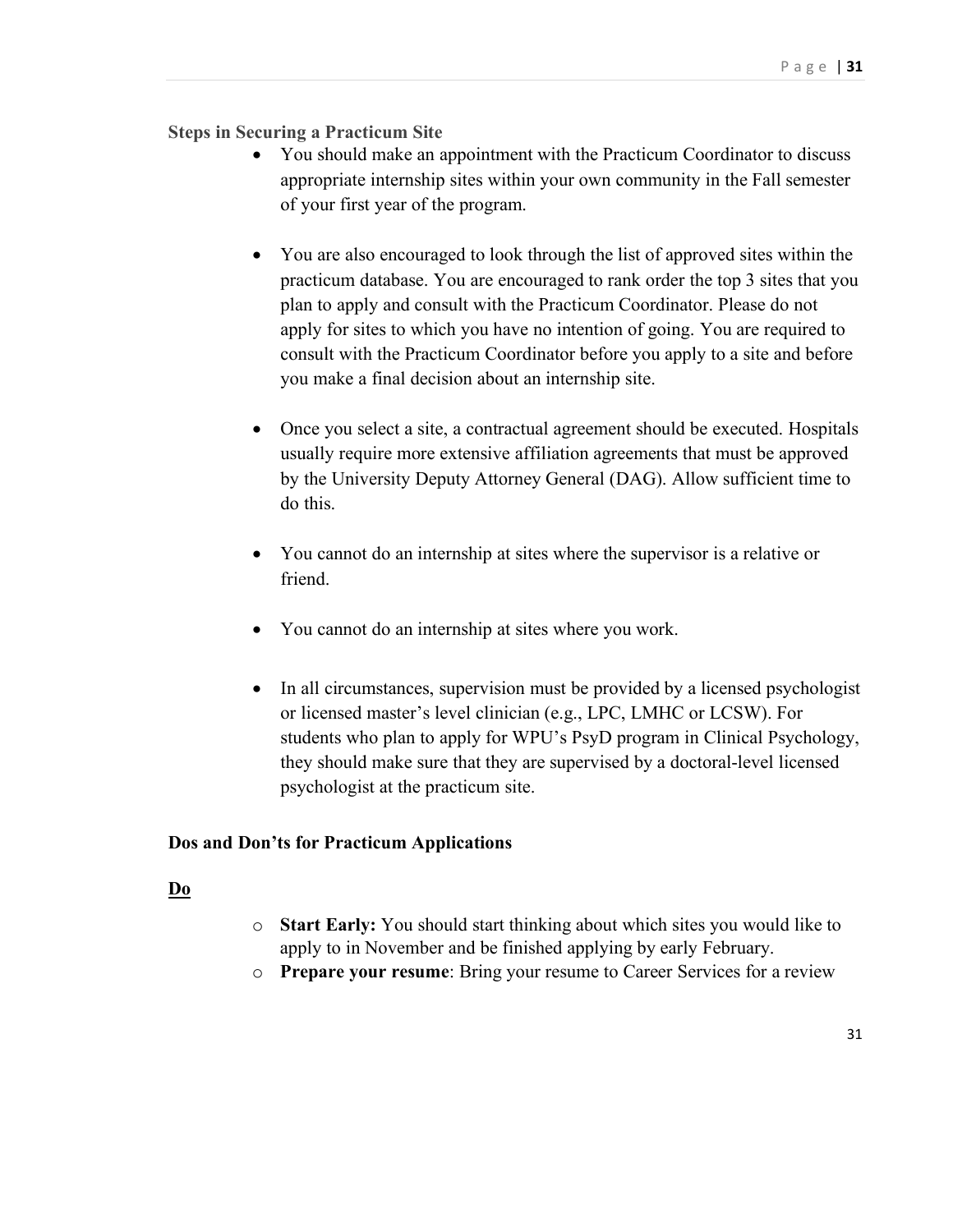- o **Work on your interviewing skills**: Review the relevant materials and go a mock interview at Career Services
- o **Be aware of how competitive the practicum application process is**: you are applying to the same sites that may receive 50 to 100 applications for 1 or 2 slots. Because of insurance reimbursement issues, more graduate programs in the area, fewer available supervisors, and space issues, practicum sites may not be easy to find
- o **Be open-minded about types of sites and locations**
- o **Familiarize yourself with the different types of treatment settings in the area** (e.g. Partial Care, Intensive Outpatient etc.)

## **Don't**

- o Don't tell a site that you will not take their offer for practicum without speaking to the Practicum Coordinator first.
- o Don't apply to a site that has no interest for you. You will waste the time of the interviewer and compromise the site for future applicants.
- o Don't hide the fact that you are applying to other sites from the interviewer.
- o Don't tell more than one site that you will take the practicum and later decline the other site. The mental health field is smaller than you think and in addition to being unprofessional, you will seriously damage your reputation

#### <span id="page-31-0"></span>**Internship Site Requirements and Considerations**

Internship sites may require students to begin and end their internships on specific dates and/or may require more hours per week than the university requires. Students should also be aware of the fact that university holidays do not always coincide with holidays at an internship site. The student's primary responsibility is to the site.

## **Prior to beginning the practicum, you must submit:**

• Internship Agreement

#### **At the end of each semester, you must submit:**

| Clinical Internship Performance (2 pages) | The intern must request<br>their supervisor to<br>complete this form. |
|-------------------------------------------|-----------------------------------------------------------------------|
| <b>Record of Supervised Hours</b>         |                                                                       |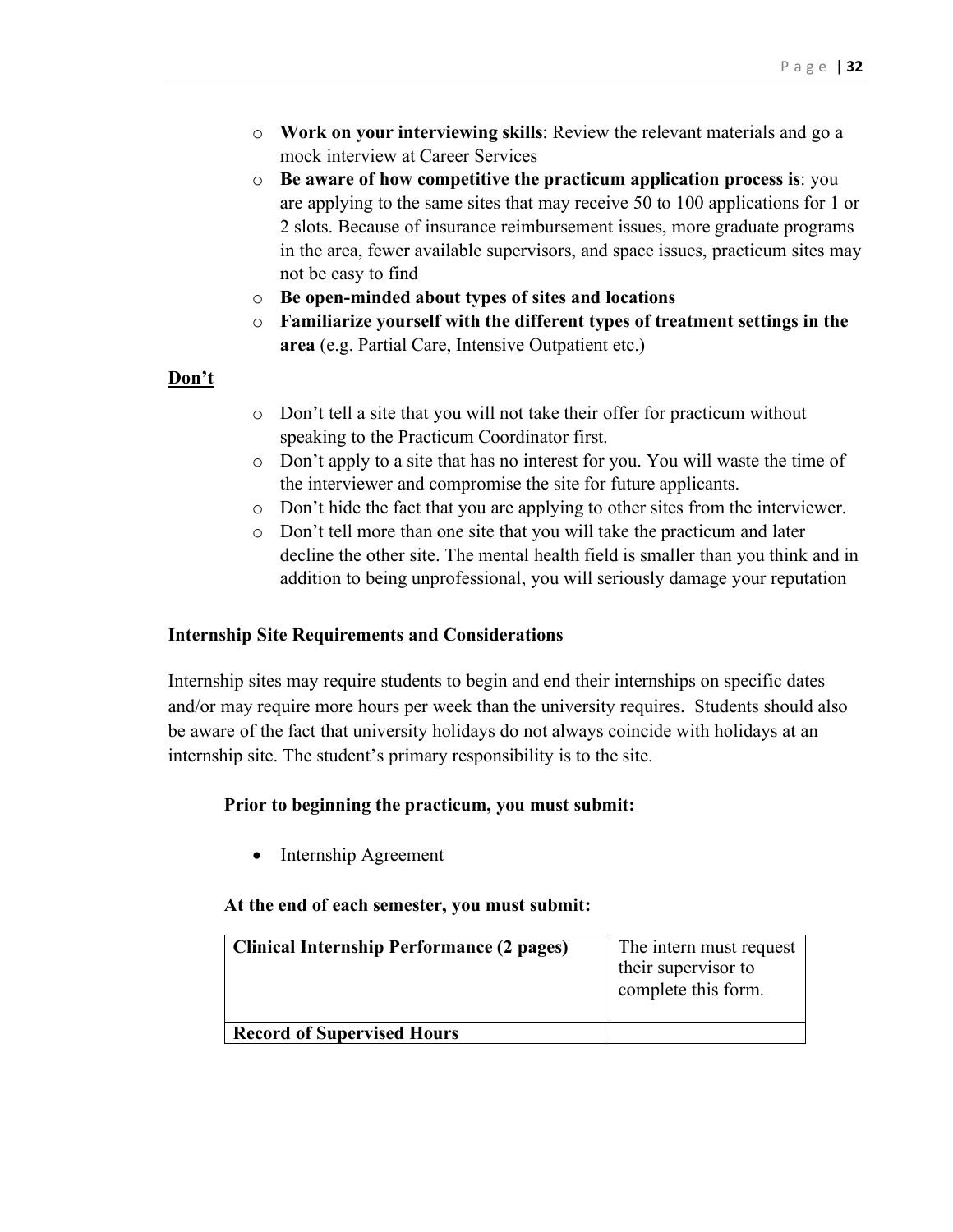|                                                                            | Please make sure you<br>document your hours<br>and have your<br>supervisor sign the<br>final document. |
|----------------------------------------------------------------------------|--------------------------------------------------------------------------------------------------------|
| <b>Clinical Practicum Rating Form (CPR-F) 4</b><br>pages                   | The intern must set up<br>an appointment with<br>their supervisor to go<br>over this form.             |
| <b>Internship Evaluation Form (only send back)</b><br>the first two pages) | The intern will<br>complete this form                                                                  |

At the end of Practicum I and Practicum II, the record of supervised hours form should be filled out and signed by your supervisor. These forms will then be reviewed by the Practicum Coordinator and then placed in your file.

In order to graduate from the program, at least 600 hours of supervised clinical work must be documented (i.e. signed by an approved supervisor from the internship site). The establishment of a minimum for each term allows for some flexibility as to how the additional hours can be accrued. At least 40% of the hours should be in direct client contact, unless the student's internship largely involves conducting psychological assessments. In this case, it is recognized that a substantial portion of time is spent in scoring and writing up test results.

## <span id="page-32-0"></span>**Cultural Diversity**

Students are expected to develop the knowledge, skills and sensitivity that is necessary to work with clients from diverse backgrounds. The availability of opportunities to work with a culturally diverse population is mandatory for site approval and students are expected to discuss these issues with their supervisors and with their mentors/professors during practicum seminars.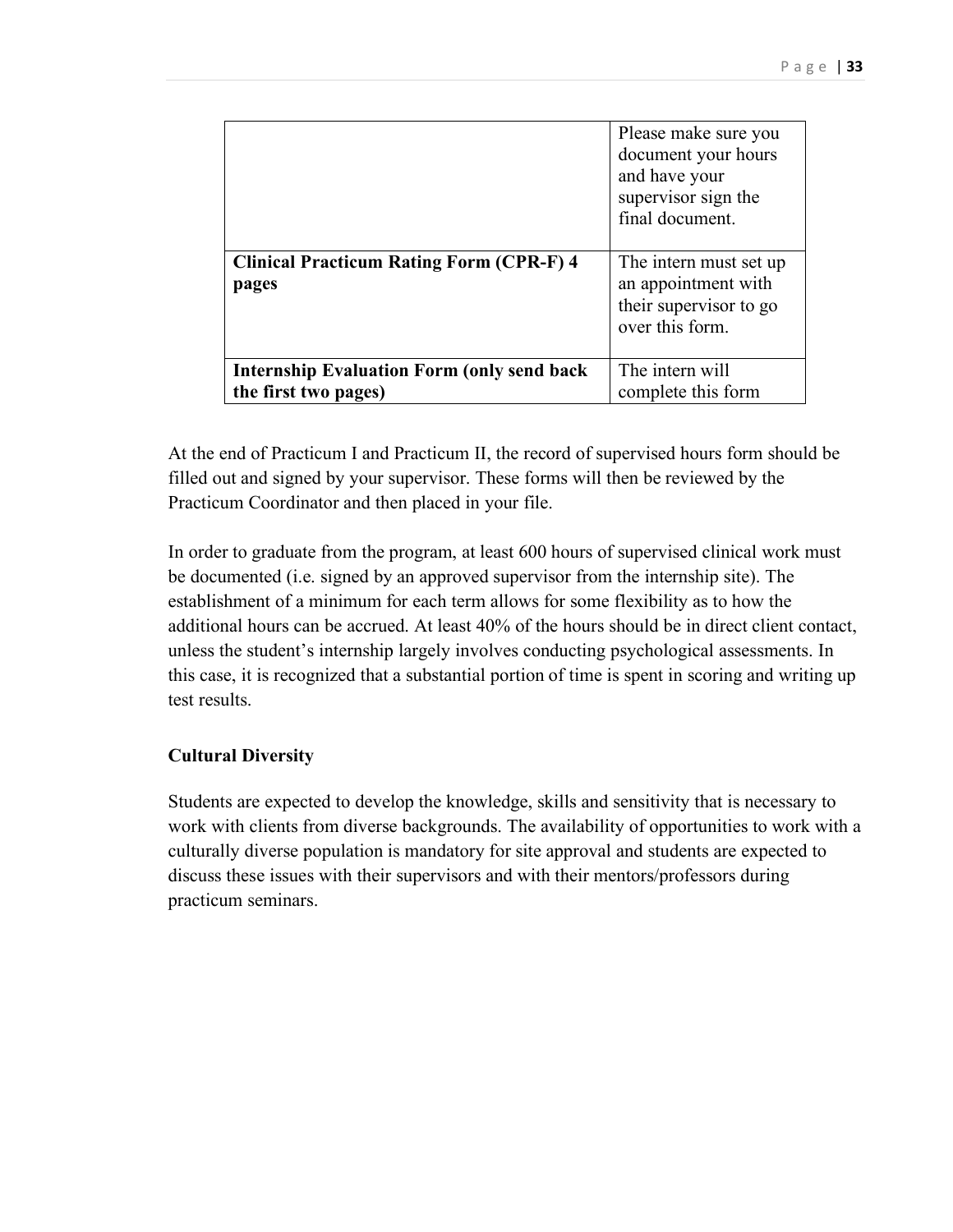#### <span id="page-33-0"></span>**Record Keeping and Documentation**

Students are required to complete and submit all of the forms contained in the internship packet by the end of the semester. Please refer to the policy regarding the accrual of hours (see above) for documentation requirements.

#### **Conflict Resolution**

If difficulties arise at an internship site, such matters should be brought to the attention of the Practicum Instructor and the Practicum Coordinator as soon as possible. If the issue cannot be resolved, students will be assisted in finding another site.

#### <span id="page-33-1"></span>**Developing Competencies & Professional Enhancement**

In addition to gaining experience in counseling and psychotherapy, students are expected to develop professional skills and gain experience and knowledge in areas such as report writing, participation in staff meetings and case conferences, ethical and legal issues involved in the field, interpersonal conduct and in attaining an appreciation and sensitivity to multicultural issues and the needs inherent in a diverse society.

Where feasible and appropriate, students should become involved with ongoing research and clinical training opportunities (e.g., in-services, seminars) that address professional issues. Furthermore, students are encouraged to attend regional and national conferences and workshops that enhance professional development.

#### <span id="page-33-2"></span>**Ethical Considerations**

Students are expected to adhere to the substance and spirit of the ethical guidelines as set forth by the APA and ACA, at all times. See these sites at:

```
http://www.apa.org/ethics/code/index.aspx 
https://www.counseling.org/knowledge-center/ethics
```
In addition, students are to adhere to policies that exist at the Practicum site.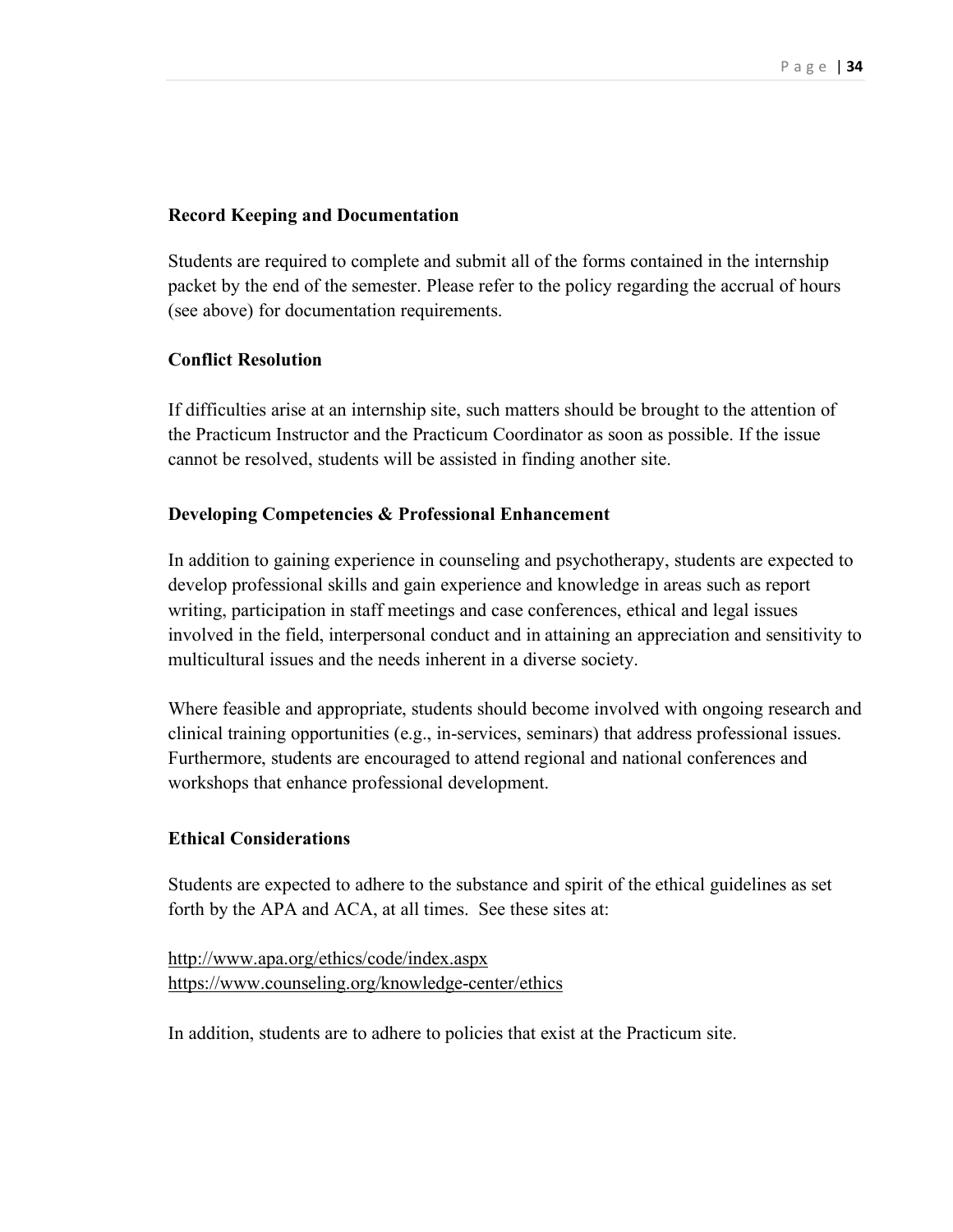All clients must be notified that a student is in training and students are to report the names of all clients they are seeing to their on-site supervisor. Students should discuss any potential ethical conflicts with their on-site supervisor prior to engaging in any clinical activities. The Practicum Instructor or Practicum Coordinator are additional sources of guidance.

#### **Allegations of Ethics Violations**

If a client alleges a violation of ethics by a student, the student is required to suspend contact with the client until the resolution of the matter can be reached. If, in the judgment of the onsite supervisor, Practicum Coordinator and Program Director, the student has acted in an unethical manner, the student will be suspended from the site until the supervisor and the Graduate Committee deem it appropriate for the student to return. The faculty reserves the right to recommend disciplinary action which may range from dismissal from the program to a requirement for additional supervision or additional ethical training.

#### <span id="page-34-0"></span>**Insurance**

A group policy is maintained by the University. All students and staff participating in clinical training activities are covered in the amount of two million (\$2,000,000) per occurrence and \$4,000,000 aggregate coverage.

#### <span id="page-34-1"></span>**Responsibilities of Site Administrators, Supervisors, Students and Program**

- **Site administrator(s) & supervisor responsibilities are to:**
- Ensure that students have an orientation session.
- Clarify students' role and the expectations of the supervisor/site.
- Provide one hour of supervision for every five hours of 1:1 contact with a client.
- Provide a licensed supervisor who meets state regulations.
- Provide the students with opportunities, activities and experiences that enhance relevant and appropriate professional development.
- Submit evaluations and documentation of hours in writing to the Practicum Instructor or Practicum Coordinator.
- Provide professional support.
- Provide an appropriate role model.
- Notify site administration and WPU Practicum Coordinator of any disciplinary issues immediately.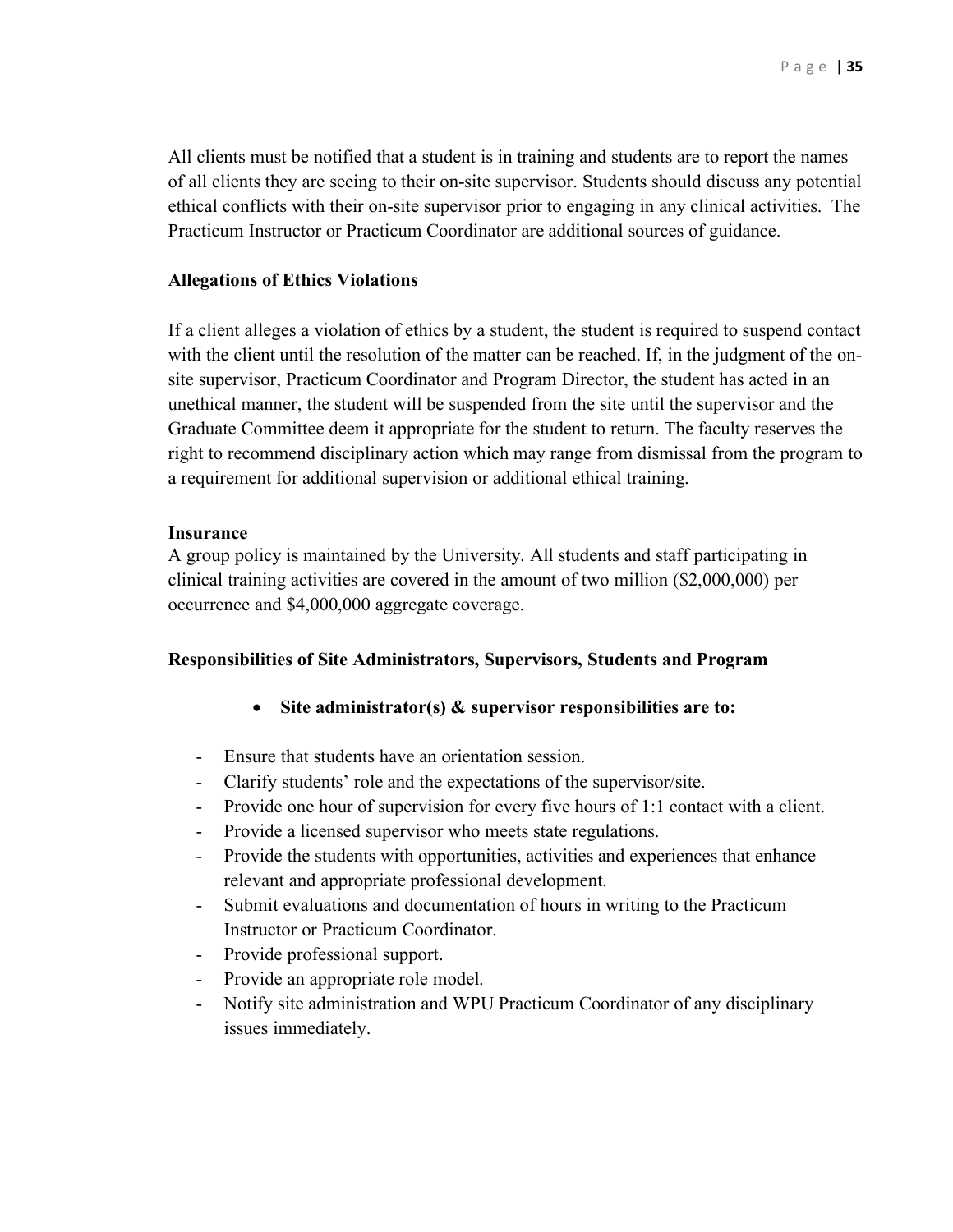- Never ask students to participate in activities that violate human rights.

## • **Student responsibilities are to:**

- Maintain a record of activities and hours.
- Meet with the supervisor regularly.
- Attend practicum classes regularly.
- Submit all documents on time.
- Conduct oneself in an ethical and professional manner at all times.
	- **Program responsibilities are to:**
- Provide academic training, guidance, support, orientation and insurance.
- The Practicum Coordinator will provide support for clinical experiences, maintain documentation of hours and assist students in their clinical development and in Practicum site placements, problems or requests for site relocations.

#### <span id="page-35-0"></span>**Supervisor Evaluation of Interns**

At the end of each academic term, the site supervisor will submit an evaluation of the intern to the Practicum Instructor or Practicum Coordinator (See Appendix). The supervisor is requested to discuss the evaluation with the student. The student's signature signifies that the discussion has taken place.

#### <span id="page-35-1"></span>**Evaluation of Practicum Site**

Students are requested to provide written evaluations of their Practicum experience and their supervisor at the end of each semester. This evaluation provides an opportunity to monitor sites, supervisors and student concerns. Additionally, at the discretion of the Practicum Coordinator, a visit may be arranged to ensure that students are receiving quality experiences at their site.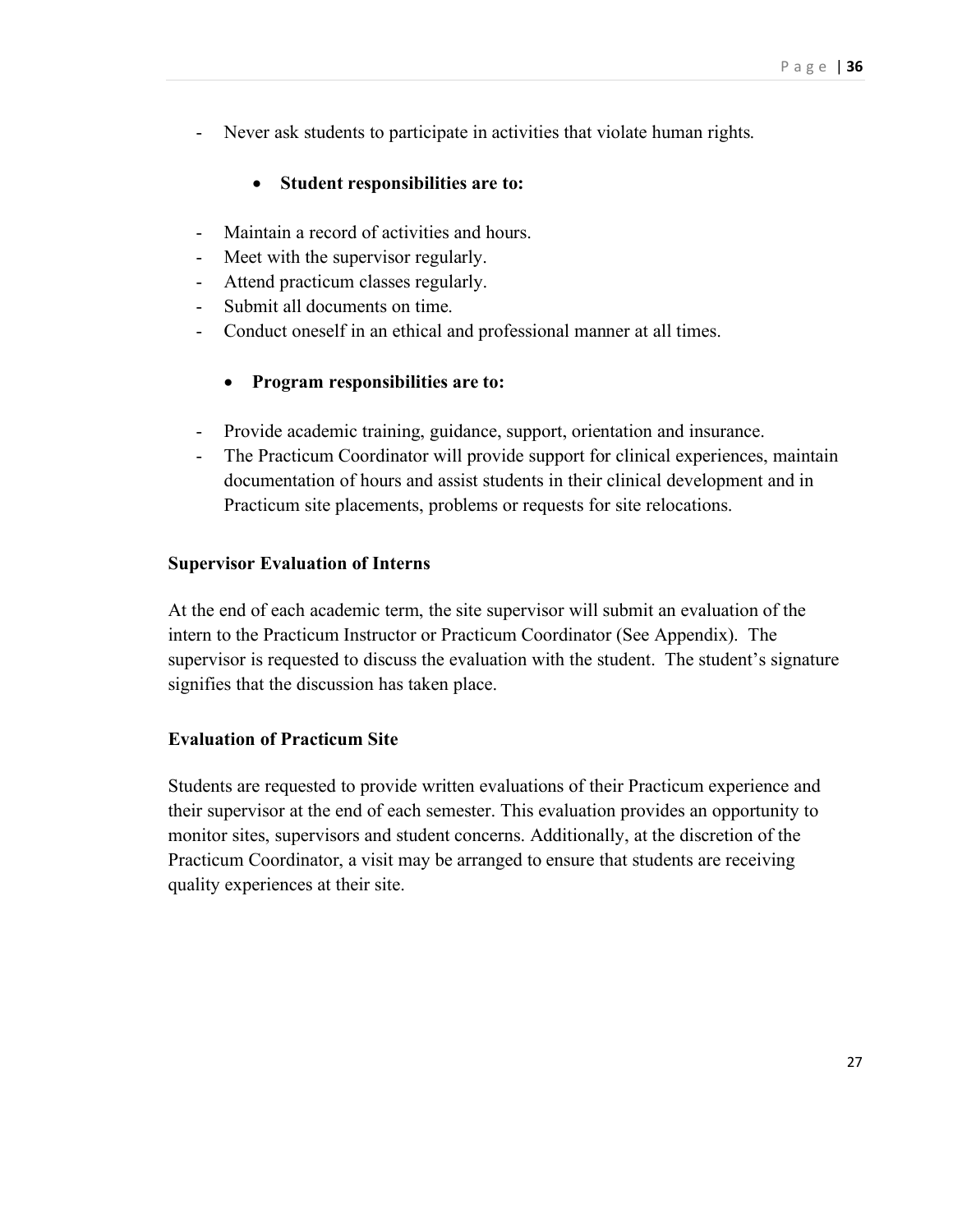## <span id="page-36-0"></span>**Faculty-Mentored Research**

Our master's program is committed to train skilled clinicians who are also conversant in scientific theory, research, and methodology that informs our field. Students who are interested in gaining research experience may choose to work closely with a faculty member on a project and further develop their research skills. Students who are interested in applying for doctoral programs should strongly consider this option.

Interested students should review faculty research interests on the program website and reach out directly to that professor to discuss involvement. MA students typically work with MA core faculty, however, there may be space in the labs of other faculty members if there is a strong interest match. In most cases, research involvement occurs on a voluntary basis but provides students with in-depth research training and the opportunity to present at conferences and contribute to published work.

The student is expected to maintain a commitment to all other programmatic activities, including coursework and practicum. Student involvement in research is at the faculty member's discretion and if for any reason it seems the student is unable to balance the demands of research with other program expectations, the faculty member, in conjunction with the student, may decide to terminate involvement.

## **Counting Research Hours towards Practicum**

In some instances, involvement in faculty research will include direct clinical contact with research participants. Students may be eligible to count these hours towards supervised practicum hours in the "research" or "direct client contact" category. Students should speak with their research faculty mentor about pursuing this option. Faculty mentor will present to the graduate committee regarding the nature of students' involvement and the appropriate number of hours that should count towards supervised practicum hours.

Students must obtain their own student liability (malpractice) insurance. The cost is around \$35 as of 2020 and you can apply online. Further information can be found at: <https://www.trustinsurance.com/Insurance-Programs/Student-Liability>

Once you obtain your professional liability insurance policy, you must have your research hours tracked and signed by a NJ State Licensed Psychologist. This may be the Principal Investigator of your study or another faculty member in the MA program. In order to count research hours towards practicum, you must be utilizing clinical interviewing, assessment or counseling skills. Activities such as scheduling participants by phone or completing informed consents are not sufficient in and of themselves to qualify as research related clinical work.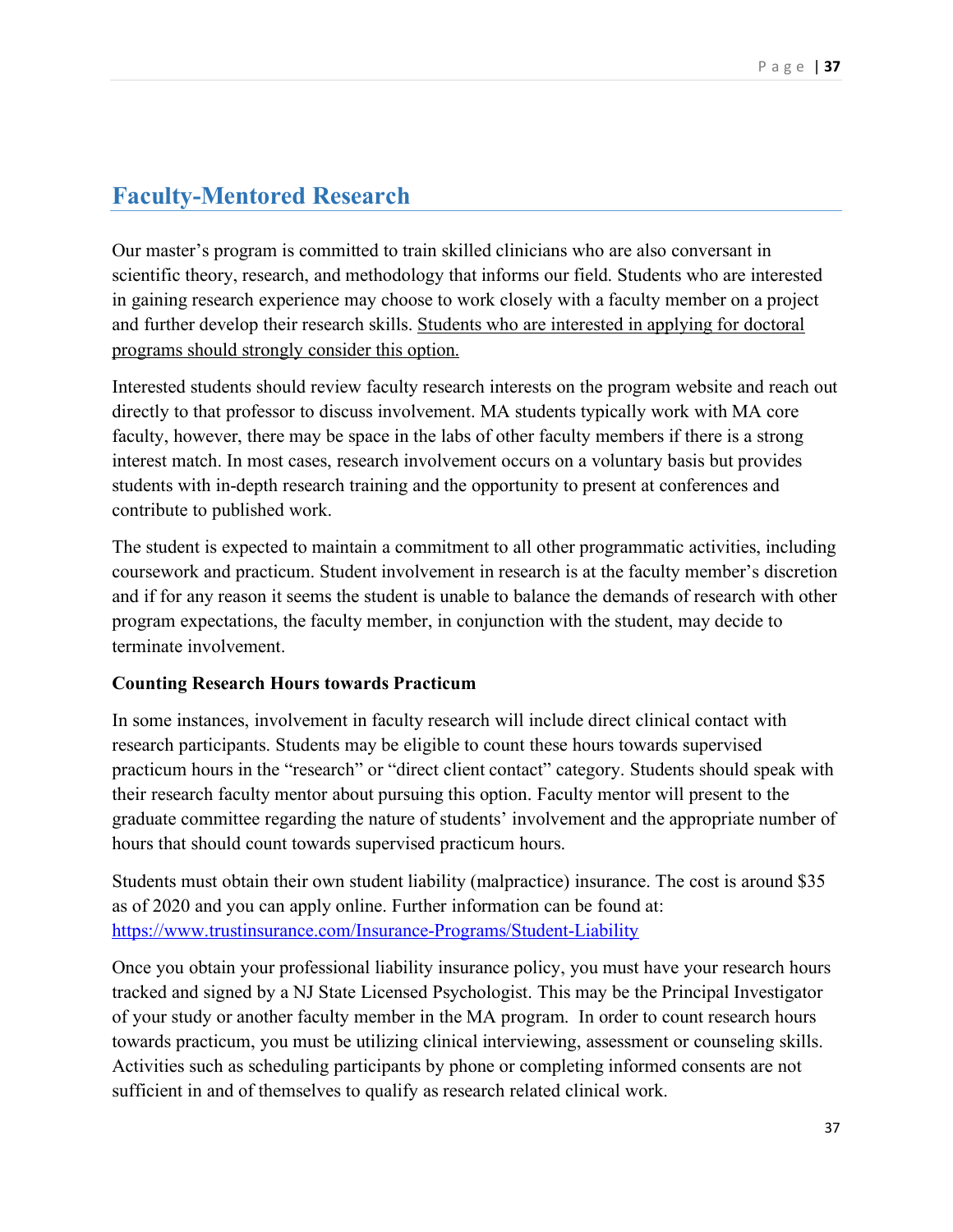## **Counting Research Hours towards Courses**

As previously mentioned, students often participate in research on a voluntary basis during the semesters. For students conducting research over the summer who are interested in receiving credit, they should consider registering for the PSY 5990 Special Topics course. This course can be applied towards elective credits and can help students further formalize their research involvement.

## <span id="page-37-0"></span>**Professional Development**

It is important to develop habits that promote continued education and involvement in a professional community. We encourage students to join local or national professional organizations and to attend scientific conferences or meetings on a regular basis. Through these experiences, students will be able to interact with fellow students from other schools, researchers and clinicians at all levels of experience, and even some esteemed role models in the field. It is a valuable chance to make a good impression on others, and if desired, to ask questions about career opportunities for the future.

## **Funding for graduate student professional conference travel**

Travel support is available through the College of Humanities and Social Sciences Dean's Office and Office of the Provost for students that are presenting at professional conferences. Please consult with Program Director and the following website for more details:

## <http://www.wpunj.edu/faculty-and-staff/srcep.html>

## **Website Resources for Professional Organizations**

• **American Psychological Association (APA):** [https://www.apa.org/members/your](https://www.apa.org/members/your-membership/graduate)[membership/graduate](https://www.apa.org/members/your-membership/graduate)

The APA membership has a Student Affiliates category, which includes an additional membership in the American Psychological Association Graduate Students (APAGS). Each year in early to mid-August APA holds a national convention. Membership includes a monthly subscription to a journal, American Psychologist, and a magazine, Monitor on Psychology. You are also eligible for membership in one of the APA's 54 divisions (see [https://www.apa.org/about/division\)](https://www.apa.org/about/division).

## • **American Counseling Association (ACA):** [http://www.counseling.org](http://www.counseling.org/)

Student memberships are available to both undergraduate and graduate students enrolled at least half-time or more at the college level. ACA membership provides many benefits, including a subscription to the Journal of Counseling and Development and also a monthly newspaper entitled Counseling Today, eligibility for professional liability insurance programs, legal defense services, and professional development through workshops and conventions

#### **Other professional organizations**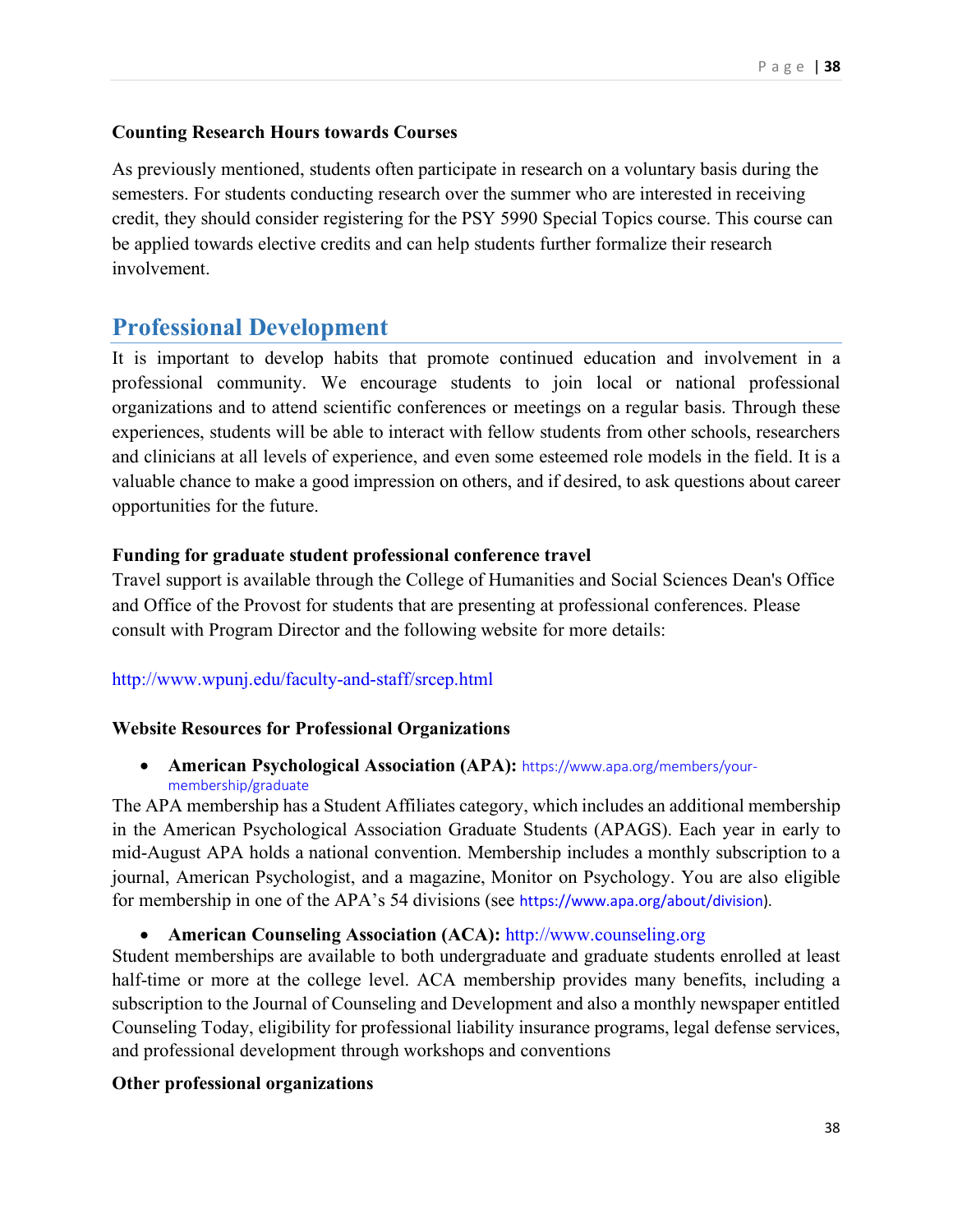- o **New Jersey Psychological Association (NJPA):** <https://www.psychologynj.org/graduate-students> --The 2019-2020 NJPAGS- WPU student representative is Samantha Smith, who is a graduate of our master's program and a current PsyD student. Please contact her for more information: smiths116@wpunj.edu
- o **Latino Mental Health Association of New Jersey (LMHANJ):** <https://www.latinomentalhealthnj.org/>
- o **Asian American Psychological Association (AAPA):** <https://aapaonline.org/>
- o **The Association of Black Psychologist (ABPSI):** <http://www.abpsi.org/>
- o **National Latinx Psychological Association (NLPA):** <https://www.nlpa.ws/>
- o **Association for Behavioral and Cognitive Therapies (ABCT):** <http://www.abct.org/Home/>
- o **Eastern Psychological Association (EPA):** <https://www.easternpsychological.org/i4a/pages/index.cfm?pageid=1>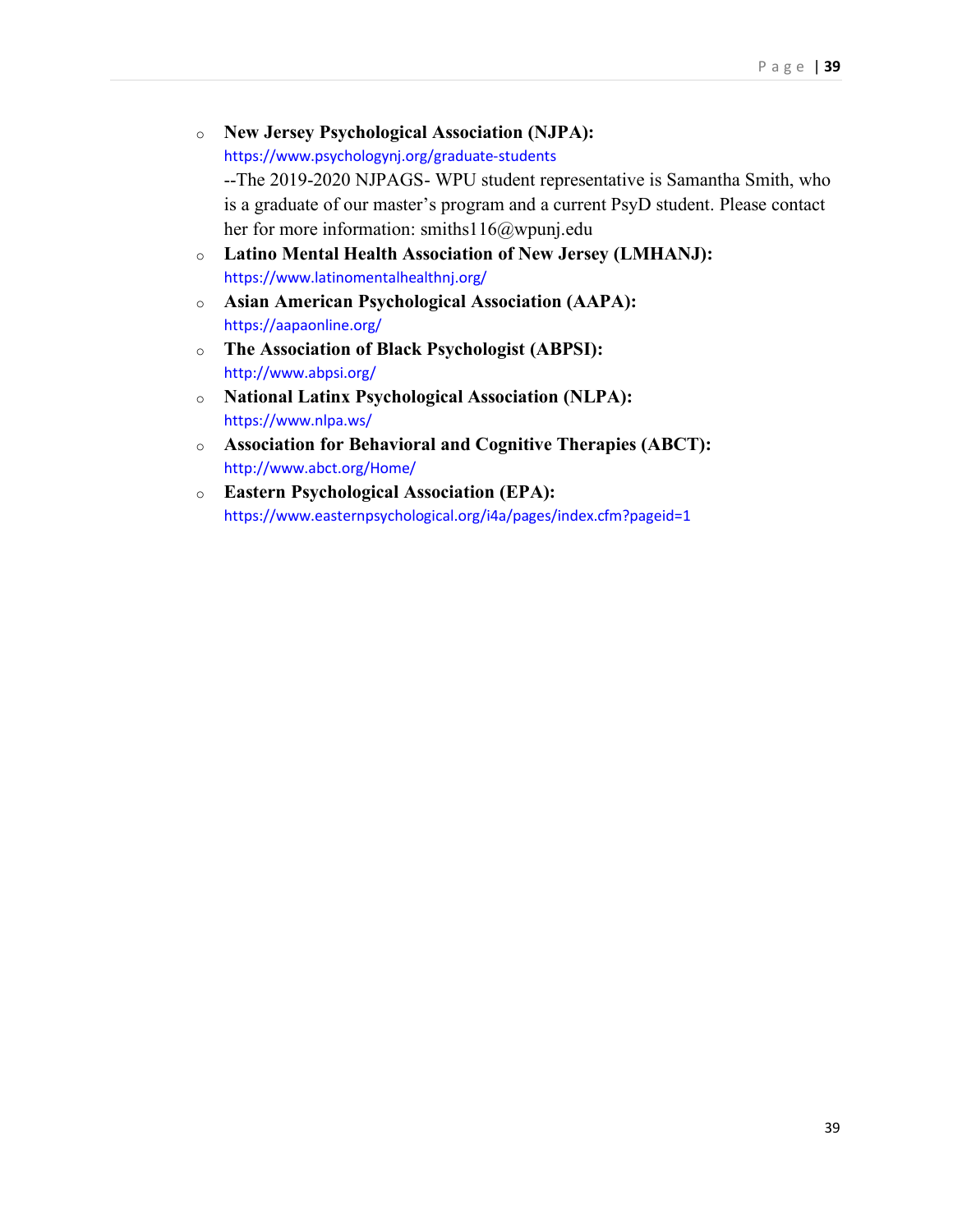# **Appendix**

# <span id="page-39-0"></span>**THESE FORMS ARE AVAILABLE VIA QUALTRICS, PLEASE FOLLOW THE LINKS PROVIDED AFTER EACH FORM**

**William Paterson University**

#### **M.A. Program in Clinical & Counseling Psychology**

#### **Student Contract**

#### **Fall 2022**

I understand that I must be familiar with the University's code of conduct as well as with the ethical guidelines of the American Psychological Association (APA) and the American Counseling Association (ACA). I understand that I must behave in a manner which is consistent with these codes and guidelines and that unethical behavior may result in failure of a course and/or in removal from the program.

I have carefully reviewed the M.A. Program Student Handbook. I am aware that I will be expected to be knowledgeable about the information in these handbooks and to follow policies and procedures as described in them. I am also aware that the handbooks will be updated from time to time and I will be provided with written and digital copies of these updates in a timely manner.

I am aware that academic integrity is expected of every William Paterson University student. I understand that I must be familiar with the University's Academic Integrity Policy, which includes policies on plagiarism and collusion, as noted below. A student or group of students knowing of circumstances in which an academic violation may have occurred, even if they themselves did not participate in the activity, is expected to bring this to the attention of the responsible faculty member, their program director, or department chairperson.

Academic integrity violations may result in several actions including a grade penalty, repetition of work, failure of the course, or recommendation to the President of the University for suspension or expulsion from the university.

Academic violations include:

• **Cheating** during in-class and online examinations includes any attempt to (1) look at another student's examination with the intention of using another's answers for attempted personal benefit; (2) communicate, in any manner, information concerning the content of the examination during the testing period or after the examination to someone who has not yet taken the examination; (3) use any materials, such as notebooks, notes, textbooks, or other sources, not specifically designated by the professor of the course for student use during the examination period, or (4) engage in any other activity for the purpose of seeking aid not authorized by the professor.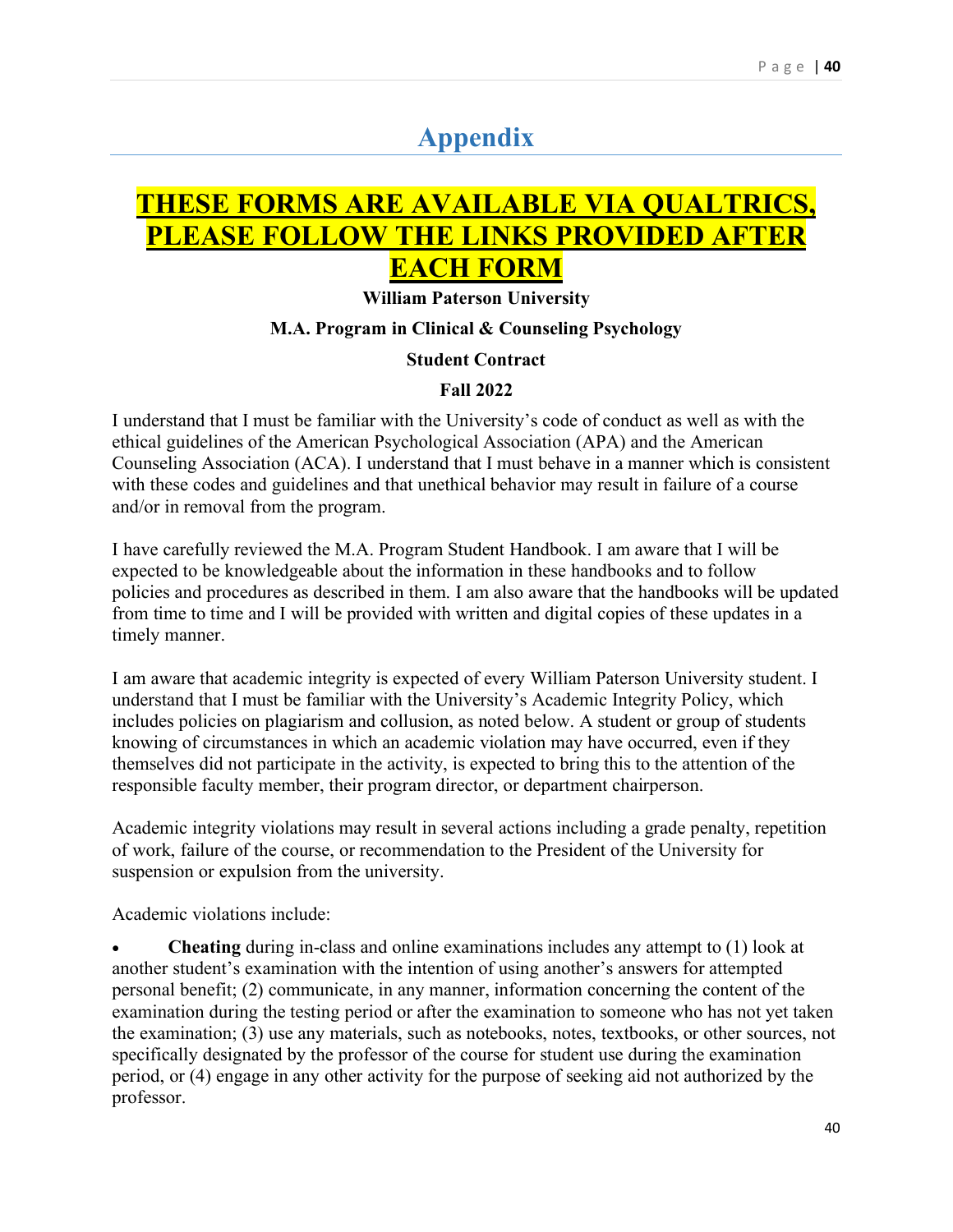• **Plagiarism** is the copying from a book, article, notebook, video, or other source material, whether published or unpublished, without proper credit through the use of quotation marks, footnotes, and other customary means of identifying sources, or passing off as one's own ideas, words, writings, programs, and experiments of another, whether or not such actions are intentional or unintentional. Plagiarism will also include submitting, without the consent of the professor, an assignment already tendered for academic credit in another course.

• **Collusion** is working together in preparing separate course assignments in ways not authorized by the instructor. Academic work produced through cooperative (collaborative) effort of two or more students is permissible only upon the explicit consent of the professor. The collaboration must also be acknowledged in stating the authorship of the report.

### **Reviewing Student Performance**

At least once each year, usually in February or March, students will receive feedback from the program concerning areas of strength and weakness. All faculty members, including faculty mentors, course instructors, practicum supervisors provide such feedback about students in the program. Progress toward the graduate degree is also reviewed. All known data relevant to this progress, including grades, performance in clinical and research practica, fulfillment of program milestones and requirements, professionalism, and interpersonal functioning are considered. 

Any problems identified to student shall be presented in writing. Faculty members providing significant information relevant to the student's evaluation will provide such information as completely as possible, specifying the sources of the information. The student shall be afforded an opportunity to consult with the faculty member(s) involved.  Remediation plans prescribed by the faculty will also be presented to the student in written form at this time. The remediation plans will be signed by the student (if he or she agrees), the Graduate Program Director, and/or the instructor, then placed in the student's confidential file.

## **Termination from the Program**

The following are the conditions under which students may be terminated from the program:

1. Receiving two or more grades of  $C<sup>+</sup>$  or lower or one grade of F, or maintaining a cumulative grade point ratio of less than 3.0.

2. Not finishing the degree within the specified time limit.

3. Unethical or criminal behavior (plagiarism, cheating, violation of APA ethical guidelines, or University or governmental law, including harassment). The criminal background check will be one source of information in this regard. Termination will be decided by the master's program faculty as a whole.

4. Psychological problems that seriously impair the student's functioning or ability to effectively perform clinical work. Any student who is having psychological problems that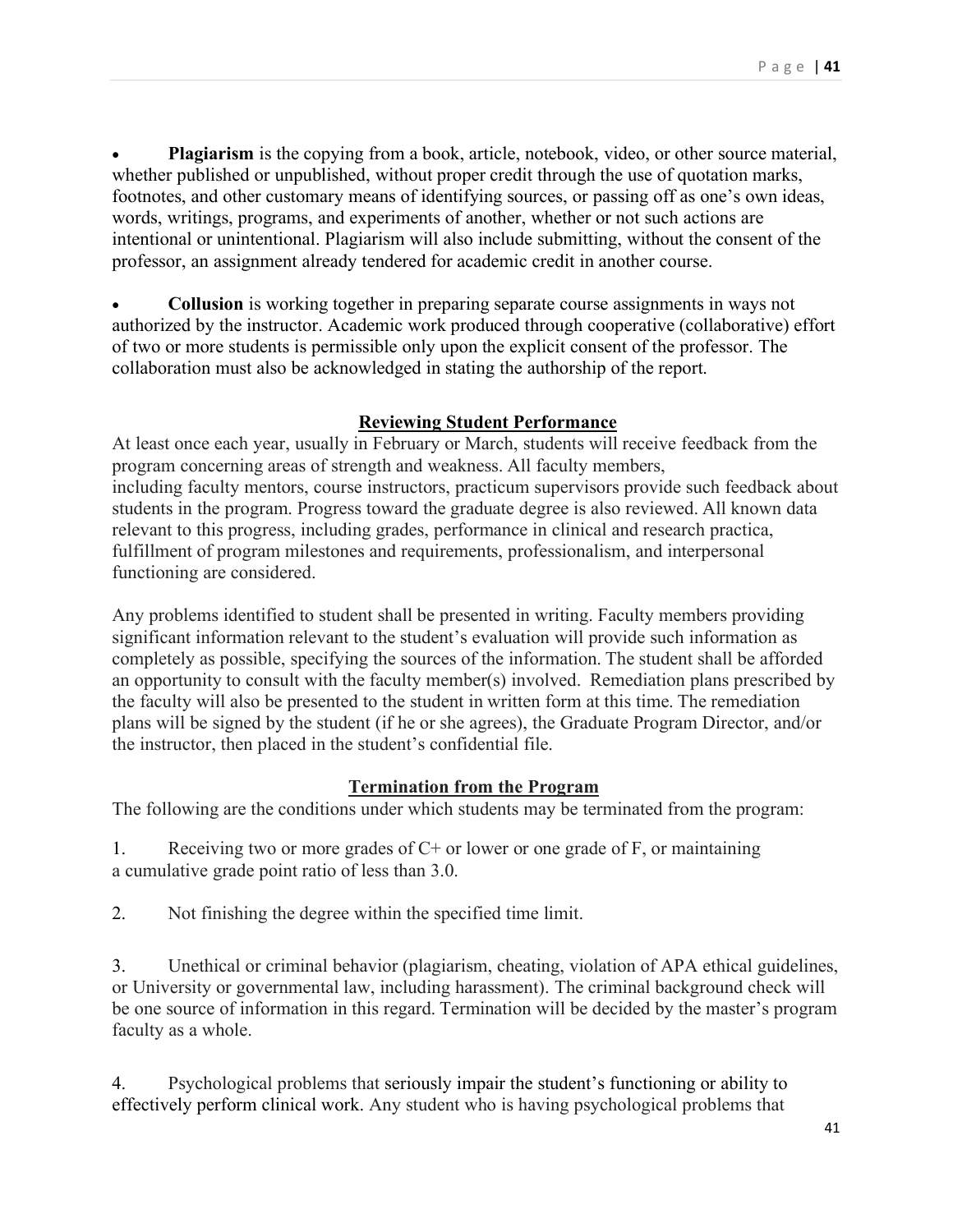interfere with progress in the program will be advised on appropriate procedures for responding to faculty concerns, including, but not limited to, leave of absence and/or personal therapy. 

In the event of long-term serious emotional difficulties or a situation not adequately remediated, a student may be asked to leave the program. As part of the standard evaluation process these recommendations or requirements will be provided in writing to the student. Students should be aware that they are evaluated with regard to their interpersonal, professional, and ethical behavior.

I will read the information regarding the Student Retention Policy in the Program Manual.

### **Attendance/Punctuality**

Attendance and Punctuality: I will become familiar with the Program's policy on absences. University policy regarding class absences will be strictly enforced. (Please refer to University guidelines). Absences must be accompanied by a credible reason that can be substantiated. Missing a class in order to prepare for another class assignment or because of outside work are NOT an acceptable reasons. In addition, punctuality is important. Please talk to your Professor if this is going to be a problem.

I have understood the information in this Student Contract.

\_\_\_\_\_\_\_\_\_\_\_\_\_\_\_\_\_\_\_\_\_\_\_\_ \_\_\_\_\_\_\_\_\_\_\_\_\_\_\_\_\_\_\_\_\_\_\_\_\_\_\_\_\_\_

Student Signature Student Name (Please Print)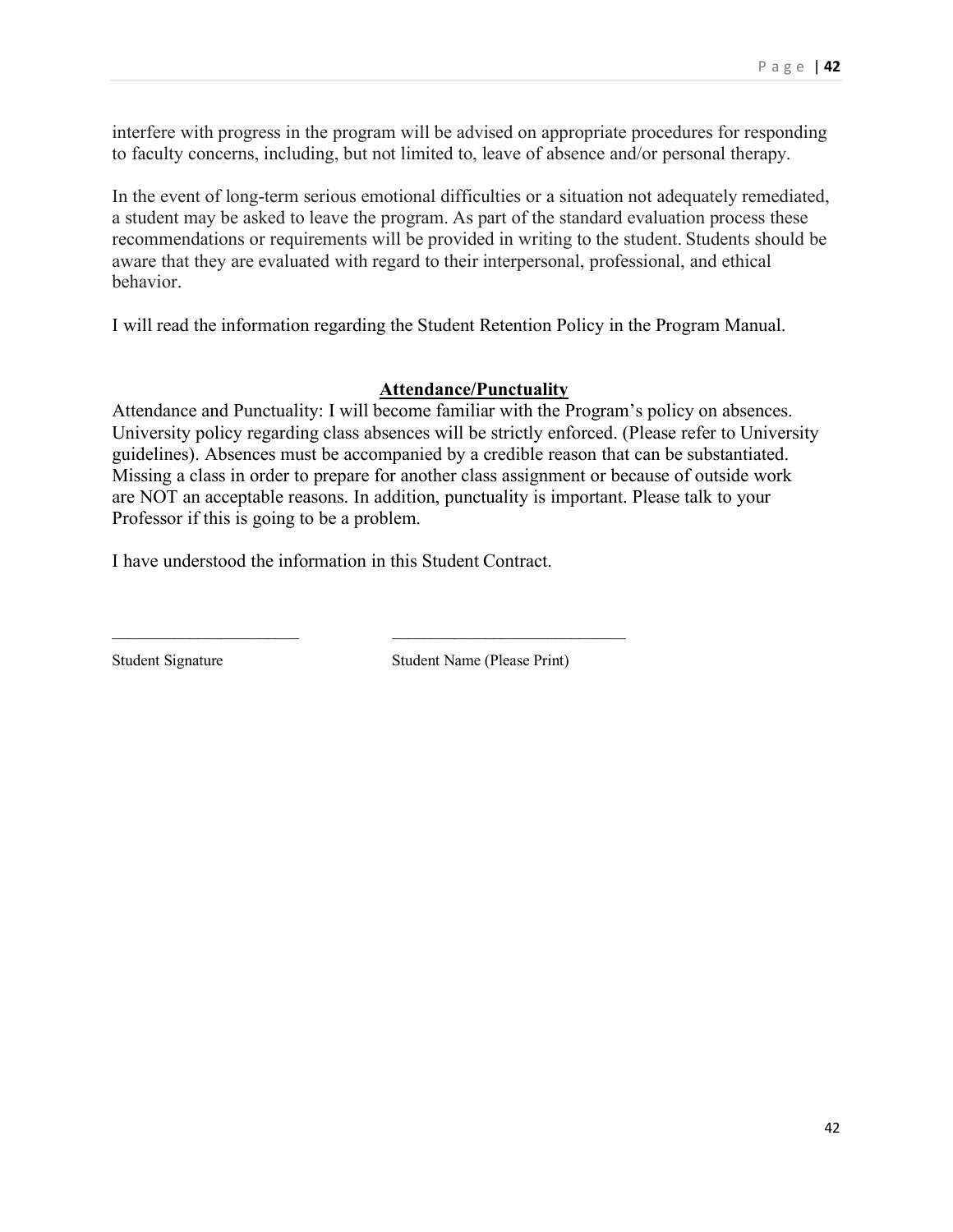### **Survey for Incoming Students**

Participation in this survey is strictly voluntary and there will be no identifying information included in this survey. The purpose of this survey is to provide demographic and financial information on students participating in health-related academic programs. The data will help the federal government better support national priorities in meeting America's health care needs

| 1. Gender:                                                       | Male |       | Female                                                  |  | Other:         |
|------------------------------------------------------------------|------|-------|---------------------------------------------------------|--|----------------|
| 2. Ethnicity (please circle all that apply):                     |      |       |                                                         |  |                |
| American Indian/ Alaskan                                         |      |       | Asian/Pacific Islander                                  |  | Hispanic       |
| Black/African-American                                           |      | White |                                                         |  | Other:         |
| 3. Are you: Full-Time                                            |      |       | Part-Time                                               |  |                |
| 4. How are you paying for the program? (Please circle only one): |      |       |                                                         |  |                |
| <b>Federal Sources</b>                                           |      |       |                                                         |  |                |
| Department of Defense                                            |      |       | National Institute of Health                            |  | <b>NASA</b>    |
| Nation Science Foundation                                        |      |       | Department of Agriculture                               |  |                |
| Department of Energy                                             |      |       | <b>Other Federal Source</b>                             |  |                |
|                                                                  |      |       | <b>Non-Federal Sources</b>                              |  |                |
|                                                                  |      |       | Institutional Support/state or local government support |  | Foreign Source |
| Other U.S. Source                                                |      |       | Self-Supported                                          |  |                |
|                                                                  |      |       |                                                         |  |                |

**5. Do you have a Graduate Assistantship with WPU?** Yes No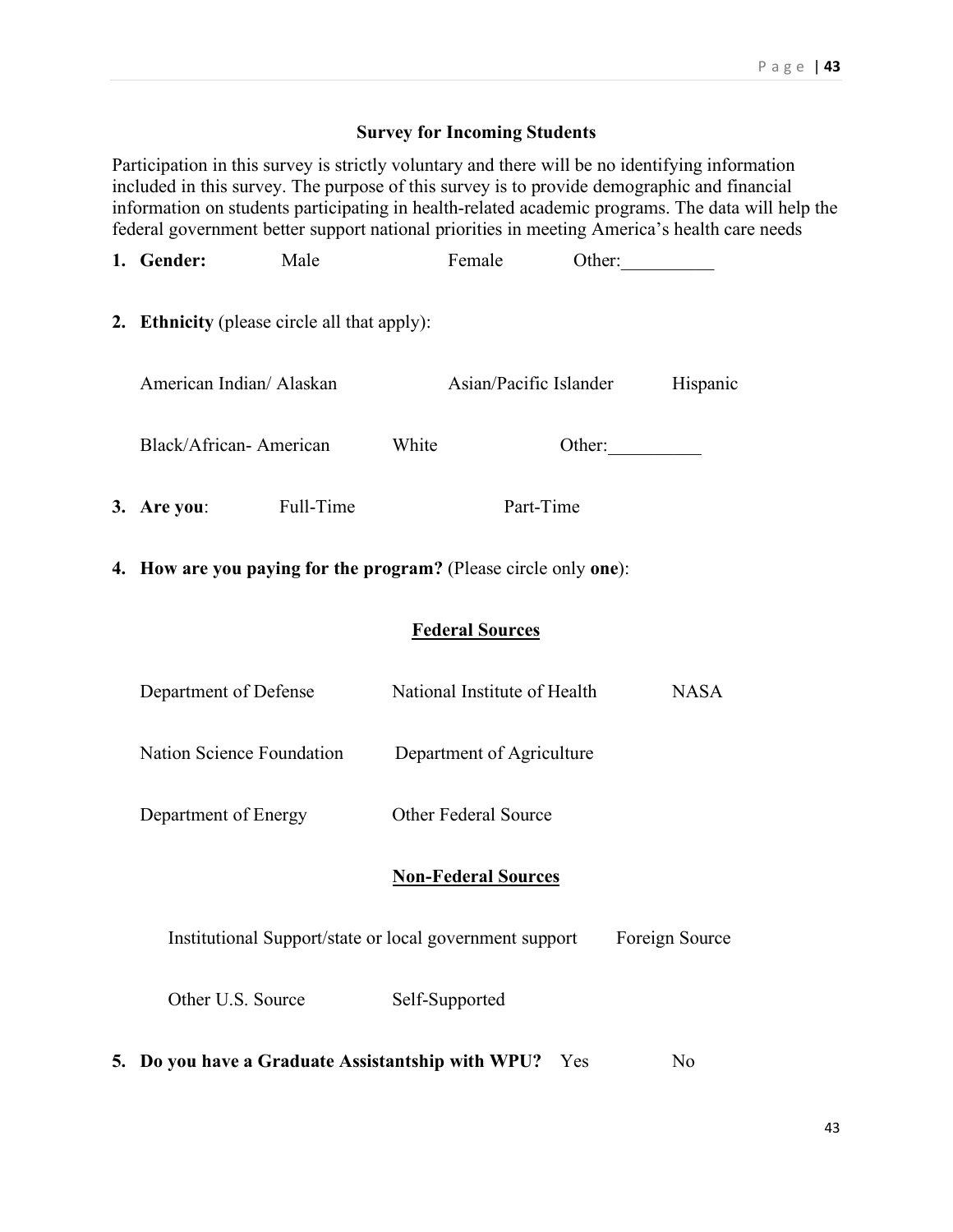## **Clinical Training Suite - Recording Instructions**

Our training suite includes 8 cubicles with recording capability. The recording hub is in Science Hall East Room 2023 and students should use the following instructions. Please maintain confidentiality in all situations and protect recordings accordingly.

### **Recording a Session**

- 1. Check tower for "L1" on each DVD console. If any console says anything other than "L1" refer to instructions below for **Returning to L1**. *IMPORTANT: Your session WILL NOT record if the DVR you are using does not say L1*
- 2. In the individual room, press the "Preset" button on the wall to set the cameras back to their original direction.
- 3. When ready, press "Record"
- 4. When finished, press "Stop"

### **Burning a DVD of Your Session**

- 1. Turn on computer monitor and control box (the little screen next to computer monitor; push the top button) in the control room.
- 2. On the control box, press "Recording / Playback"
- 3. At the bottom of the screen, choose which DVR you'd like to send to Monitor 1 or 2, and choose "Monitor 1" or "Monitor 2" depending on which computer you are using
- 4. Under the column labeled with the DVR you've chosen to work with, press "Controls"
- 5. On the next screen, press "Dubbing"
- 6. From this point forward you will be using a remote control for the DVR and not the touch screen control box. You will need to find the correct remote control for your DVR, as listed on the wall in the control room.
- 7. Hit "ok" on the remote control for "Disc < Video"
- 8. Hit "ok" on the remote control for "Next"
- 9. Insert a blank DVD into the correct DVR that you are using
- 10. Hit "ok" on the remote control for "Next"
- 11. Do not change anything on this next screen. Simply arrow down to "Next" and hit "ok" on the remote control.
- 12. Hit "ok" on the remote control again to "Add title list for dubbing"
- 13. Arrow over to the file you would like to add and hit "ok" on the remote control
- 14. Arrow down to "Next" and hit "ok" on the remote control
- 15. Arrow to "Start," click "ok" on the remote control, and dubbing will begin.
- *16. IMPORTANT: When dubbing is complete, you must hit "Return" on the control box. If you do not do this, the DVR will not return to "L1" and future sessions may not record.*

## **Returning to "L1" if the DVR does not say "L1"**

- 1. On the control box, press "Recording / Playback"
- 2. Select the "controls" button for whichever DVR does not say "L1"
- 3. Select "Return" on this screen located below the green square.
- 4. The DVR will take a few seconds to change but will then say "L1"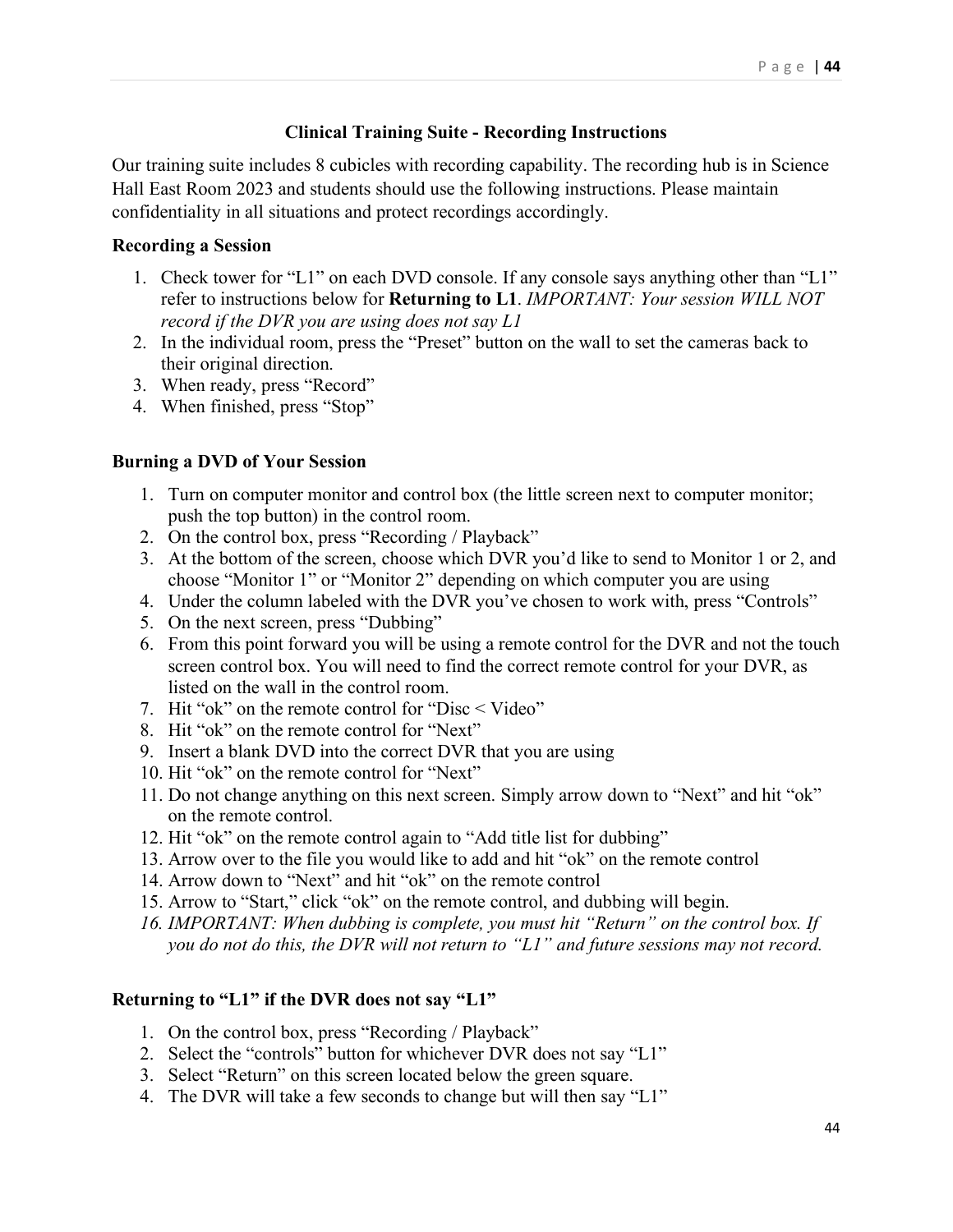## **Changing the Title of a Recorded Session**

- 1. Turn on computer monitor and control box (the little screen next to computer monitor; push the top button) in the control room.
- 2. On the control box, press "Recording / Playback"
- 3. At the bottom of the screen, choose which DVR you'd like to send to Monitor 1 or 2, and choose "Monitor 1" or "Monitor 2" depending on which computer you are using
- 4. Under the column labeled with the DVR you've chosen to work with, press "Controls"
- 5. Select "Nav" for Navigation
- 6. Use the correct remote control, as posted on the wall in the control room, to scroll to the desired video you'd like to change
- 7. Click "option" on the remote control and scroll down to select "Edit Info" and press "ok"
- 8. Select "Modify title name"
- 9. Using the number pad on the remote control, key in the new title name
- 10. When finished, hit the yellow button on the remote control to confirm the new title name

*IMPORTANT: When you are finished re-naming the file, hit "return" on the control box to make sure the DVR returns to L1*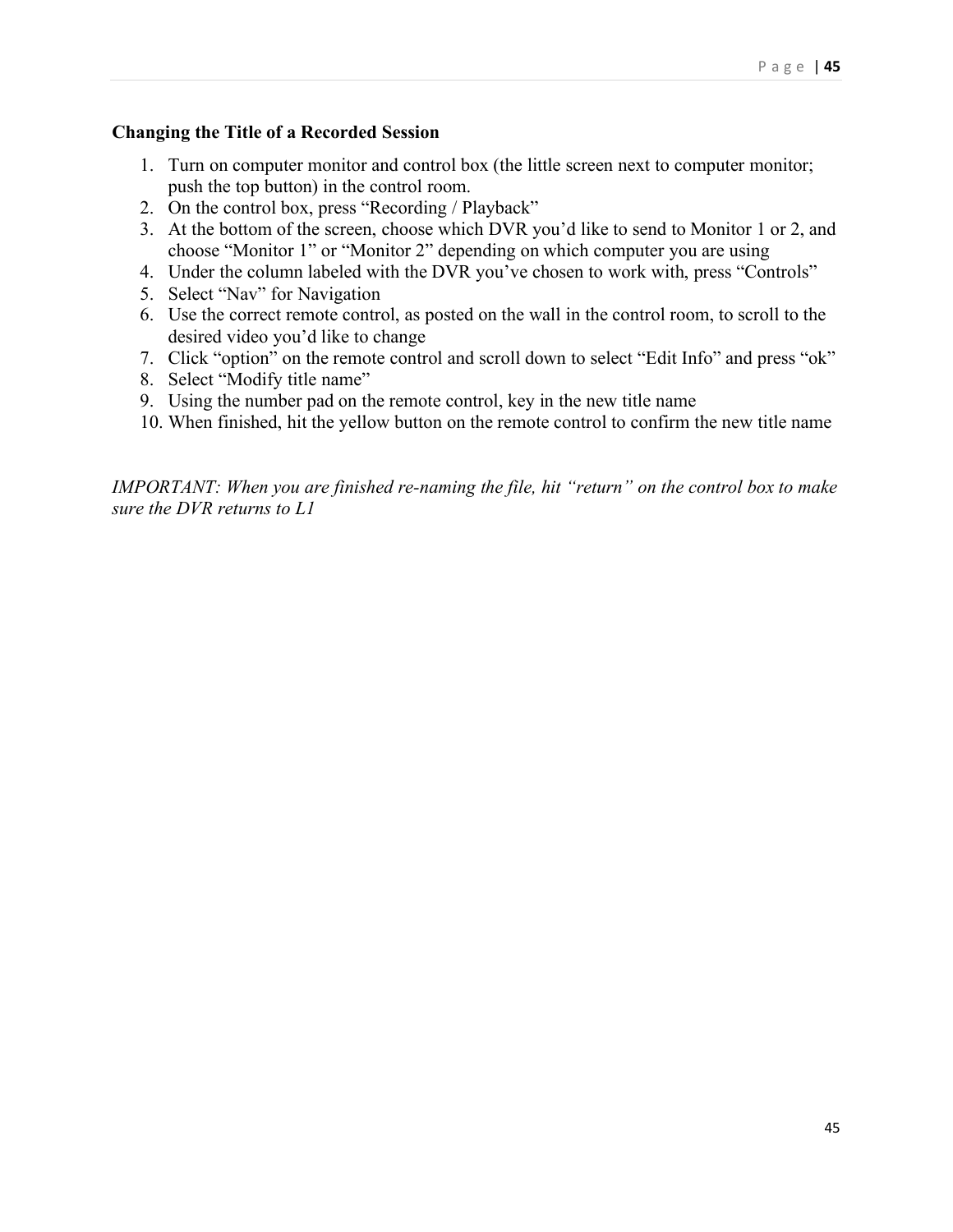## **William Paterson University M.A. in Clinical & Counseling Psychology**

## **Internship Forms Checklist and Due Dates 2021-2022**

### ALL FORMS MUST BE SUBMITTED **ELECTRONICALLY** TO **UZMA ALI** VIA EMAIL TO [ALIU1@WPUNJ.EDU](mailto:ALIU1@WPUNJ.EDU)

| <b>Document</b>                                                            | <b>Due Date</b>                                                    | <b>Note</b>                                                                                               | <b>Qualtrics Link</b>                                                     |
|----------------------------------------------------------------------------|--------------------------------------------------------------------|-----------------------------------------------------------------------------------------------------------|---------------------------------------------------------------------------|
| Internship<br><b>Agreement</b> (2<br>pages)                                | Monday,<br>August<br>30st, 2021                                    | The intern must<br>request their<br>supervisor to<br>complete this<br>form.                               | https://wpunj.qualtrics.com/jfe/<br>form/SV cGP1hXctHecWWE<br>$\mathbf e$ |
| <b>Clinical</b><br>Internship<br>Performance<br>$(2$ pages)                | Friday,<br>November<br>19th, 2021<br>Friday,<br>May 6,<br>2022     | The intern must<br>request their<br>supervisor to<br>complete this<br>form.                               | https://wpunj.qualtrics.com/jfe/<br>form/SV 3P0JcAPuqrBhZWK               |
| <b>Record of</b><br><b>Supervised</b><br><b>Hours</b>                      | Friday,<br>November<br>19th, 2021<br>Friday,<br>May<br>6th, 2022   | Please make sure<br>you document<br>your hours and<br>have your<br>supervisor sign the<br>final document. | Please see the example below or<br>you can create your own in<br>excel.   |
| <b>Clinical</b><br>Practicum<br><b>Rating Form</b><br>$(CPR-F)$ 4<br>pages | Friday,<br>November<br>19th, 2021<br>Friday,<br>May 6th,<br>2022   | The intern must set<br>up an appointment<br>with their<br>supervisor to go<br>over this form.             | https://wpunj.qualtrics.com/jfe/<br>form/SV 1yKwlzobHgXd1LE               |
| Internship<br><b>Evaluation</b><br>Form                                    | Friday,<br>November<br>5th, 2021<br>Friday,<br>May $6th$ ,<br>2022 | The intern will<br>complete this form                                                                     | https://wpunj.qualtrics.com/jfe/<br>form/SV 0vmpBiUrlFXINvw               |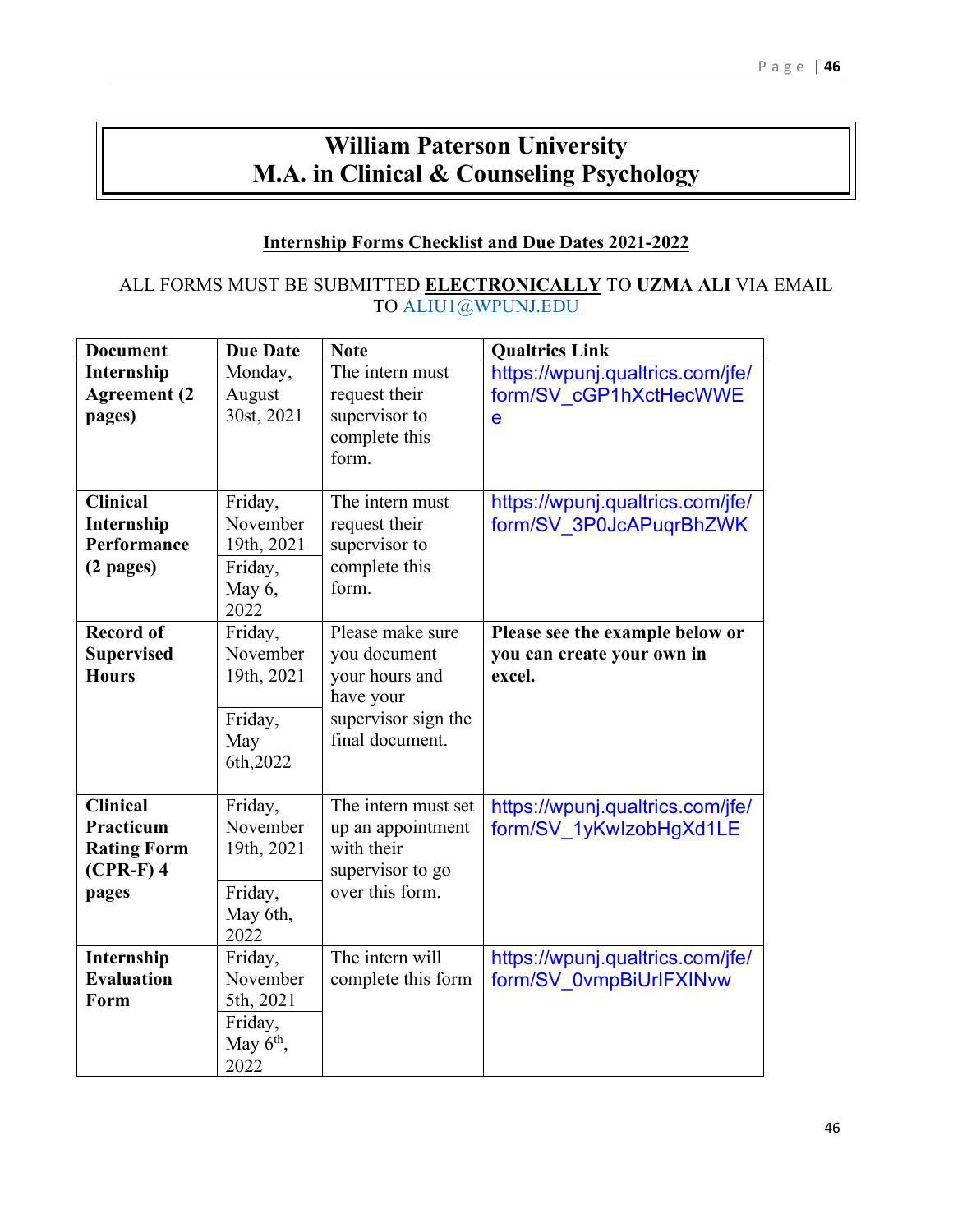| <b>Mid Term</b><br><b>Evaluation</b> | Friday,<br>October<br>1st, 2021 | This evaluation<br>will be submitted<br>to your internship<br>supervisor by Dr.<br>Ali | https://wpunj.qualtrics.com/jfe/<br>form/SV 0vmpBiUrIFXINvw |
|--------------------------------------|---------------------------------|----------------------------------------------------------------------------------------|-------------------------------------------------------------|
|--------------------------------------|---------------------------------|----------------------------------------------------------------------------------------|-------------------------------------------------------------|

*Supplemental Forms: Incident Report (2 pages)* 

#### **Failure to submit all documents on time will impact your graduation.**

## **William Paterson University M.A. in Clinical & Counseling Psychology**

## **Internship Agreement 2021-2022:**

*(Please fill in the requested information)*

Scheduling will be arranged by the student and the supervisor. The agreement may be terminated if the student or supervisor does not comply with the terms of this agreement. The Internship Coordinator at William Paterson University will monitor the internship experience and will work with the supervisor and the student in order to achieve the internship's objectives.

#### **To All Supervisors**

If, at any time, you feel the need to communicate with me regarding an internship, administrative, or documentationrelated issue, please feel free to contact me via: Phone: 973-720-3500 Email: aliu1@wpunj.edu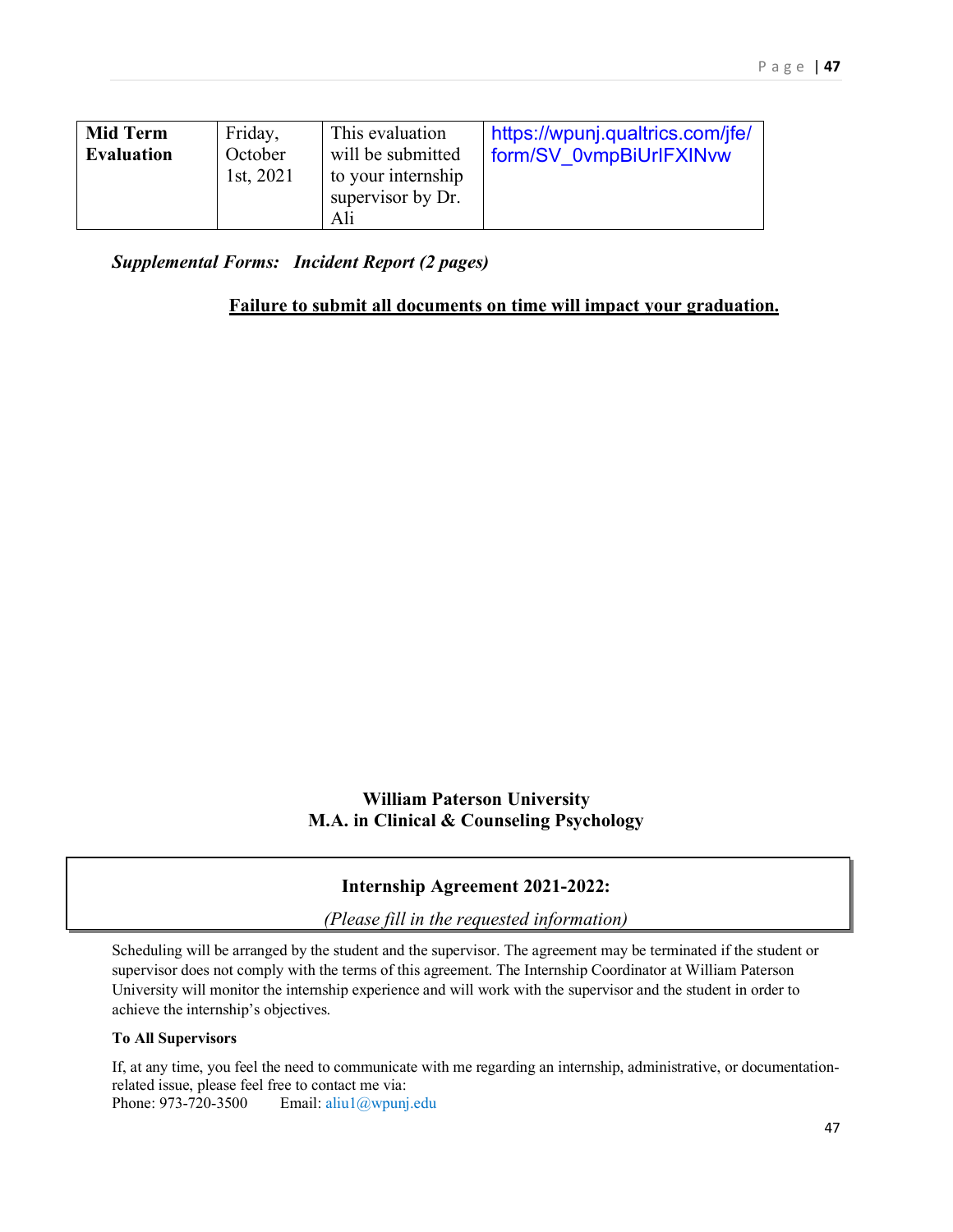Internship Coordinator (WPU): Uzma Ali, Ph.D.

| Internship Site Name                                                                        |                       |
|---------------------------------------------------------------------------------------------|-----------------------|
|                                                                                             |                       |
| Phone                                                                                       |                       |
|                                                                                             |                       |
| Start Date                                                                                  | End Date              |
|                                                                                             |                       |
| Intern Name                                                                                 | Intern Contact Number |
|                                                                                             |                       |
| Intern Signature                                                                            |                       |
| Supervisor Name                                                                             |                       |
| Supervisor Signature                                                                        |                       |
| Supervisor Professional License #                                                           |                       |
| (Please check appropriate license type)                                                     |                       |
| Psychiatrist ___ Marriage and Family Therapist ___ Clinical Social Worker _______ Physician |                       |
| __ Rehabilitation Counselor ________ Professional Counselor ________ Psychologist           |                       |
| $\frac{\text{Other:}}{\text{other:}}$                                                       |                       |
|                                                                                             |                       |
| Internship Coordinator Signature                                                            | Date                  |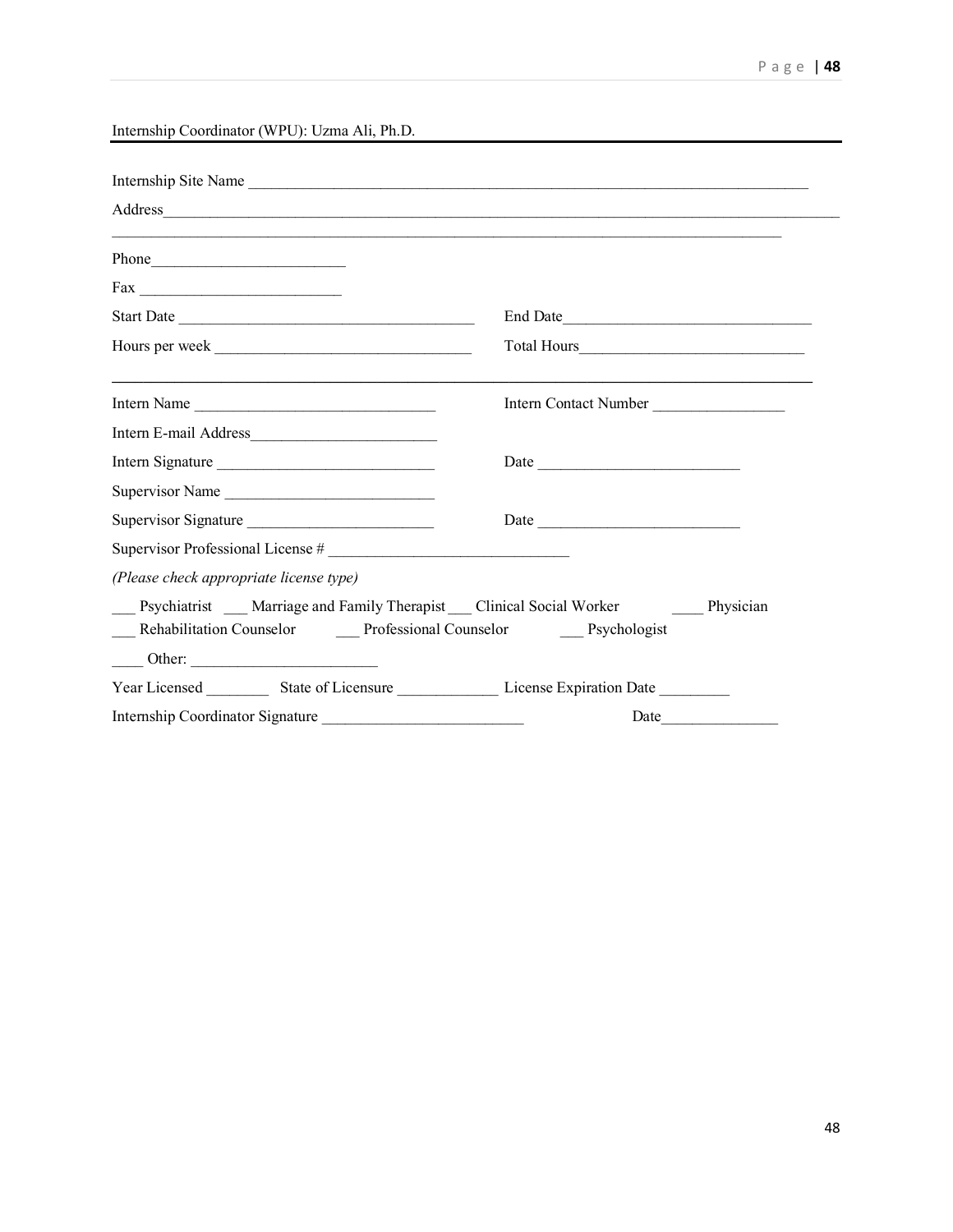### **Page 2-Internship Agreement**

#### **Intern Site Information**

#### **Intern Program Description**

*Please Check Appropriate Program Descriptors*

#### **Initial Evaluation Screening:**

- Intakes
- **Clinical Interviews**
- □ Cognitive and Psychiatric Screens

#### **Participation in Interventions:**

- **Education Programs**
- Group Interventions
- $\Box$  Individual Therapy
- **Treatment Planning**

#### **Assessment:**

- Functional
- **Psychometric**
- **Psychiatric**
- Neuropsychological

#### **Counseling:**

- □ Supportive Counseling
- **Spiritual Counseling**
- □ Companionship Therapy and Support Group Participation

#### **Research:**

- □ Literature Review
- $\Box$  Data Collection / Entry
- Research Design and Execution
- □ Write-ups / Manuscript Preparation or Conference Presentation

#### **Clinical Populations and Object of Clinical Attention:**

- Chronic Mentally Ill (Mixed)
- □ Schizophrenic
- Drug and Alcohol Abuse
- □ Geriatric
- Adolescent
- Emotional Disturbances
- □ Bereavement
- Educational Problems
- **Gambling Behavior**

#### **Practicum and Didactic Activities:**

- Work as co-counselor
- $\Box$  Applicants' sessions with clients observed will be observed by supervisor
- $\Box$  View videotapes of applicant's sessions with clients
- $\Box$  Listen to audiotapes of applicant's sessions with clients
- $\Box$  React to case presentation given by applicant
- $\Box$  Conducted role-playing sessions with applicant
- $\Box$  Engage in problem-solving discussion concerning individual client
- $\Box$  Enter into problem-solving discussions regarding the applicants own problems as such problems affect applicant's work with clients
- $\Box$  Offer feedback to applicant on specific interventions utilized with client and applicants person qualities

#### **REQUIRED FORM**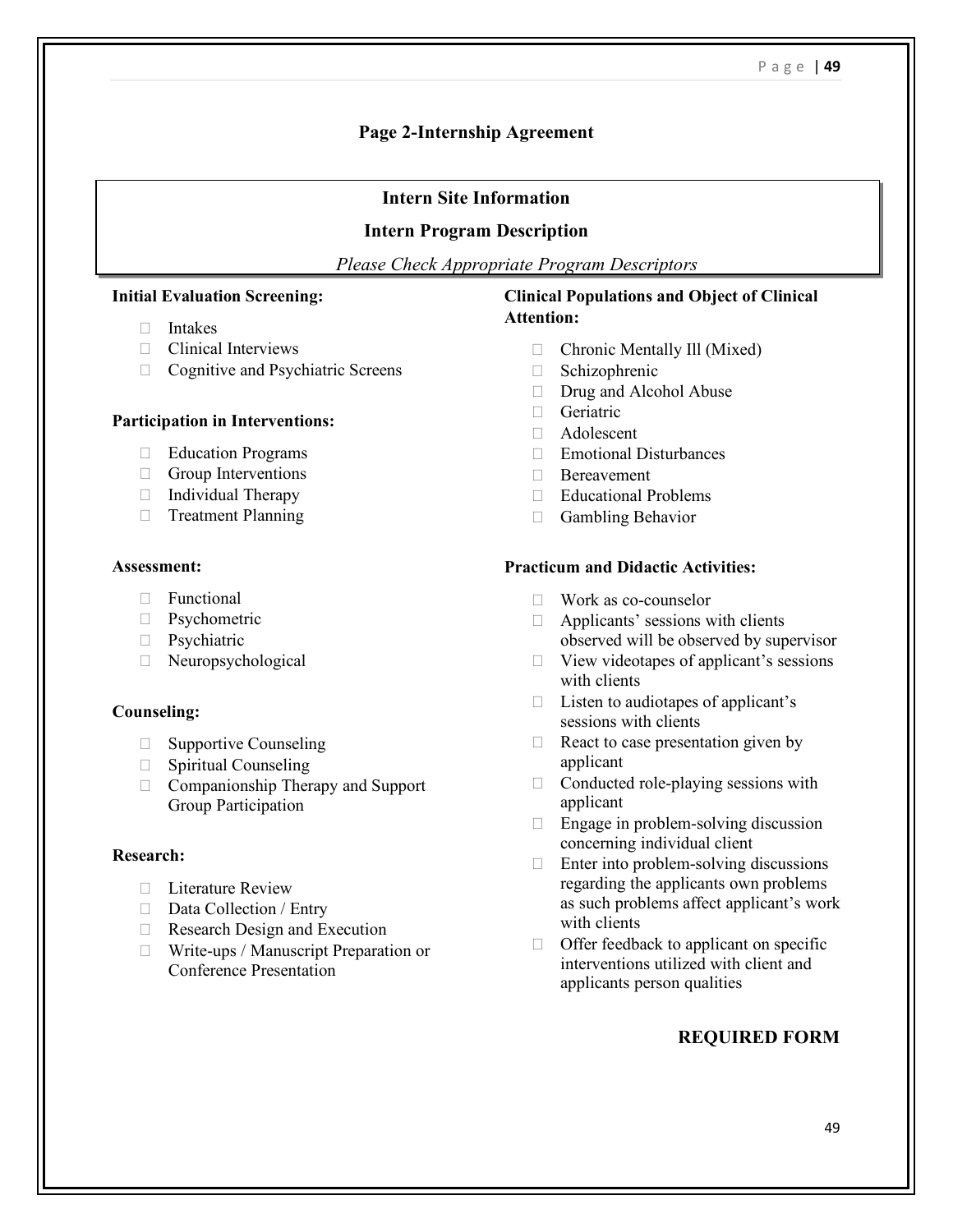|                                                                                                     | <b>William Paterson University</b><br>M.A. in Clinical & Counseling Psychology |  |
|-----------------------------------------------------------------------------------------------------|--------------------------------------------------------------------------------|--|
|                                                                                                     | <b>Clinical Internship Performance</b>                                         |  |
|                                                                                                     |                                                                                |  |
| Intern's Name:                                                                                      |                                                                                |  |
| Name of Internship Site:                                                                            |                                                                                |  |
|                                                                                                     |                                                                                |  |
| Supervisor's Contact Number                                                                         |                                                                                |  |
|                                                                                                     |                                                                                |  |
| Semester for which you are reporting supervised hours:                                              |                                                                                |  |
| Fall Spring                                                                                         |                                                                                |  |
| Note the hours that you have accumulated for each of the following categories during this semester: |                                                                                |  |
| Direct Client Contact:                                                                              |                                                                                |  |
| Research:                                                                                           |                                                                                |  |
| Group Supervision:                                                                                  |                                                                                |  |
| Administrative:                                                                                     |                                                                                |  |
| Educational/Training:                                                                               |                                                                                |  |
| Other:                                                                                              |                                                                                |  |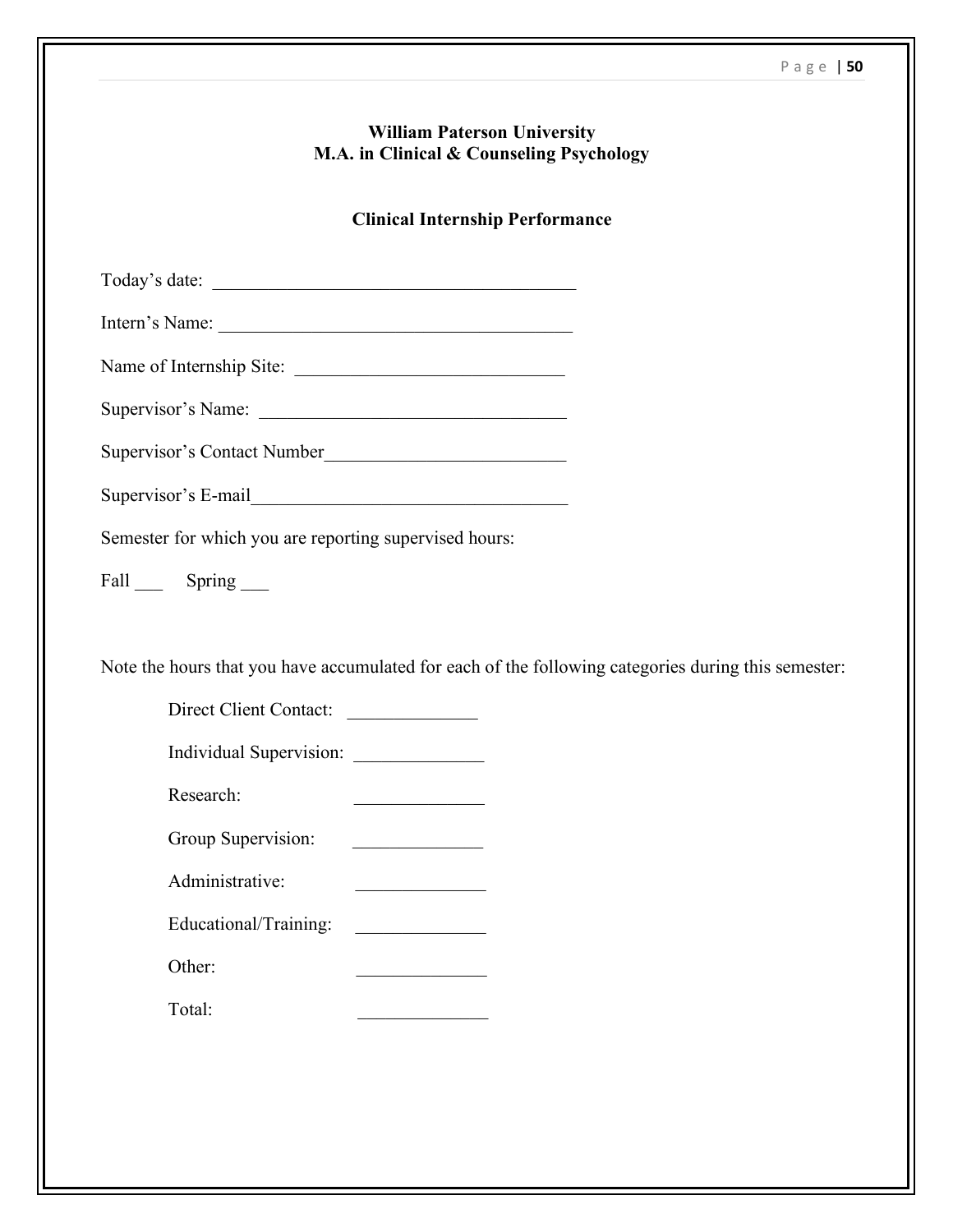• Have you been written-up for a clinical site violation or deficiency; asked to sign a remediation agreement or remediation contract; had your clinical duties and/or responsibilities altered, curtailed or modified or have you been involved or participated in or reasonably anticipate any factors, situations or circumstances about which the Graduate Program and University should be aware that would impact your ability to fulfill academic and/or clinical requirements and responsibilities (see below in bold print)?

YES NO

• Note any issues that affected your accumulation of direct contact hours and/or the terms and conditions of your internship:

\*An Unsatisfactory or failing Grade will be given, if this form has not been fully and accurately filled out and submitted and/or if you have not fulfilled course, program, or university requirements.

| Intern's Name:                      |  |
|-------------------------------------|--|
| Intern's Signature:                 |  |
| Supervisor's Name:                  |  |
| Supervisor's Signature:             |  |
| Internship Coordinator's Name:      |  |
| Internship Coordinator's Signature: |  |

## **This form must be submitted at the end of both Fall and Spring semesters.**

QUALTRICS LINK: [https://wpunj.qualtrics.com/jfe/form/SV\\_3P0JcAPuqrBhZWK](https://wpunj.qualtrics.com/jfe/form/SV_3P0JcAPuqrBhZWK)

**REQUIRED FORM**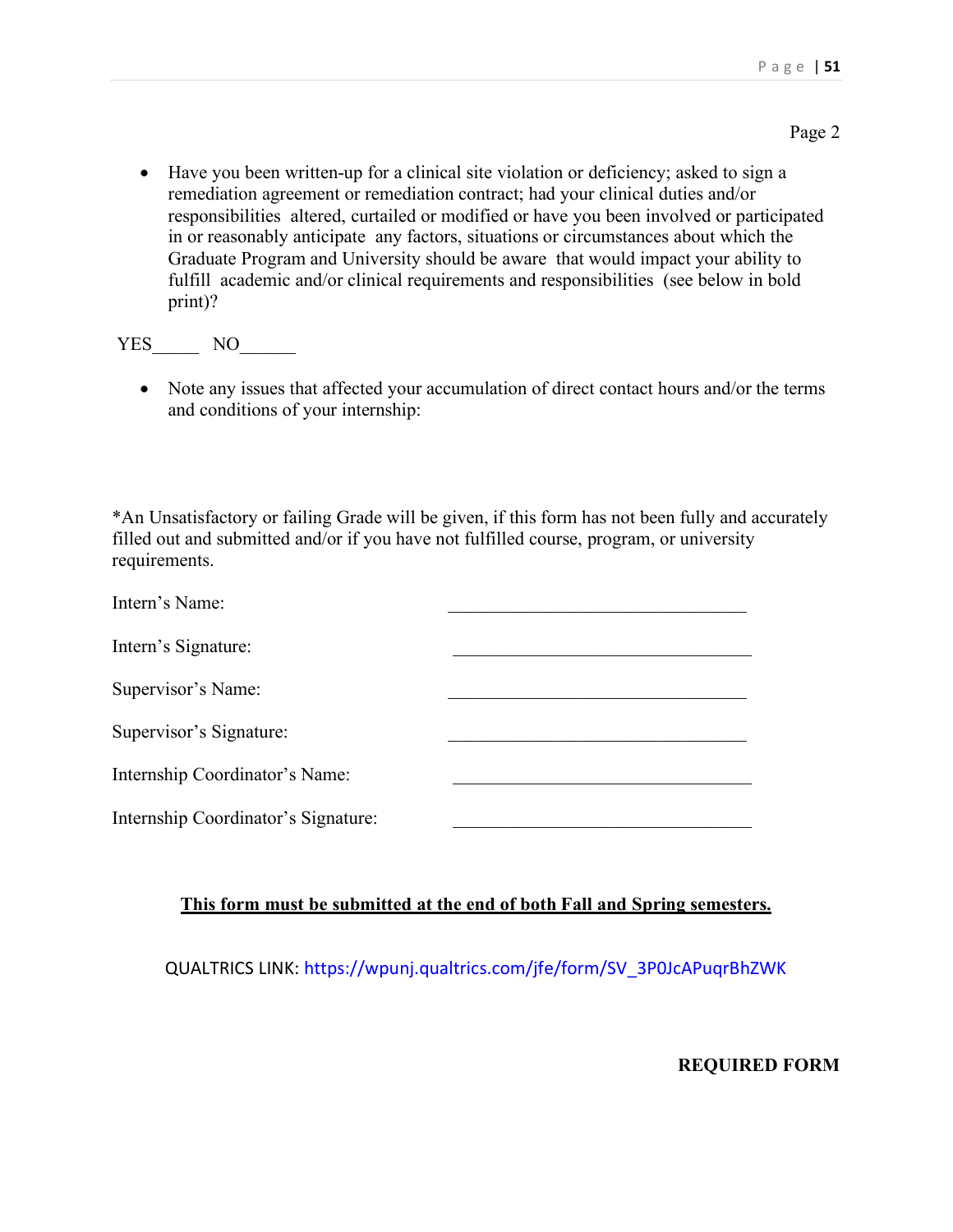## **William Paterson University M.A. in Clinical & Counseling Psychology**

**Intern Name: \_\_\_\_\_\_\_\_\_\_\_\_\_\_\_\_\_\_\_\_**

## **Record of Supervised Hours**

| <b>Date</b>   | <b>Client</b>          | <b>Internship Hours Breakdown</b> |                    |                                                        |        |                  |          |                                    |
|---------------|------------------------|-----------------------------------|--------------------|--------------------------------------------------------|--------|------------------|----------|------------------------------------|
| and           | <b>Initials</b><br>and |                                   |                    | *Please total each category at the bottom of this page |        |                  |          |                                    |
| <b>Time</b>   | activity               | <b>Direct</b>                     | <b>Individual</b>  | Group                                                  | Admin. | Training/        | Research | Other                              |
|               |                        | <b>Client</b>                     | <b>Supervision</b> | <b>Supervision</b>                                     |        | <b>Education</b> |          | (add 44)<br>hours per<br>semester) |
|               |                        |                                   |                    |                                                        |        |                  |          |                                    |
|               |                        |                                   |                    |                                                        |        |                  |          |                                    |
|               |                        |                                   |                    |                                                        |        |                  |          |                                    |
|               |                        |                                   |                    |                                                        |        |                  |          |                                    |
|               |                        |                                   |                    |                                                        |        |                  |          |                                    |
|               |                        |                                   |                    |                                                        |        |                  |          |                                    |
|               |                        |                                   |                    |                                                        |        |                  |          |                                    |
|               |                        |                                   |                    |                                                        |        |                  |          |                                    |
|               |                        |                                   |                    |                                                        |        |                  |          |                                    |
|               |                        |                                   |                    |                                                        |        |                  |          |                                    |
|               |                        |                                   |                    |                                                        |        |                  |          |                                    |
|               |                        |                                   |                    |                                                        |        |                  |          |                                    |
|               |                        |                                   |                    |                                                        |        |                  |          |                                    |
|               |                        |                                   |                    |                                                        |        |                  |          |                                    |
| <b>Total:</b> |                        |                                   |                    |                                                        |        |                  |          |                                    |

Supervisor Name:  $\qquad \qquad \qquad$ **Supervisor Signature:** \_\_\_\_\_\_\_\_\_\_\_\_\_\_\_\_\_\_\_\_\_\_\_\_\_\_\_\_\_\_ **Date:** \_\_\_\_\_\_\_\_\_\_\_\_\_\_\_\_\_\_\_\_\_\_\_\_\_\_\_\_\_\_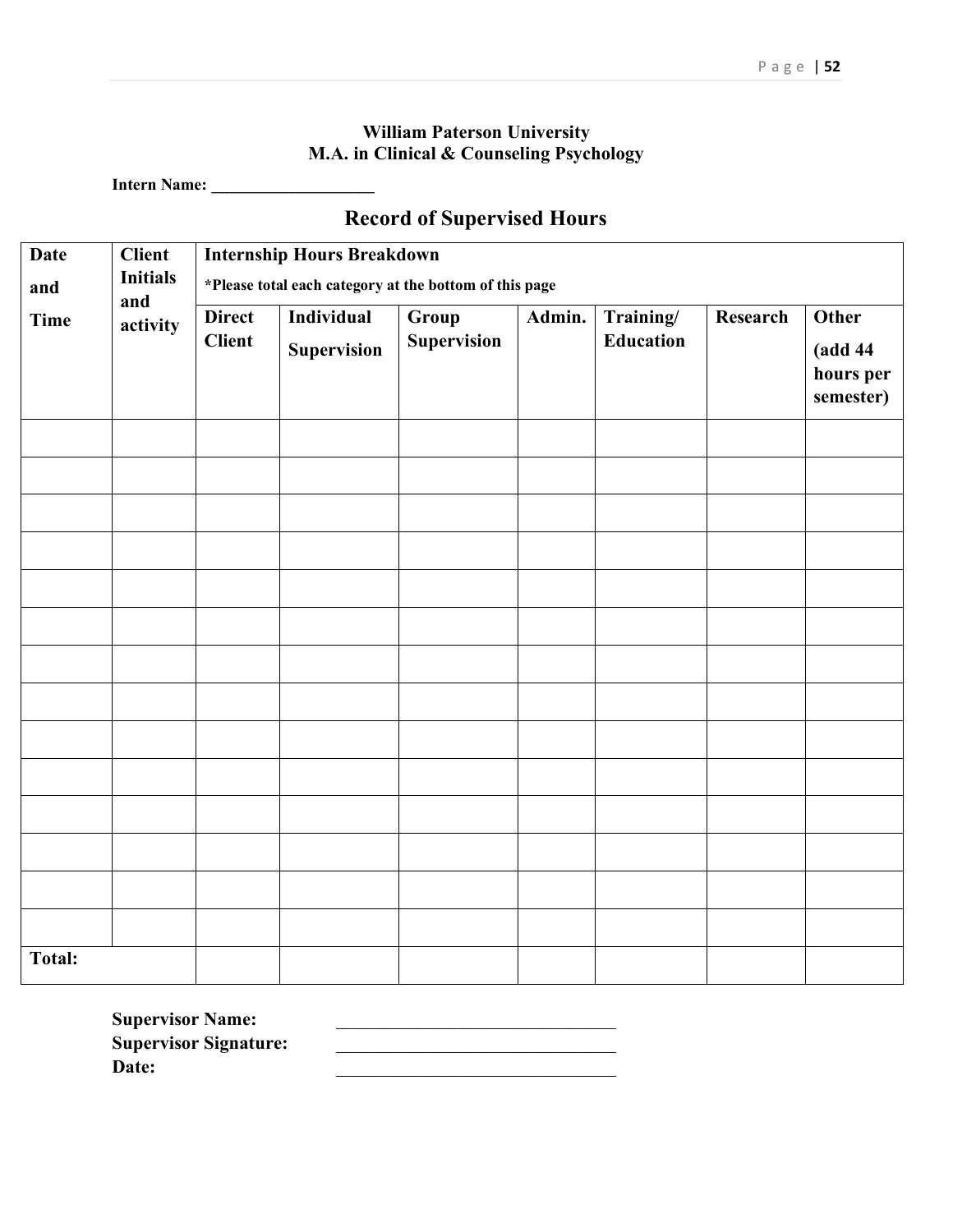## **REQUIRED FORM**

## **William Paterson University M.A. in Clinical & Counseling Psychology**

| <b>Clinical Practicum Rating Form (CPR-F)</b>                                              |  |  |  |
|--------------------------------------------------------------------------------------------|--|--|--|
| <b>Intern's Name:</b><br><b>Supervisor's Name:</b><br><b>Internship Site:</b><br>Semester: |  |  |  |

**Instructions**: *These ratings should be completed relative to others at the student's level of training. The default rating should be "typical"; do not circle other alternatives unless there is clear evidence in your mind for doing so. Please CIRCLE your selections and provide comments.*

|    | Did the student conduct intakes:                                                                 | <b>Yes</b> | N <sub>0</sub> | If so, complete the following: |
|----|--------------------------------------------------------------------------------------------------|------------|----------------|--------------------------------|
| 1. | Quality of the report format:<br>Below average<br>Comments:                                      | Typical    | Above the Norm | Exceptional                    |
| 2. | Quality of the report content (clarity, completeness, usefulness):<br>Below average<br>Comments: | Typical    | Above the Norm | Exceptional                    |
|    | Did the student conduct assessments: Yes                                                         |            | N <sub>0</sub> | If so, complete the following: |
|    | 1. Competence with administration of objective tests:<br>Below average<br>Comments:              | Typical    | Above the Norm | Exceptional                    |
| 2. | Competence with administration of projective techniques:<br>Below average<br>Comments:           | Typical    | Above the Norm | Exceptional                    |
| 3. | Ability to derive hypotheses and conclusions from test data:<br>Below average<br>Comments:       | Typical    | Above the Norm | Exceptional                    |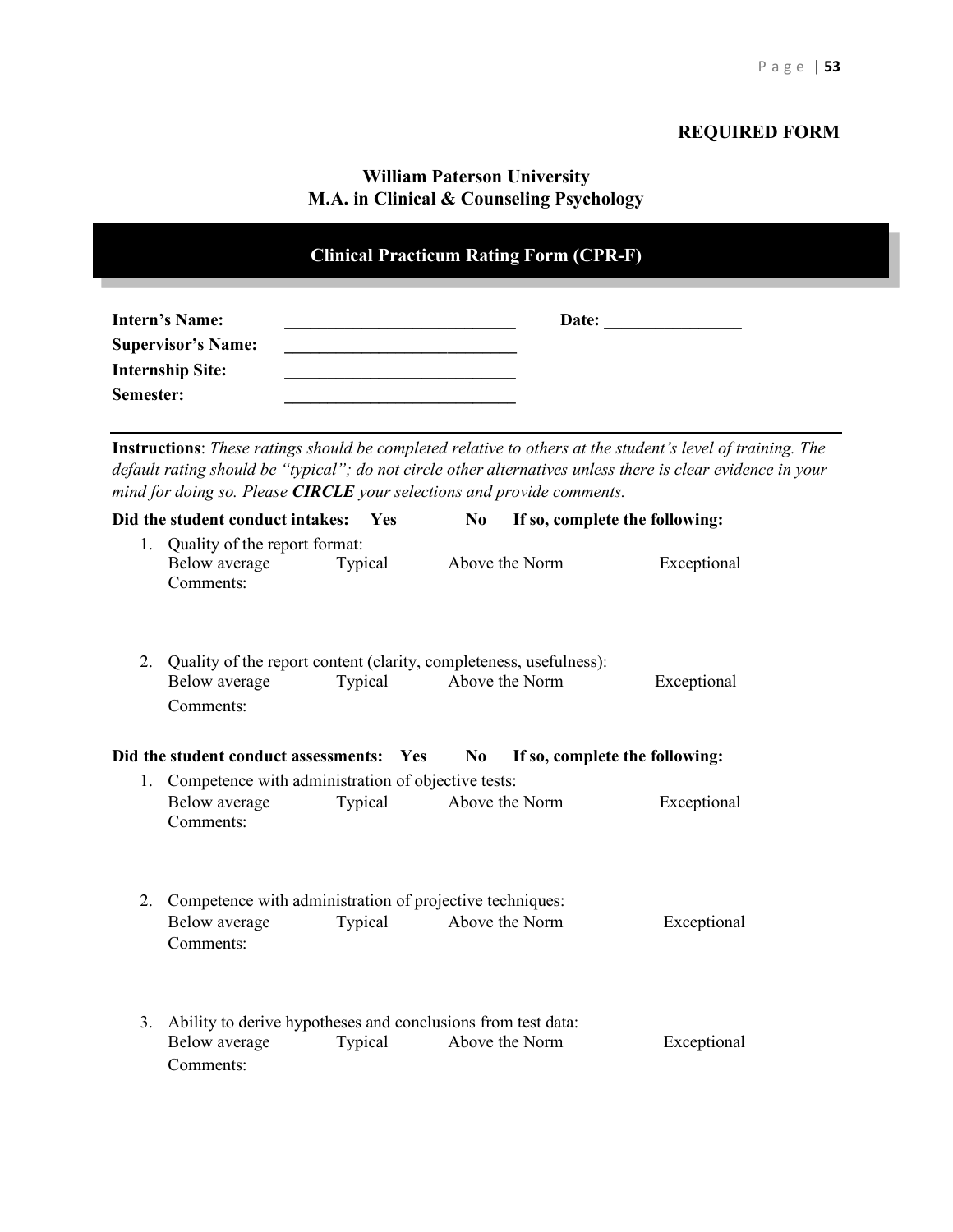|    |                                                                                       |         |                                                                                               | CPR-F Page 2 |
|----|---------------------------------------------------------------------------------------|---------|-----------------------------------------------------------------------------------------------|--------------|
|    | 4. Quality of the report format (i.e., grammar, style):<br>Below average<br>Comments: | Typical | Above the Norm                                                                                | Exceptional  |
|    | Below average<br>Comments:                                                            | Typical | 5. Quality of the report content (i.e., clarity, completeness, usefulness):<br>Above the Norm | Exceptional  |
|    | Did the student conduct therapy: Yes                                                  |         | If so, complete the following:<br>N <sub>0</sub>                                              |              |
|    | 1. Ability to reassure / build rapport with client:<br>Below average<br>Comments:     | Typical | Above the Norm                                                                                | Exceptional  |
|    | 2. Ability to relate empathetically with the client:<br>Below average<br>Comments:    | Typical | Above the Norm                                                                                | Exceptional  |
|    | 3. Ability to generate hypotheses about the client:<br>Below average<br>Comments:     | Typical | Above the Norm                                                                                | Exceptional  |
|    | 4. Ability to formulate a treatment plan:<br>Below average<br>Comments:               | Typical | Above the Norm                                                                                | Exceptional  |
|    | <b>General Items</b>                                                                  |         | To be completed on all supervisees:                                                           |              |
| 1. | Paperwork completed in a timely fashion:<br>Below average<br>Comments:                | Typical | Above the Norm                                                                                | Exceptional  |
|    | 2. Professional relationships with staff at the facility:                             |         |                                                                                               |              |
|    | Below average                                                                         | Typical | Above the Norm                                                                                | Exceptional  |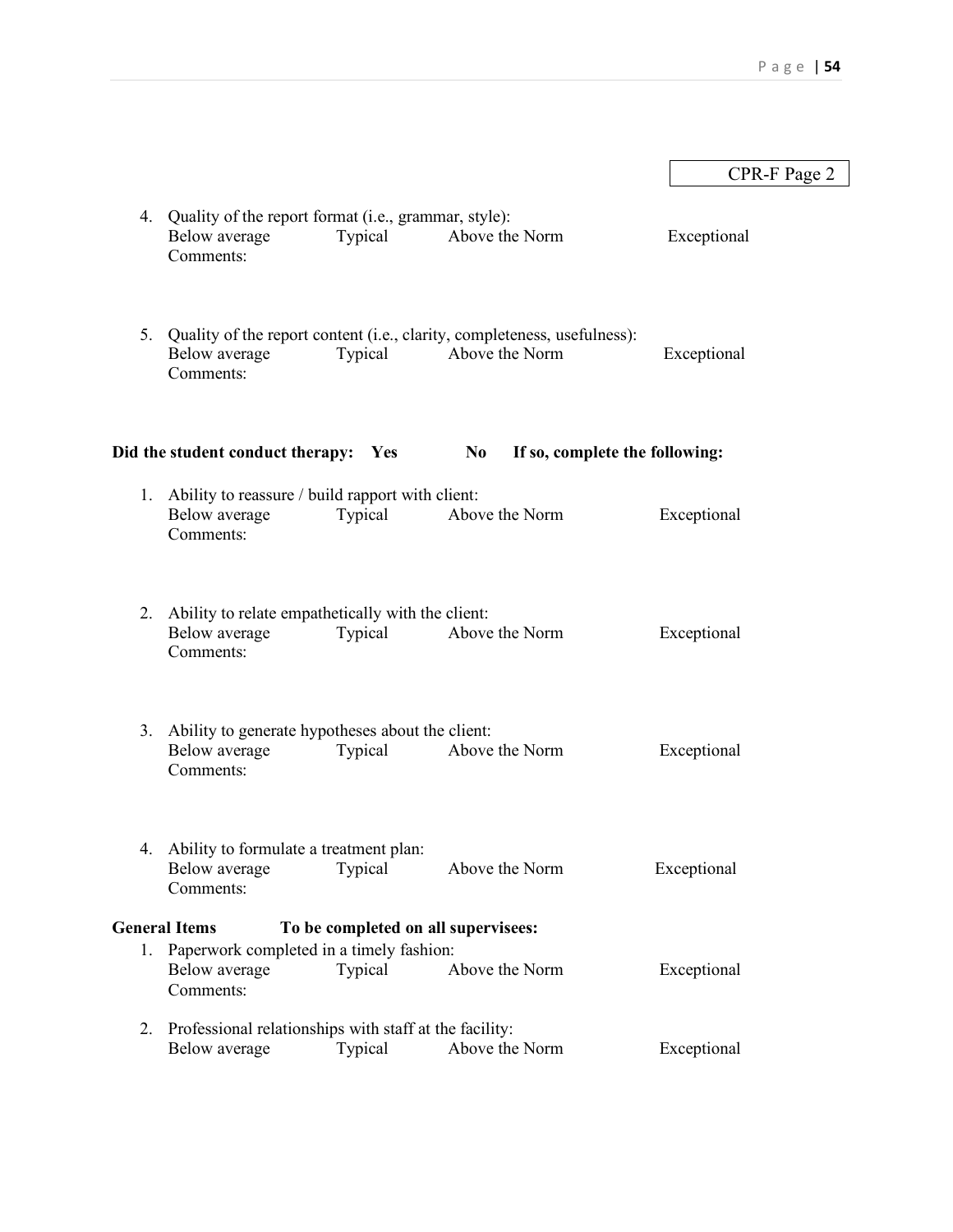#### Comments:

#### CPR-F Page 3

3. Conceptual grounding; understanding and integration of basic principles of practice and theory: Below average Typical Above the Norm Exceptional Comments: 4. Exercise of professional responsibility towards clients: Below average Typical Above the Norm Exceptional Comments: 5. Ability to accept feedback in a non-defensive manner: Below average Typical Above the Norm Exceptional Comments: 6. Ability to integrate feedback from supervision: Below average Typical Above the Norm Exceptional Comments: 7. Professional demeanor (i.e., dress, interacts with clients / staff): Below average Typical Above the Norm Exceptional Comments: 8. Professional assessment: Would you invite this student back? Definitely Probably Not Sure Probably Not Definitely Not Comments: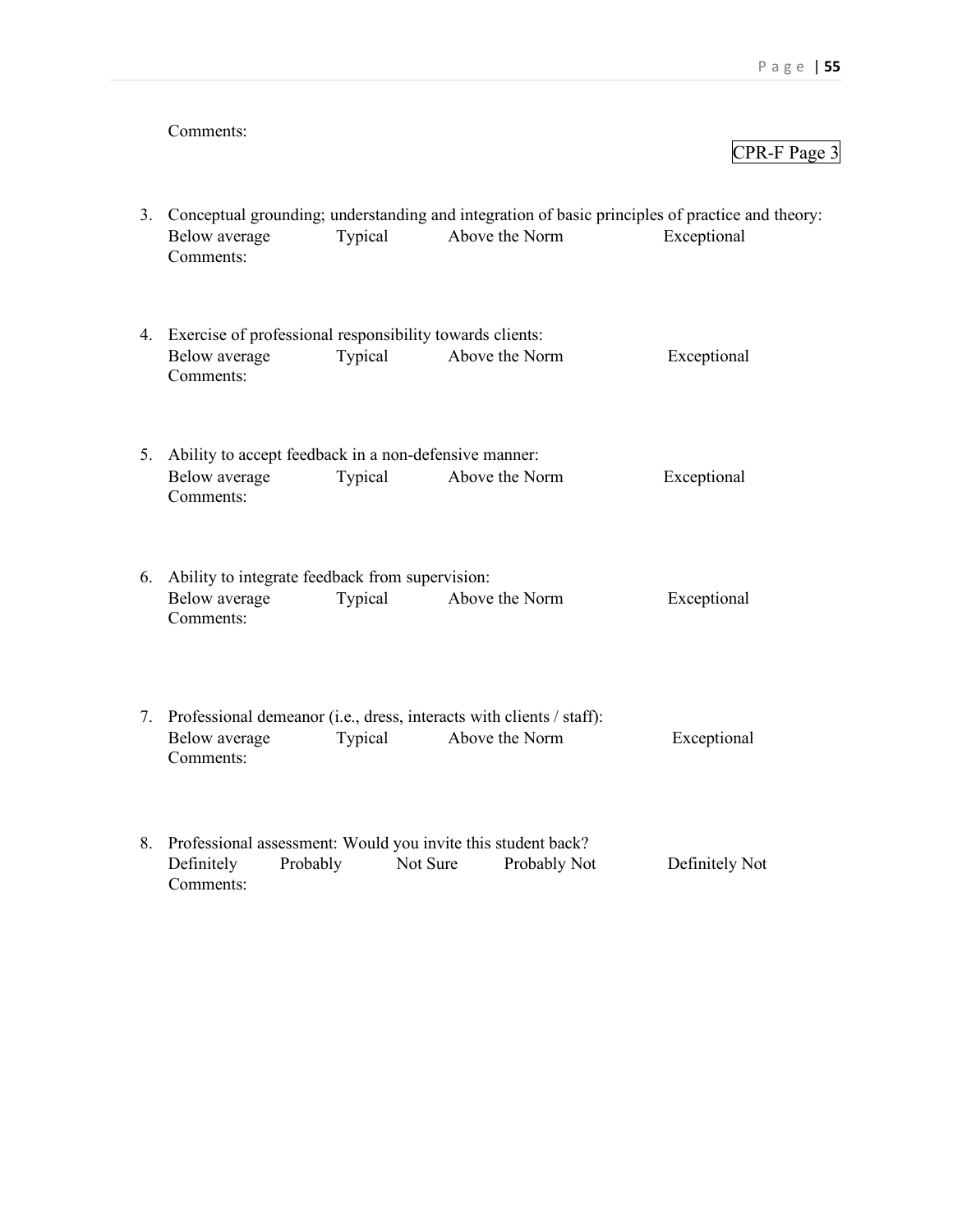CPR-F Page 4

**Do you have any concerns about whether this student is appropriate for the field of psychology?**

**List particular strengths:**

**List particular weaknesses:**

**Overall evaluation of performance:**

#### **Intern**

I have read and discussed with my supervisor the evaluations and comments contained in this Clinical Practicum Rating Form (CPR-F).

**Date \_\_\_\_\_\_\_\_\_\_\_\_\_\_\_\_\_\_\_\_\_\_\_\_\_\_\_**

**Intern Signature \_\_\_\_\_\_\_\_\_\_\_\_\_\_\_\_\_\_\_\_\_\_\_\_**

**Date \_\_\_\_\_\_\_\_\_\_\_\_\_\_\_\_\_\_\_\_\_\_\_\_\_\_\_**

**Supervisor Signature \_\_\_\_\_\_\_\_\_\_\_\_\_\_\_\_\_\_\_\_\_\_\_\_\_**

QUALTRICS LINK: [https://wpunj.qualtrics.com/jfe/form/SV\\_1yKwIzobHgXd1LE](https://wpunj.qualtrics.com/jfe/form/SV_1yKwIzobHgXd1LE)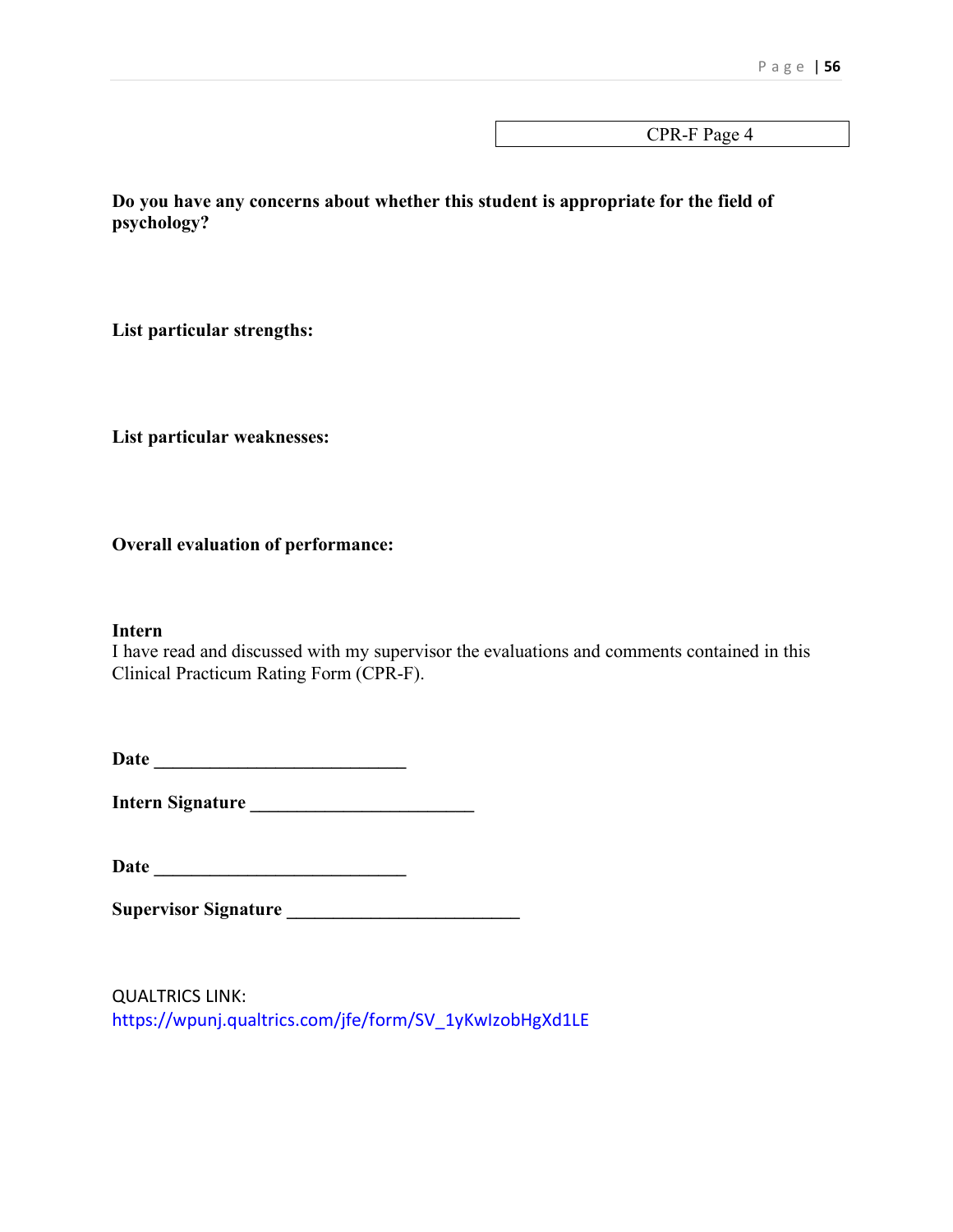## **REQUIRED FORM**

## **William Paterson University M.A. in Clinical & Counseling Psychology**

## **Internship Evaluation Form**

| Date of Evaluation: |  |
|---------------------|--|
|---------------------|--|

| Name of Facility: |  |
|-------------------|--|
|-------------------|--|

Address: \_\_\_\_\_\_\_\_\_\_\_\_\_\_\_\_\_\_\_\_\_\_\_\_\_\_\_\_\_\_\_\_\_\_\_\_\_\_

Contact Person at Facility: \_\_\_\_\_\_\_\_\_\_\_\_\_\_\_

| Telephone Number: |  |
|-------------------|--|
|-------------------|--|

| Name of Student Evaluator: |  |
|----------------------------|--|
|                            |  |

1. Which populations did you work with?

- 2. Did you conduct individual therapy?
- 3. Did you conduct group therapy? \_\_\_\_\_
- 4. Did you conduct psychological assessment?
- 5. Did your site or supervisor encourage any particular style of therapy (ie; CBT or existential)? Please describe:

 $\mathcal{L}_\mathcal{L} = \mathcal{L}_\mathcal{L} = \mathcal{L}_\mathcal{L} = \mathcal{L}_\mathcal{L} = \mathcal{L}_\mathcal{L} = \mathcal{L}_\mathcal{L} = \mathcal{L}_\mathcal{L} = \mathcal{L}_\mathcal{L} = \mathcal{L}_\mathcal{L} = \mathcal{L}_\mathcal{L} = \mathcal{L}_\mathcal{L} = \mathcal{L}_\mathcal{L} = \mathcal{L}_\mathcal{L} = \mathcal{L}_\mathcal{L} = \mathcal{L}_\mathcal{L} = \mathcal{L}_\mathcal{L} = \mathcal{L}_\mathcal{L}$ 

6. Please evaluate your overall experience at this training site, including, but not limited to, your experience providing direct service, attending meetings, interaction with staff members, and writing case notes and reports, etc.

\_\_\_\_\_\_\_\_\_\_\_\_\_\_\_\_\_\_\_\_\_\_\_\_\_\_\_\_\_\_\_\_\_\_\_\_\_\_\_\_\_\_\_\_\_\_\_\_\_\_\_\_\_\_\_\_\_\_\_\_\_\_\_\_\_\_\_\_\_\_\_\_\_\_\_\_\_\_  $\mathcal{L}_\mathcal{L} = \mathcal{L}_\mathcal{L} = \mathcal{L}_\mathcal{L} = \mathcal{L}_\mathcal{L} = \mathcal{L}_\mathcal{L} = \mathcal{L}_\mathcal{L} = \mathcal{L}_\mathcal{L} = \mathcal{L}_\mathcal{L} = \mathcal{L}_\mathcal{L} = \mathcal{L}_\mathcal{L} = \mathcal{L}_\mathcal{L} = \mathcal{L}_\mathcal{L} = \mathcal{L}_\mathcal{L} = \mathcal{L}_\mathcal{L} = \mathcal{L}_\mathcal{L} = \mathcal{L}_\mathcal{L} = \mathcal{L}_\mathcal{L}$ \_\_\_\_\_\_\_\_\_\_\_\_\_\_\_\_\_\_\_\_\_\_\_\_\_\_\_\_\_\_\_\_\_\_\_\_\_\_\_\_\_\_\_\_\_\_\_\_\_\_\_\_\_\_\_\_\_\_\_\_\_\_\_\_\_\_\_\_\_\_\_\_\_\_\_\_\_\_

\_\_\_\_\_\_\_\_\_\_\_\_\_\_\_\_\_\_\_\_\_\_\_\_\_\_\_\_\_\_\_\_\_\_\_\_\_\_\_\_\_\_\_\_\_\_\_\_\_\_\_\_\_\_\_\_\_\_\_\_\_\_\_\_\_\_\_\_\_\_\_\_\_\_\_\_\_\_

\_\_\_\_\_\_\_\_\_\_\_\_\_\_\_\_\_\_\_\_\_\_\_\_\_\_\_\_\_\_\_\_\_\_\_\_\_\_\_\_\_\_\_\_\_\_\_\_\_\_\_\_\_\_\_\_\_\_\_\_\_\_\_\_\_\_\_\_\_\_\_\_\_\_\_\_\_\_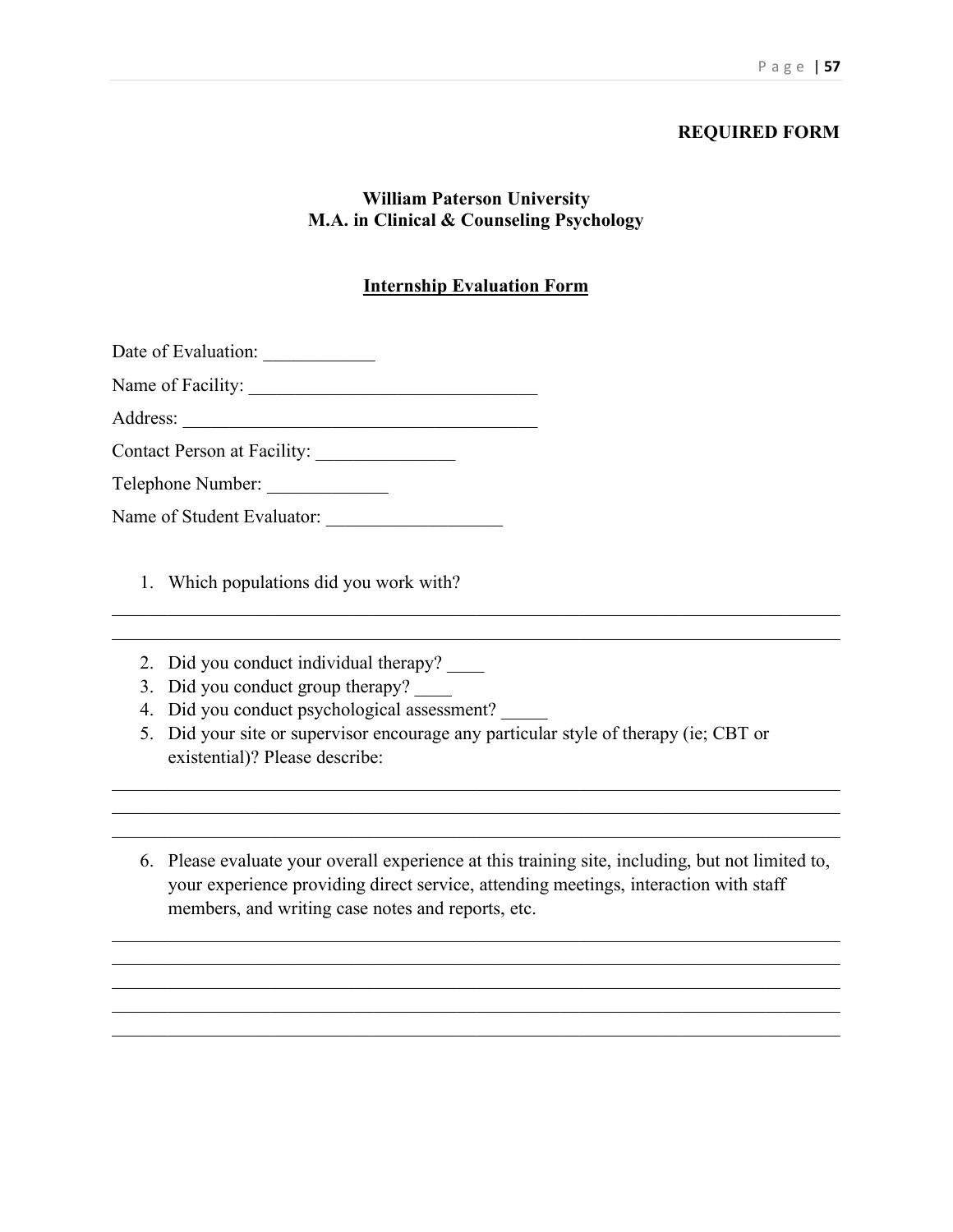#### Page 2

- 7. Overall, were you able to participate in the activities you had hoped to in the internship?
- 8. What additional activities would have been useful to you during the internship?
- 9. How would you evaluate your supervisor/supervision? Please address the following areas using the guide on page  $4-5$ : Schedule and availability:

**Introduction to setting:** 

Time and frequency spent on activity of supervision:

**Interpersonal Issues and Feedback from your Supervisor:** 

10. What were the strengths/highlights of your internship experience?

11. What were the drawbacks to your internship/internship site?

12. Is there any other pertinent information students should know about this site?

<u> 1989 - Jan Barnett, fransk politiker (d. 1989)</u>

13. Would you recommend the site to another student?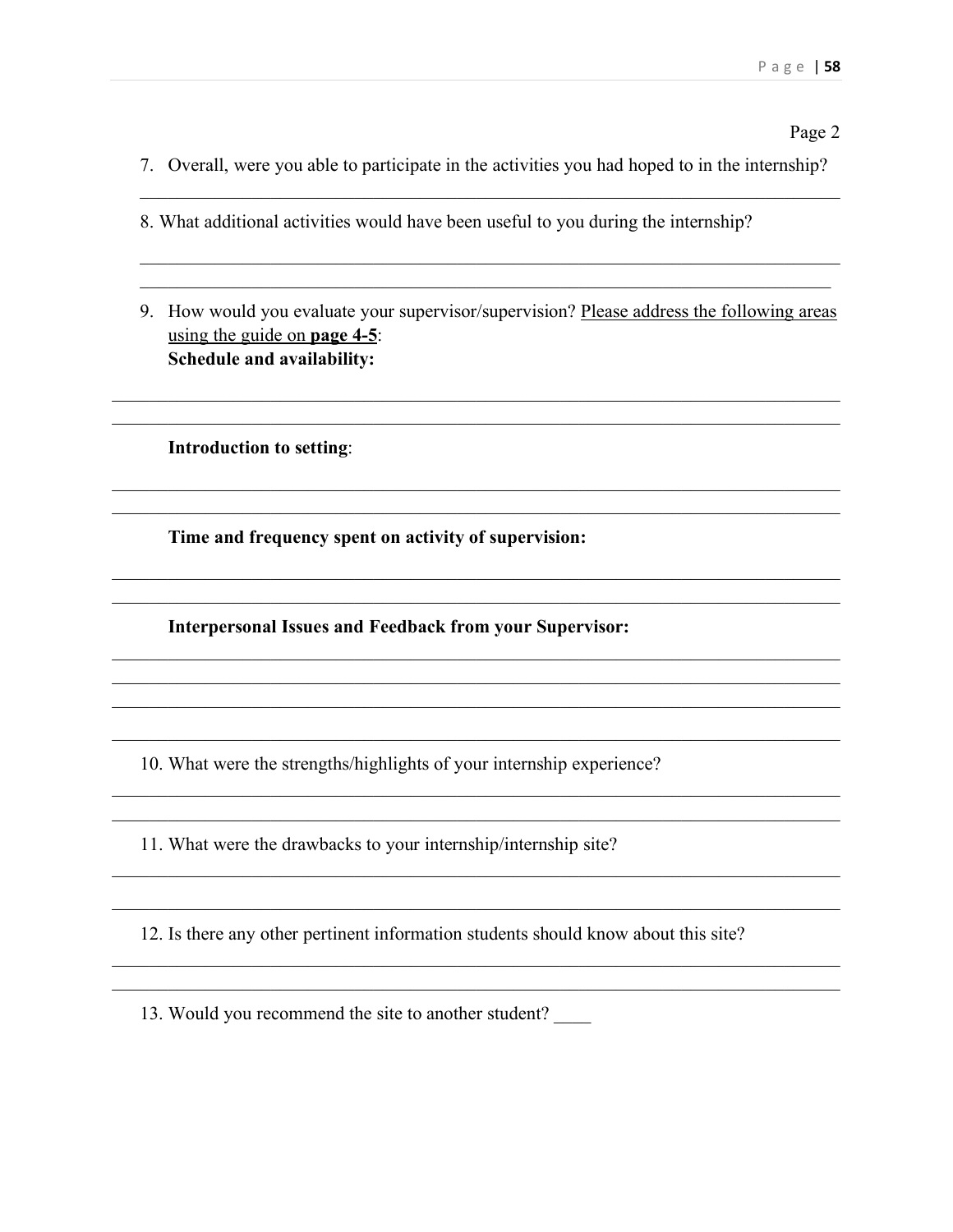Page 3

## **Internship Evaluation Form Guide**

Please use the questions in this form as a guide to complete your "Internship Evaluation Form". This form is designed to give interns the opportunity to reflect on the supervision they receive during their internship. These questions will be useful in evaluating your internship site.

### **Evaluation of your supervision experience**

Schedule and Availability

- Overall during the internship, approximately how closely did the actual supervision contacts match the agreed upon plan?
- Apart from scheduled meetings, how available was your supervisor if you requested additional contact?

Introduction to Setting

- Did your supervisor give you a tour or arrange for a tour of the internship site?
- Did your supervisor introduce you to other staff when you began this internship?
- Did your supervisor discuss procedural matters, agency policy, etc., when you began the internship?
- Did your supervisor discuss ethical and legal issues when you began the internship?

Time and Frequency Spent on Activities of Supervision

- Using case notes or material to review your interactions with clients
- Observing the supervisor providing treatment, assessments, or other services to clients
- Discussing institutional issues
- Providing services yourself under the direct observation of your supervisor
- Didactic instruction in specific topics or skills
- Reviewing assessments or other reports you have written
- Reviewing case notes or other records you have written
- Reviewing assessments or other reports written by your instructor or other professionals
- Reviewing case notes or other records written by your instructor or other professionals
- Discussing your personal impressions, reactions and adjustment to the internship
- Discussing your relationship with your supervisor
- What additional activities would have been useful to you in supervision?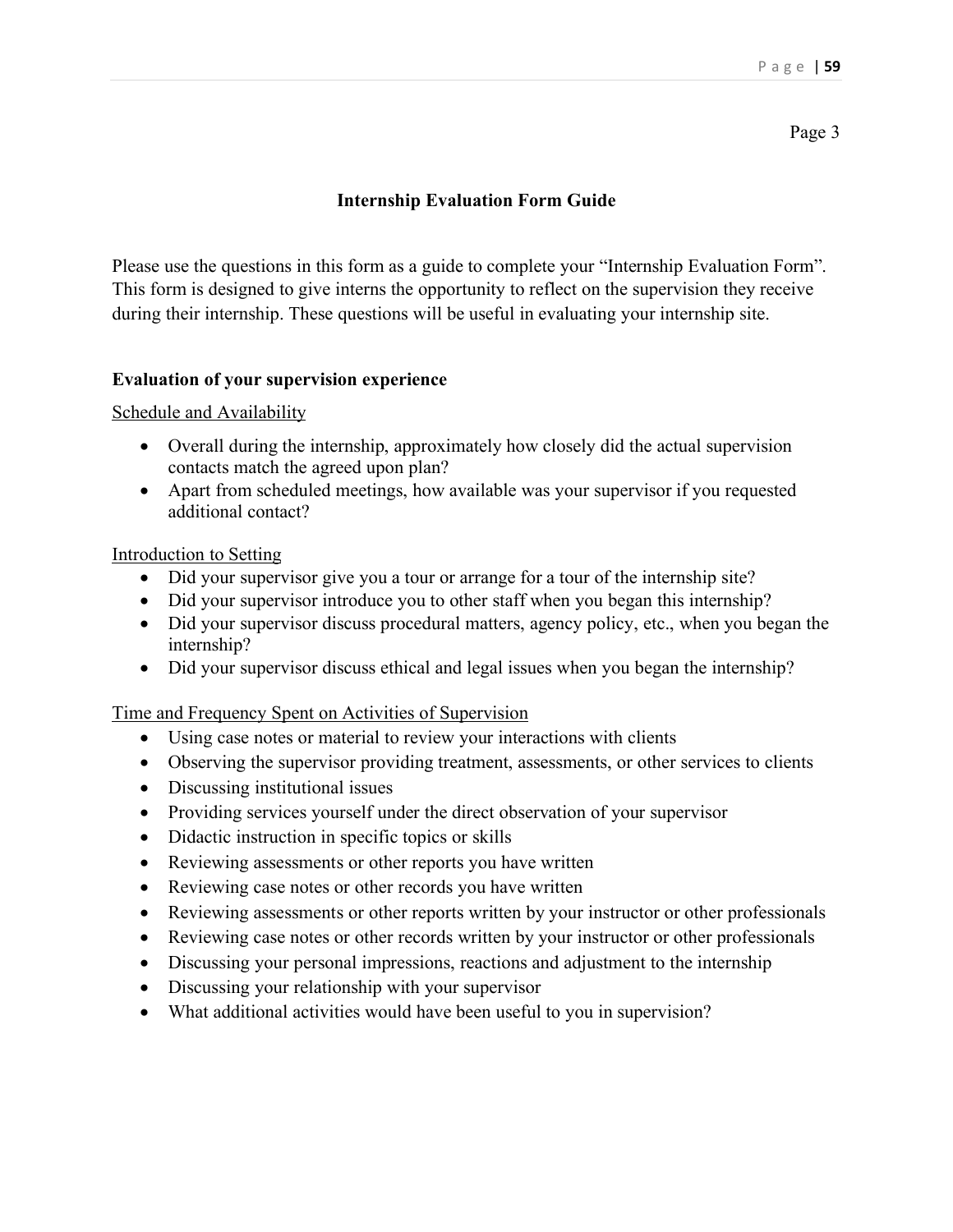#### Page 4

Interpersonal Issues and Feedback from your Supervisor

The items below refer to how you were given feedback by your supervisor and to the quality of your relationship to one another.

- Recognizing areas in which your skills or knowledge are relatively strong
- Recognizing areas in which your skills or knowledge need improvement
- Recognizing and complimenting you for accomplishments or things you have done well at your internship
- Letting you know when your performance has not been good in certain areas
- Providing emotional support
- Dealing with differences between you
- If there was anything about supervision that was not helpful?
- In what ways do you think supervision could have been more beneficial to you?

QUALTRICS LINK: [https://wpunj.qualtrics.com/jfe/form/SV\\_0vmpBiUrIFXINvw](https://wpunj.qualtrics.com/jfe/form/SV_0vmpBiUrIFXINvw)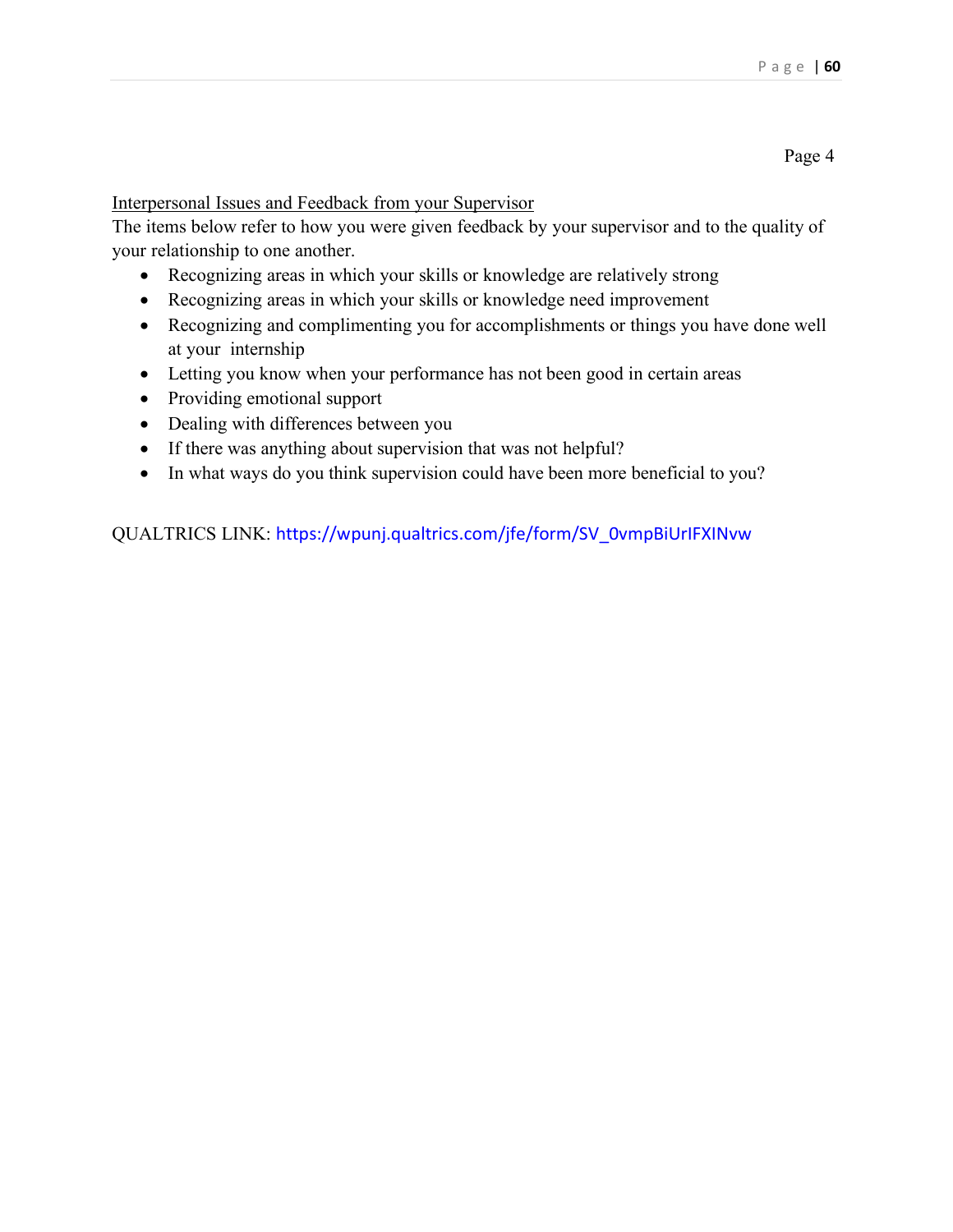## **William Paterson University M.A. in Clinical & Counseling Psychology**

## **Incident Report Form**

#### **Date Submitted:**

\_\_Physical assault

\_\_Threat of physical assault

\_\_Verbal abuse

\_\_Verbal threats

\_\_Unsafe environment: No specific threat but behaviors, actions, activities or environmental factors make an intern feel unsafe.

\_\_Required medical or psychological attention

*Student: Please Describe the Incident or Circumstances*

**Date of Incident:**

**Location of Incident:**

**Type of Incident:**

**Unsafe Environment:**